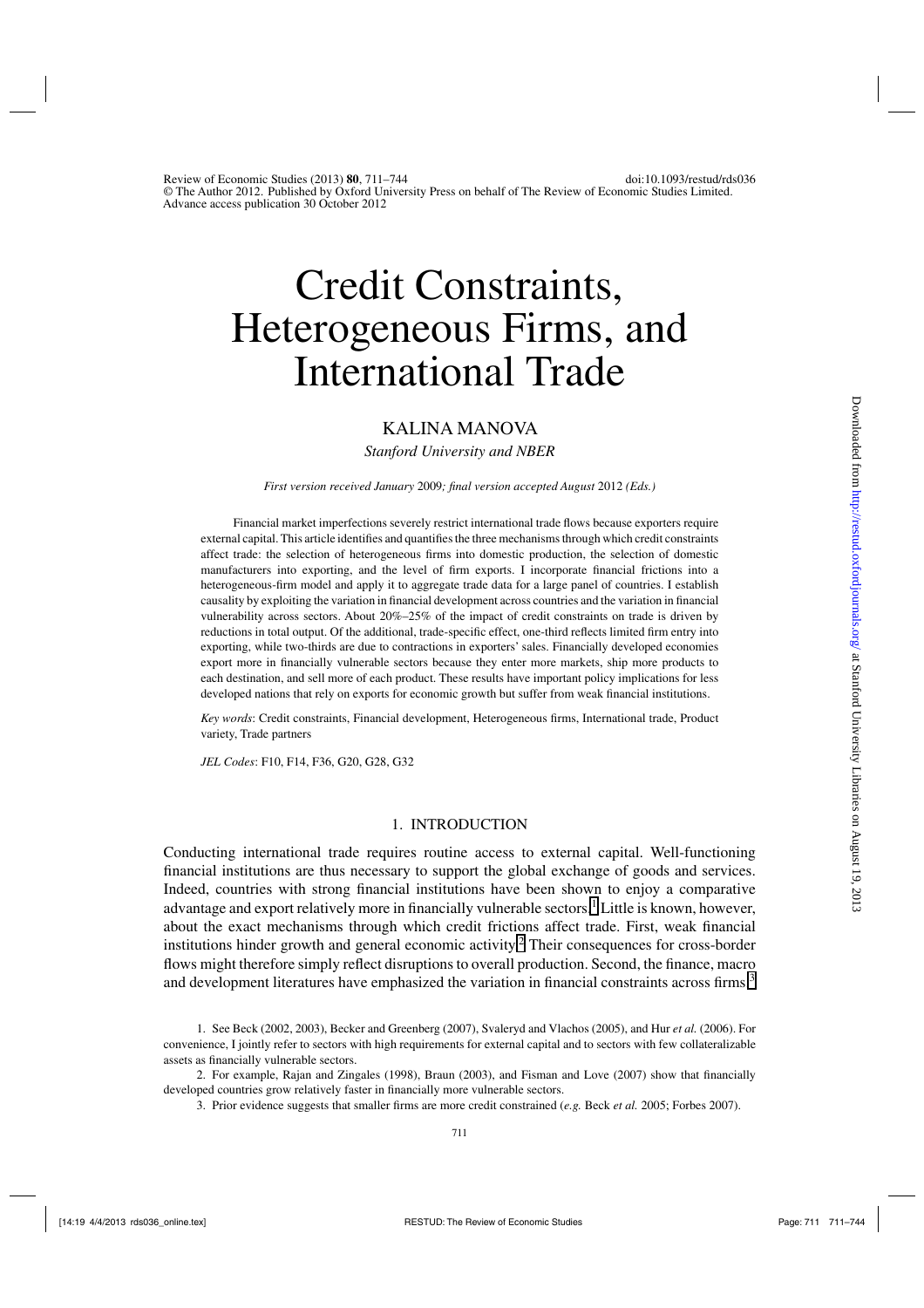Since firm heterogeneity is a key determinant of aggregate exports and the adjustment to trade reforms, it could importantly shape the impact of credit conditions on trade.<sup>4</sup>

This article examines *how* financial market imperfections distort international trade. I decompose their effect into three channels and quantify the contribution of each one: the selection of heterogeneous firms into domestic production, the selection of domestic manufacturers into exporting, and the level of firm exports. I find that only 20–25% of the impact of credit constraints on trade is driven by reductions in aggregate output. In other words, financial frictions reduce foreign exports disproportionately more than domestic production. This corroborates the notion that exporters depend more on external financing than domestic producers because of additional costs related to trade, greater transaction risks, and higher working capital needs due to longer shipping times. Consistently, recent evidence suggests that trade flows were significantly more sensitive than GDP to credit tightening during the 2008–2009 financial crisis (Chor and Manova, 2012). These results have important policy implications for less developed economies, many of which rely heavily on trade for economic growth but suffer from inefficient capital markets.

Having isolated the trade-specific effect of financial frictions, I then separate it into distortions to the extensive and intensive margins of exports. I conclude that one-third of the trade-specific effect reflects reduced firm entry into exporting, and that two-thirds are due to lower firm-level sales abroad. This indicates that companies face binding constraints in the financing of both their fixed and variable export costs: While the former drive the decision to service a market, the latter affect the size of foreign shipments. Reallocations along these two margins matter for the shortrun and long-term response of heterogeneous firms to trade reforms, exchange rate movements and other cost or demand shocks. Credit conditions could thus affect how economies adjust to such shocks at different horizons.

I identify the impact of financial market imperfections by exploiting the variation in financial development across 107 countries and the variation in financial vulnerability across 27 sectors from 1985 to 1995. Strong financial institutions might evolve in response to increased cross-border activity.<sup>5</sup> They are also correlated with other country characteristics that can independently boost export performance. The level effect of financial development on trade is thus subject to concerns with endogeneity and reverse causality. For technological reasons innate to the manufacturing process, however, producers in certain industries incur higher up-front costs and require more external capital. Sectors also differ in firms' endowments of tangible assets that can serve as collateral in raising outside finance. Consequently, companies are much more vulnerable to financial frictions in some sectors than others.

I therefore study how interactions of country measures of financial development (private credit, contract repudiation, accounting standards, risk of expropriation) and sector indicators of financial vulnerability (external finance dependence, asset tangibility) affect export activity. This allows me to include an extensive set of fixed effects and to establish a causal effect of credit constraints on trade. To guard against omitted variable bias, I also condition on other determinants of comparative advantage such as factor endowments, overall development (GDP per capita), and the broader institutional environment (general rule of law, corruption).

To guide the empirical analysis, I incorporate credit constraints into a heterogeneous-firm trade model. In the model, companies' need for external capital and ability to pledge collateral depend on the sector in which they are active. Contracts between entrepreneurs and investors are more likely to be enforced in countries at higher levels of financial development. Since more productive

<sup>4.</sup> Melitz (2003), Bernard *et al.* (2003), Eaton *et al.* (2004, 2011), and Bernard *et al.* (2011) provide classic treatments of firm heterogeneity in trade.

<sup>5.</sup> Braun and Raddatz (2008) and Do and Levchenko (2007), for example, find that trade openness can stimulate financial development.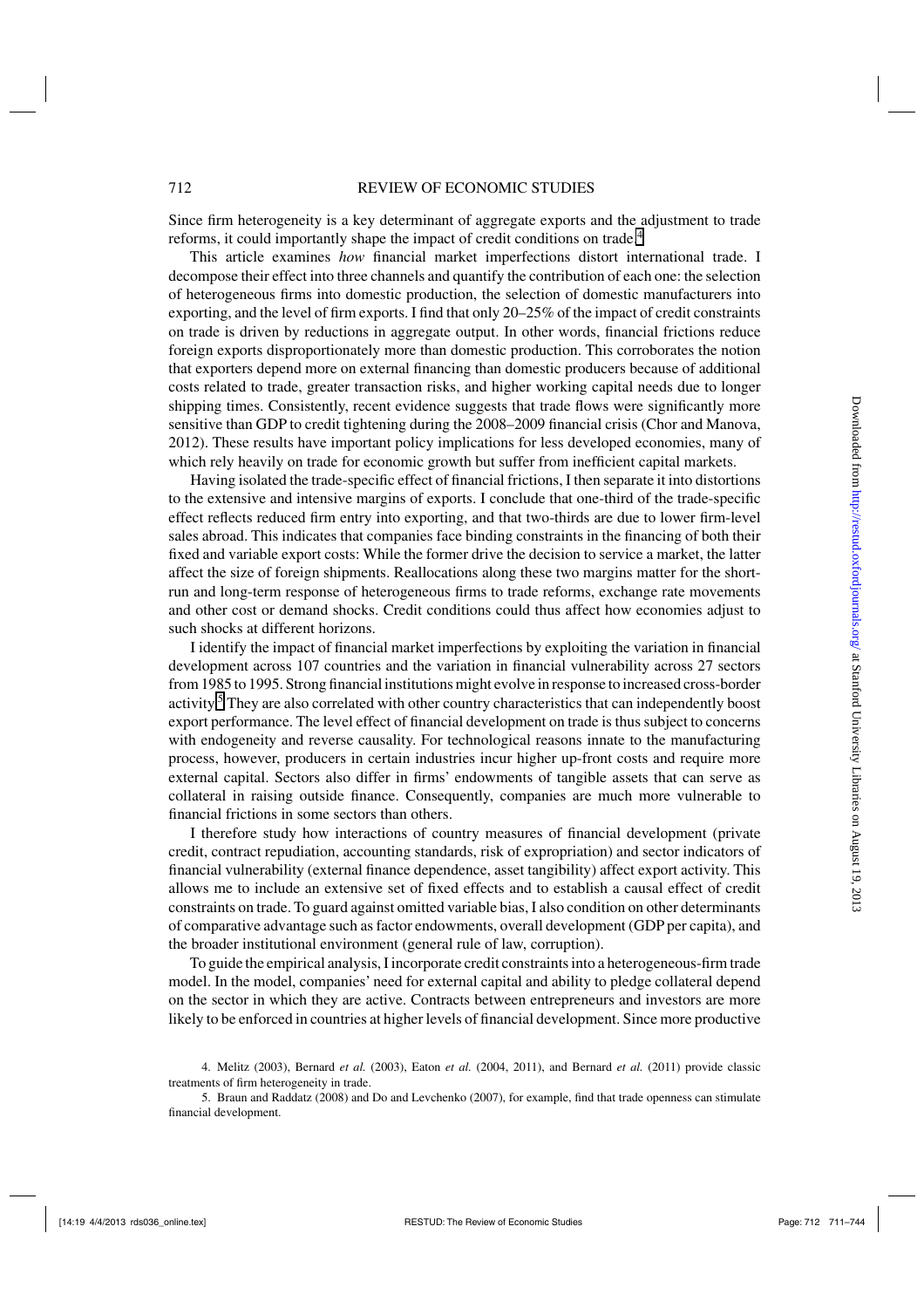suppliers have bigger sales, they can offer lenders greater returns and secure more funding. More efficient firms are hence more likely to become exporters and earn higher revenues conditional on trading. As a result, the productivity cut-off for exporting in financially vulnerable industries is lower when the exporting nation is financially more advanced. In addition, firm-level exports and aggregate trade flows are systematically higher in such sectors and economies. Financial frictions thus interact non-trivially with firm heterogeneity and generate distortions absent from the representative-firm models in the prior literature on trade and finance.<sup>6</sup>

Using model-consistent estimation, I show empirically that credit constraints impede global trade flows through three channels. I first document that financially developed economies export significantly more in sectors intensive in external capital and intangible assets. This pattern in part reflects the industrial composition of overall output. I isolate the additional effect of financial frictions on trade above and beyond that on output by explicitly controlling for the number of domestic producers in each exporting country and sector.

This additional, trade-specific distortion in turn operates through two channels: restricted firm entry into foreign markets and constrained firm sales abroad. In the absence of systematic crosscountry data at the micro level, I quantify these two mechanisms with a two-stage structural estimation procedure in the spirit of Helpman *et al.* (2008). In the first stage, I estimate the effect of financial development on the probability of bilateral exports. I also consider the number of countries' export destinations and the number of products shipped to each market as alternative indicators of the extensive margin of trade. In the second stage, I estimate the effect of financial development on the value of bilateral trade. The predicted probability of exporting from the first stage serves as a control for firm selection into exporting. The residual effect of financial conditions in this regression measures reductions in average firm exports, *i.e.* disruptions along the intensive margin of trade. I find that financially developed countries export more in financially vulnerable sectors because they enter more foreign markets, ship more products to each destination, and sell more of each product.

My results imply that financial frictions have sizeable real effects on international flows. Moreover, credit conditions are as important for trade patterns as traditional Heckscher-Ohlin sources of comparative advantage. The impact of a one-standard-deviation improvement of financial institutions is comparable to that of a similar rise in human capital, and substantially bigger than that of a commensurate increase in the stock of physical capital. Historically, financial development alone explains 22% of the observed growth in trade between 1985 and 1995, while factor accumulation accounts for only 12%.

Most directly, this article contributes to the growing literature at the intersection of international trade and finance. Unlike earlier studies, I provide a comprehensive analysis of the mechanisms through which financial frictions distort aggregate export flows. Subsequent work has extended this line of inquiry to the micro level. Firm evidence for the UK, Belgium, China, Italy and Japan, for example, indicates that credit constraints restrict companies' export product scope, number of destinations, and value of foreign sales (Greenaway *et al.*, 2007; Muûls, 2008; Manova *et al.*, 2009; Minetti and Zhu, 2011; Amiti and Weinstein, 2011). New theoretical models seek to explain why trade is more sensitive to financial market imperfections than domestic production (Ahn, 2011; Feenstra *et al.*, 2011). Scholars are also studying to what extent trade credit

<sup>6.</sup> A number of studies have proposed that financial development becomes a source of comparative advantage in the presence of credit constraints (Kletzer and Bardhan, 1987; Beck, 2002; Matsuyama, 2005; Becker and Greenberg, 2007; Ju and Wei, 2011). These Ricardian, representative-firm models, however, deliver the counterfactual prediction that either all or no producers in a given sector export. While Chaney (2005) also examines heterogeneous firms, he does not explicitly model financial contracts or sector differences.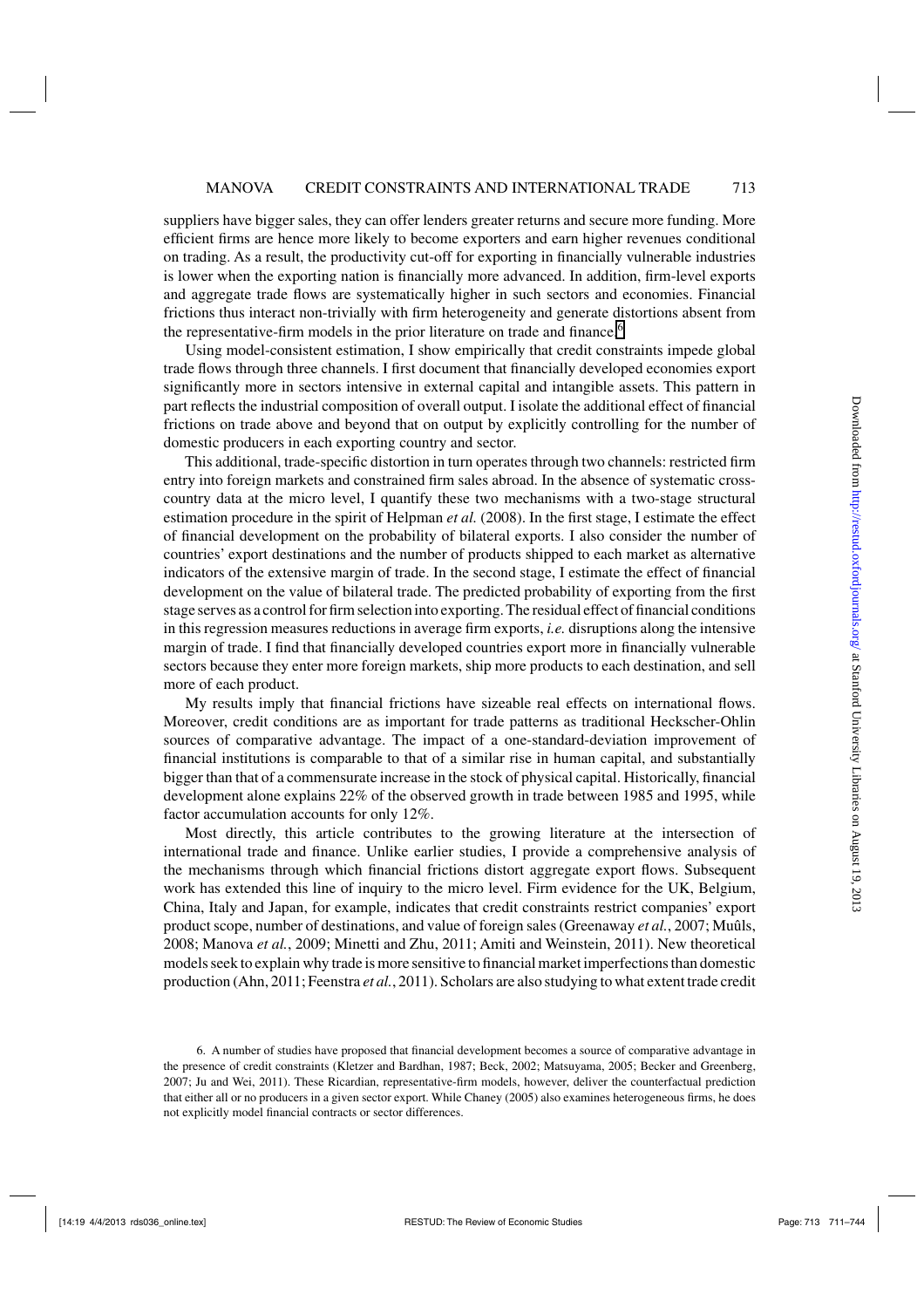between sellers and buyers, as well as foreign direct and portfolio investments, can compensate for weak financial institutions (Manova, 2008; Manova *et al.*, 2009; Antràs and Foley, 2011).

More generally, the article adds to the large body of work on the real effects of financial frictions. Credit constraints have been shown to distort economic growth, investment, and volatility (King and Levine, 1993; Banerjee and Newman, 1993; Kiyotaki and Moore, 1997; Aghion *et al.*, 2010). They also shape multinational firm activity and cross-border capital flows (Chor *et al.*, 2007; Antràs *et al.*, 2009; Antràs and Caballero, 2009).

Finally, this article is part of a larger agenda to assess the role of different institutional frictions for international trade. Instead of financial market imperfections, others have explored the impact of labour market rigidities and limited contract enforcement (Helpman and Itskhoki, 2010; Cuñat and Melitz, 2012; Nunn, 2007; Levchenko, 2007). The broad message of this literature is that strong institutions endow countries with comparative advantage in industries reliant on these institutions. This suggests that frictions in the reallocation of resources across sectors, as well as across firms within sectors, can potentially explain why countries trade less than traditional Ricardian or Heckscher-Ohlin models would predict (Trefler, 1995). They might also account for the sluggish response of export flows to trade liberalizations. Lastly, while firm heterogeneity can be irrelevant for aggregate welfare in a world with frictionless capital and labour markets (Arkolakis *et al.*, 2012), it could be very consequential under inefficient resource allocation. These questions constitute a promising avenue for future research.

The remainder of the article is organized as follows. Section 2 discusses why exporters require external financing and motivates the theoretical model developed in Section 3. Section 4 derives a model-consistent estimation approach, while Section 5 introduces the data used for the analysis. Sections 6 and 7 present the empirical results. The last section concludes.

# 2. WHY AND HOW EXPORTERS USE EXTERNAL FINANCE

Domestic producers and exporters routinely rely on external capital because they have to incur substantial upfront costs that cannot be financed out of retained earnings or internal cash flows from operations. These outlays are usually fixed, such as expenditures on R&D and product development, marketing research, advertising, and investment in fixed capital equipment. Most variable expenses such as intermediate input purchases, advance payments to salaried workers, and land or equipment rental fees are also often sustained before production and sales take place.

Exporting is associated with additional upfront expenditures that make production for foreign markets even more dependent on external financing than manufacturing for the home country. Sunk and fixed costs of international trade include learning about the profitability of potential export markets; making market-specific investments in capacity, product customization and regulatory compliance; and setting up and maintaining foreign distribution networks. Variable trade costs comprise shipping, duties, and freight insurance. As with domestic operations, most of these expenses have to be incurred before export revenues are realized. Moreover, cross-border shipping and delivery usually take 30–90 days longer to complete than domestic orders (Djankov *et al.*, 2010). This further aggravates exporter's working capital requirements relative to those of domestic producers.

To meet these liquidity needs, exporters typically access trade finance from banks and other financial institutions or trade credit from their business partners. These financial arrangements are backed by collateral in the form of tangible assets and potentially inventories. Exporters also normally purchase insurance contracts in response to the increased risk of cross-border activities compared to domestic sales. For these reasons, a very active market operates for the financing and insurance of international transactions, reportedly worth \$10–\$12 trillion in 2008. Up to 90% of world trade has been estimated to rely on some form of trade finance (Auboin, 2009).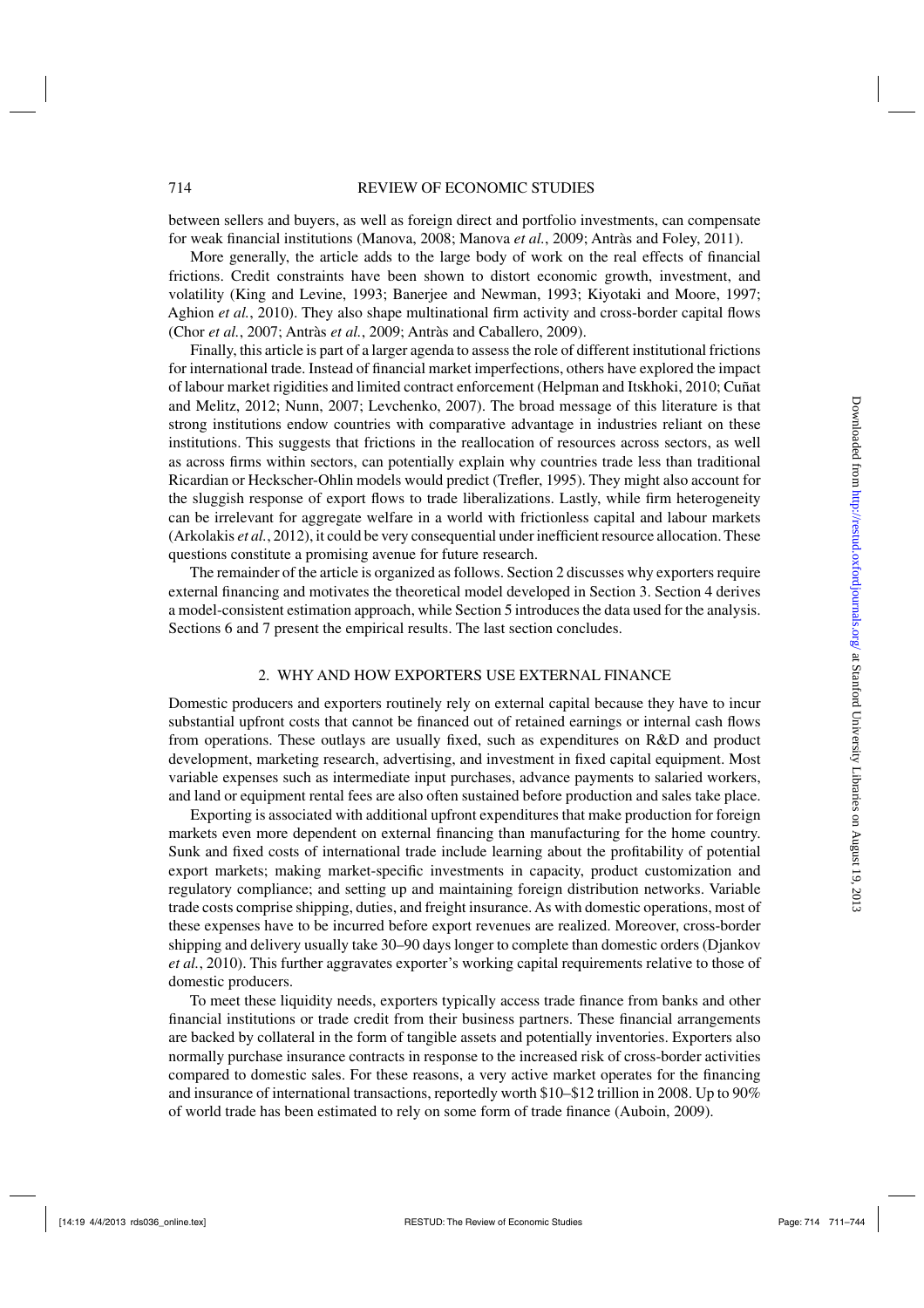The presence of well-developed financial markets and strong banking institutions in the exporter's country are crucial for firms' ability to finance their international activities. In the case of trade finance, this is mainly because it is easier for firms to establish banking relationships at home than abroad. As for trade credit, the foreign buyer raises funds in his own country but the exporter's bank still plays an important role in the transaction.<sup>7</sup>

These considerations motivate the way in which I model the effects of credit constraints on international trade flows.

## 3. A MODEL OF CREDIT CONSTRAINTS IN TRADE

#### 3.1. *Set up*

I incorporate credit constraints and firm heterogeneity into a static, partial equilibrium model à la Melitz (2003). A continuum of firms produce differentiated goods in each of *J* countries and *S* sectors. Consumers exhibit love of variety: the utility of country *i* is a Cobb–Douglas aggregate  $U_i = \prod_i$ *s*  $C_{is}^{\theta_s}$  over sector-specific CES consumption indices  $C_{is}$  =  $\left[\int_{\omega \in \Omega_{is}} q_{is}(\omega)^{\alpha} d\omega\right]^{\frac{1}{\alpha}}$ , where  $\Omega_{is}$  is the set of available products and  $\varepsilon = 1/(1-\alpha) > 1$  is the elasticity of substitution. The share of each sector in total expenditure  $Y_i$  is  $\theta_s \in (0,1)$  and  $\sum_s \theta_s = 1$ . If  $P_{is} = \left[\int_{\omega \in \Omega_{is}} p_{is}(\omega)^{1-\epsilon} d\omega\right]^{1-\epsilon}$  is the ideal price index, *i*'s demand for a variety with price  $p_{is}(\omega)$  is thus  $q_{is}(\omega) = (p_{is}(\omega)^{-\varepsilon} \theta_s Y_i) / (P_{is}^{1-\varepsilon})$ .

#### 3.2. *Domestic producers*

Firms in country *j* pay a sunk entry cost  $c_{jk}f_{ej}$  before drawing a productivity level  $1/a$  from a cumulative distribution function  $G(a)$  with support  $[a_L, a_H]$ ,  $a_H > a_L > 0$ . Manufacturing 1 unit of output costs  $c_{is}a$ , where  $c_{is}$  is the cost of a cost-minimizing bundle of inputs specific to each country and sector. Since *cjs* captures differences in aggregate productivity, factor prices, and factor intensities across countries and sectors, *G*(*a*) does not depend on *j* and *s*.

To focus on the effect of credit constraints on exports above and beyond that on domestic production, I assume that firms finance their domestic activities with cash flows from operations. I also assume that there are no fixed costs to servicing the home market. Hence all firms that enter the industry produce domestically. The consequences of financial frictions for trade would not change qualitatively if these assumptions were relaxed. The empirical analysis explicitly accounts for the potential impact of credit constraints on firms' selection into domestic production.

#### 3.3. *Credit-constrained exporters*

Firms in country *j* can export to *i* by paying a fixed cost  $c_{i}$ *sf<sub>ij</sub>* each period, where  $f_{ij}$  > 0 for  $i \neq j$ and  $f_{ij} = 0$ . Exporters also incur iceberg trade costs so that  $\tau_{ij} > 1$  units of a product need to be shipped for 1 unit to arrive.

Firms face liquidity constraints in financing their foreign sales. While variable costs can be funded internally, a fraction  $d_s \in (0,1)$  of the fixed trade cost is borne up-front and has to be

<sup>7.</sup> See the International Trade Administration's *Trade Finance Guide* for more institutional details. Empirically, access to finance in the importing country matters, but is an order of magnitude less important. When I include both the importer's and the exporter's level of financial development in the regressions below, the coefficients on the latter are 2–3 times bigger. The two also appear to be complements rather than substitutes.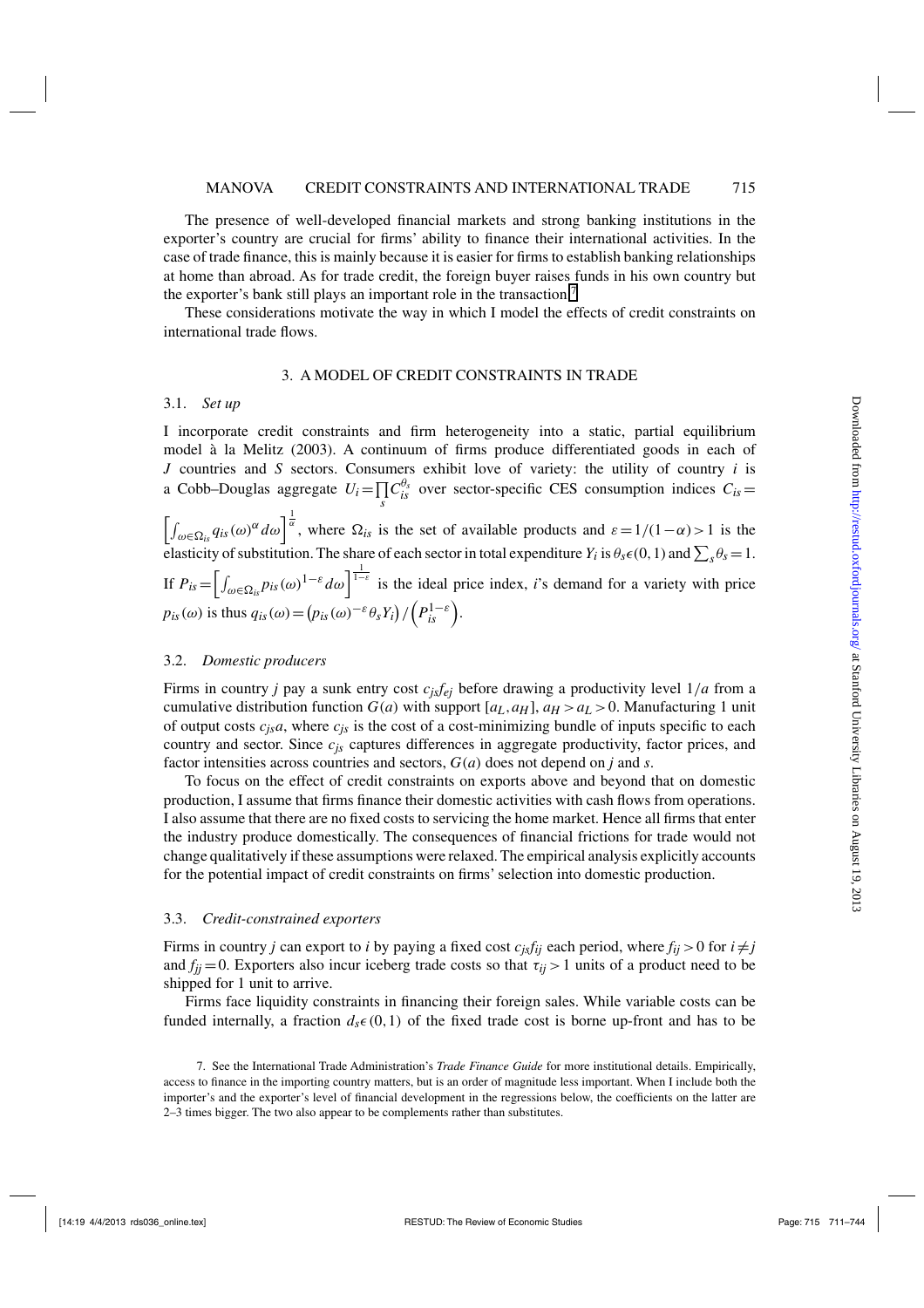## <span id="page-5-0"></span>716 REVIEW OF ECONOMIC STUDIES

covered with outside capital.<sup>8</sup> Producers in country *j* and sector *s* thus have to borrow  $d_s c_{is} f_{ij}$  to service country *i*. To do so, they must pledge collateral. A fraction  $t_s \in (0,1)$  of the sunk entry cost goes towards tangible assets that can be used as collateral.<sup>9,10</sup>  $d_s$  and  $t_s$  vary across sectors for technological reasons and are exogenous from the perspective of individual firms.

Countries differ in their level of financial contractibility. An investor can expect to be repayed with probability  $\lambda_i \epsilon(0,1)$ , which is exogenous to the model and determined by the strength of *j*'s financial institutions.<sup>11</sup> With probability  $(1 - \lambda_j)$  the financial contract is not enforced, the firm defaults, and the creditor seizes the collateral  $t_s c_j f_{ej}$ . To continue operations and be able to borrow in the future, the firm then needs to replace this collateral.

Financial contracting proceeds as follows. In the beginning of each period, every firm makes a take-it-or-leave-it offer to a potential investor. This contract specifies the amount the firm needs to borrow, the repayment  $F$  in case the contract is enforced, and the collateral in case of default. Revenues are then realized and the investor receives payment at the end of the period.

Firms from country *j* choose their export price and quantity in market *i* to maximize profits

$$
\max_{p,q,F} \pi_{ijs}(a) = p_{ijs}(a) q_{ijs}(a) - q_{ijs}(a) \tau_{ij} c_{js} a - (1 - d_s) c_{js} f_{ij} - \lambda_j F(a) - (1 - \lambda_j) t_s c_{js} f_{ej} \tag{1}
$$

subject to (1.1)  $q_{ijs}(a) = \frac{p_{ijs}(a)^{-\varepsilon} \theta_s Y_i}{P^{1-\varepsilon}}$  $\frac{\mu}{P_{is}^{1-\varepsilon}}$ ,

> $(1.2)$  *A*<sub>ijs</sub> $(a) \equiv p_{ijs}(a) q_{ijs}(a) - q_{ijs}(a) \tau_{ij} c_{js} a - (1 - d_s) c_{is} f_{ij} ≥ F(a)$ , and (1.3) *Bijs*(*a*)≡−*dscjsfij* <sup>+</sup>λ*jF*(*a*)+ 1−λ*<sup>j</sup> tscjsfej* ≥0.

The expression for profits reflects the fact that the firm finances all its variable costs and a fraction  $(1-d_s)$  of its fixed costs internally, pays the investor *F*(*a*) when the contract is enforced (with probability  $\lambda_j$ ) and replaces the collateral in case of default (with probability  $(1 - \lambda_j)$ ). In the absence of credit constraints, exporters maximize profits subject to demand (1.1). With external financing, two additional conditions bind firms' decisions. In case of repayment, entrepreneurs can offer at most their net revenues  $A_{ijs}(a)$  to the creditor. Also, investors only fund the firm if their net return  $B_{ijs}(a)$  exceeds their outside option, here normalized to  $0.12$ 

With competitive credit markets, investors always break even in expectation. This implies that producers adjust their payment  $F(a)$  so as to bring the financier to his participation constraint, *i.e. B<sub>ijs</sub>*(*a*)=0.<sup>13</sup> If the liquidity constraint (1.2) does not bind, firms become exporters with the

8. The underlying assumption is that firms cannot use profits from past periods to finance future operations, for example because they have to distribute all profits to shareholders due to principal-agent problems. Alternatively, *ds* is the fraction of outlays that needs to be financed externally after all retained earnings have been used up.

9. The model's qualitative results would not change if the fixed costs of exporting were collateralizable instead.

10. Firms might invest in tangible assets to increase their capacity for raising outside finance. This will be costly if firms' asset structure deviates from the first-best.

12. This assumption is made for simplicity. If investors can earn a world-market net interest rate *r*, the right-hand side of (1.3) would be  $rd_s c_{is}f_{ij}$  and the model's predictions qualitatively unchanged.

13.  $F(a)$  is independent of *a* when firms only borrow for their fixed trade costs, but depends on *a* in the more general case when firms require external finance for their variable costs as well (see Section 3.5 and Supplementary Appendix A).

<sup>11.</sup> Endogenous default would reinforce the predictions of the model. First, default is likely costlier in countries with superior financial contractibility. Second, firms would be more likely to become insolvent in response to exogenous shocks if they are less productive, use more external finance, or have less collateral. Third, these effects would be magnified in a dynamic model where firms can retain earnings or financiers reward good credit history.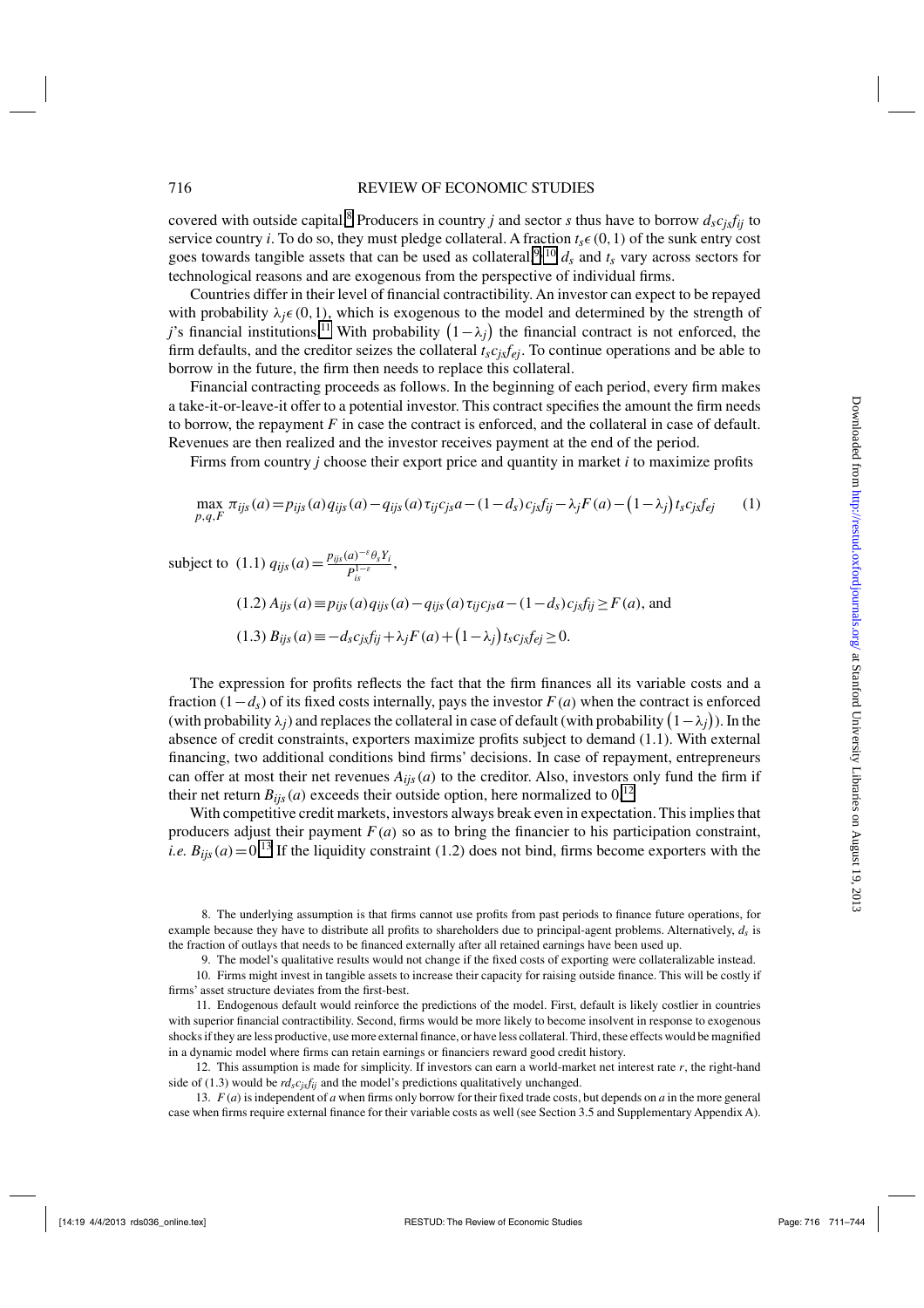same optimal export quantities, prices, revenues, and profits as in Melitz (2003):

$$
p_{ijs}(a) = \frac{\tau_{ij}c_{js}a}{\alpha}, \qquad q_{ijs}(a) = \left(\frac{\tau_{ij}c_{js}a}{\alpha}\right)^{-\varepsilon} \frac{\theta_s Y_i}{P_{is}^{1-\varepsilon}},
$$
  
\n
$$
r_{ijs}(a) = \left(\frac{\tau_{ij}c_{js}a}{\alpha P_{is}}\right)^{1-\varepsilon} \theta_s Y_i, \qquad \pi_{ijs}(a) = (1-\alpha)\left(\frac{\tau_{ij}c_{js}a}{\alpha P_{is}}\right)^{1-\varepsilon} \theta_s Y_i - c_{js}f_{ij}.
$$
\n(2)

#### 3.4. *Selection into exporting*

Since net revenues  $A_{ijs}(a)$  increase with productivity, the liquidity constraint (1.2) is binding for firms with productivity below a certain cut-off 1/*aijs*. Plugging *Bijs*(*a*)=0 and the optimal price and quantity from  $(2)$  into  $(1.2)$ , this threshold is given by the condition

$$
r_{ijs}(a_{ijs}) = \left(\frac{\tau_{ij}c_{js}a_{ijs}}{\alpha P_{is}}\right)^{1-\varepsilon} \theta_s Y_i = \varepsilon \left\{ \left(1 - d_s + \frac{d_s}{\lambda_j}\right) c_{js} f_{ij} - \frac{1-\lambda_j}{\lambda_j} t_s c_{js} f_{ej} \right\}.
$$
 (3)

With perfect financial contractibility ( $\lambda_j = 1$ ), the cut-off for exporting  $1/a_{ijs}^*$  satisfies  $r_{ijs}\left(a_{ijs}^{*}\right) = \varepsilon c_{jsf}$ *ig* as in Melitz (2003). Figure [1A](#page-7-0) plots export profits as an increasing function of productivity and illustrates the wedge between the thresholds for exporting with and without credit constraints. While potential export profits are non-zero for all firms with efficiency above  $1/a^{*}_{ijs}$ , only those more productive than  $1/a_{ijs} \ge 1/a^{*}_{ijs}$  successfully obtain outside finance and sell abroad.<sup>14</sup> Intuitively, all companies in a given sector have the same financing needs and collateralizable assets, but more efficient firms earn higher revenues and can offer investors greater returns in case of repayment. Some low-productivity firms have sales that are too low to incentivize a financier: even if they offered all net revenues, he would not break even. Financial frictions thus lead to inefficiently low trade participation.

Condition (3) implies that the export cut-off varies systematically across countries and sectors:

**Proposition 1.** *(Cut-off) All else constant, the productivity cut-off for exporting is higher in financially more vulnerable sectors and lower in financially more developed countries*  $\left(\frac{\partial (1/a_{ijs})}{\partial d_s} > 0, \frac{\partial (1/a_{ijs})}{\partial t_s} < 0, \frac{\partial (1/a_{ijs})}{\partial \lambda_j}\right)$  $\frac{1/a_{ijs}}{a_{\lambda_j}}$  < 0). Financial development lowers this cut-off relatively *more in financially more vulnerable sectors*  $\left(\frac{\partial^2 (1/a_{ijs})}{\partial \lambda_j \partial d_s} < 0, \frac{\partial^2 (1/a_{ijs})}{\partial \lambda_j \partial t_s} > 0\right)$  $\setminus$ *.*

*Proof* See Supplementary Appendix A.

Intuitively, investors are more willing to fund firms when default is less likely  $(\lambda_j)$  higher), when the required loan is smaller  $(d_s$  lower), and when the collateral is bigger  $(t_s$  higher). Financiers are especially sensitive to the size of the loan and the collateral when financial contractibility is low. Thus, producers in financially advanced economies find it relatively easier to export in financially vulnerable industries than producers in countries with weak financial systems.

In a general equilibrium model, the level effect of financial development would be ambiguous, but its differential impact across sectors would still hold. The sunk cost of entry would pin down a free-entry condition that imposes zero expected profits. Improvements in  $\lambda_i$  could no longer reduce 1/*aijs* in all sectors, since that would create positive expected profits. Instead, financial

```
14. 1/a^{*}_{ijs} < 1/a_{ijs} requires that d_s f_{ij} > t_s f_{ej}, i.e. firms' funding needs exceed their collateral.
```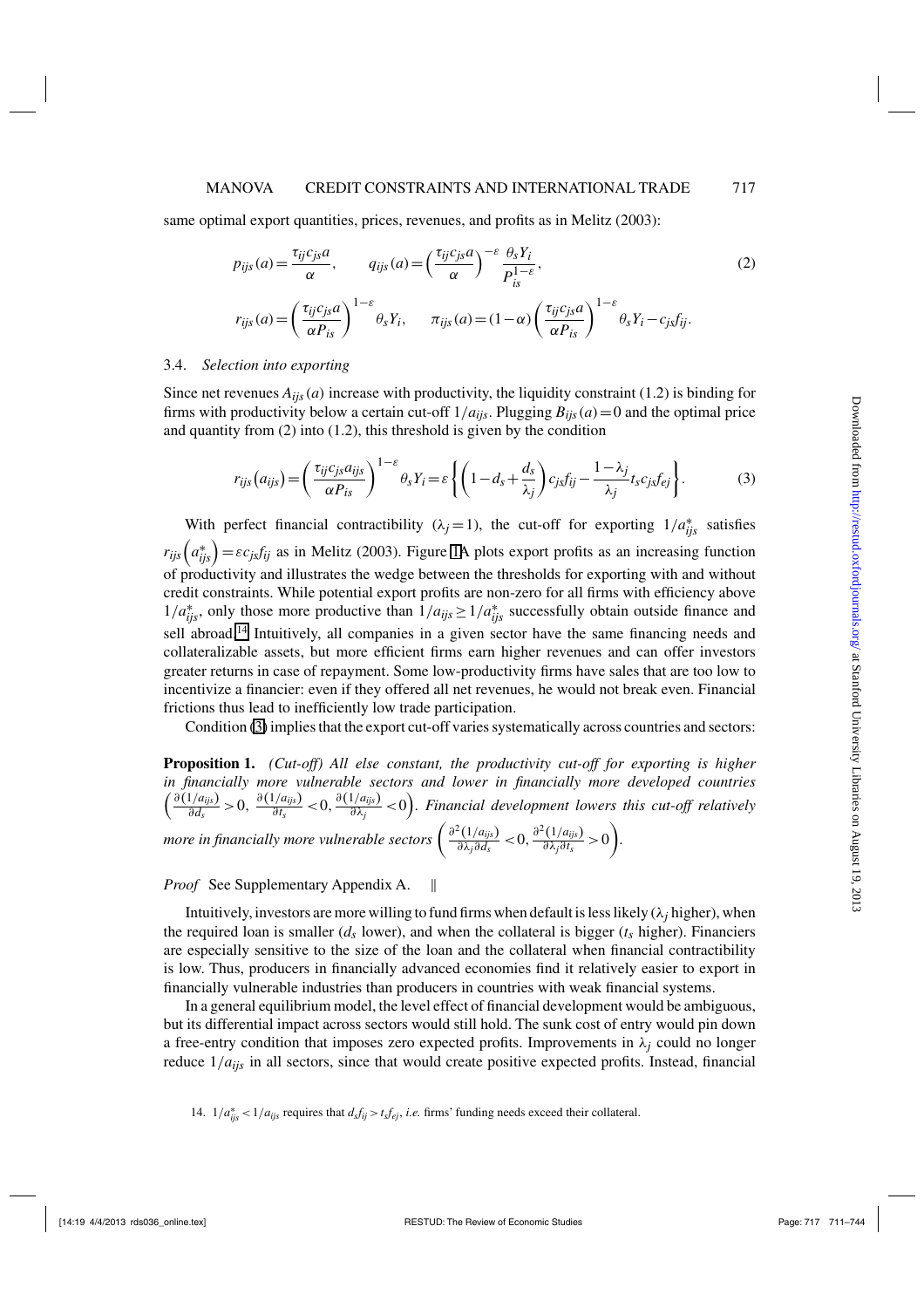<span id="page-7-0"></span>

The effects of financial constraints on trade. This figure plots export profits as a function of productivity. It shows the wedge between the productivity cut-offs for exporting with and without credit constraints in the financing of fixed costs only (A) and of both fixed and variable costs (B). Panel B also shows the lower profits earned by firms with productivity below the cut-off for exporting at first-best levels

development would lower the cut-off for exporting in the financially most vulnerable sectors while raising it in the least vulnerable sectors. For this reason, I emphasize the differential effects of financial development across industries in the results below.

Trade occurs only if there are at least some firms with productivity above the 1/*aijs* threshold. Since firms manufacture differentiated goods, the lower this cut-off is, the greater the measure of exporters and the number of products sold abroad. Proposition 1 thus implies that credit conditions affect both the probability  $\rho_{ijs}$  and product variety  $X_{ijs}$  of bilateral trade flows:

**Corollary 2.** *(Non-zero) Financial development increases the probability that country j exports to country i relatively more in financially more vulnerable sectors*  $\left(\frac{\partial^2 \rho_{ijs}}{\partial \lambda_j \partial d_s} > 0, \frac{\partial^2 \rho_{ijs}}{\partial \lambda_j \partial t_s} < 0\right)$ *.* 

**Corollary 3.** *(Product variety) Financial development increases the number of products country j exports to country i relatively more in financially more vulnerable sectors*  $\left(\frac{\partial^2 X_{ijs}}{\partial \lambda_j \partial d_s} > 0, \frac{\partial^2 X_{ijs}}{\partial \lambda_j \partial t_s} < 0\right).$ 

In reality, manufacturers can export to multiple destinations. Firms therefore choose their number of trade partners in addition to the price and quantity in each country to maximize their global profits. Supplementary Appendix A shows how this affects the maximization problem [\(1\)](#page-5-0). Companies have to use their limited collateral to fund all of their cross-border sales. All exporters optimally add destinations in the same decreasing order of profitability (determined by  $Y_i$ ,  $P_{is}$ ,  $\tau_{ij}$ , and *fij*) until they exhaust their financial resources. Whenever the modified liquidity constraint (1.2) does not bind, sellers set their first-best price, quantity, revenue, and profit in each market they enter. For any given number of destinations*I*, however, there is a corresponding productivity cut-off  $1/a_{is,I}$  below which (1.2) binds. In the aggregate, a country exports to *I* markets only if at least one firm is above this threshold. Supplementary Appendix A shows that 1/*ajs*,*I*, and by extension countries'number of trade partners*Ijs*, depend on credit conditions just like 1/*aijs* above.

**Proposition 4.** *(Trade partners) Financial development increases the number of country j's*  $e$ xport destinations relatively more in financially more vulnerable sectors  $\left(\frac{\partial^2 I_{js}}{\partial \lambda_j \partial d_s} > 0, \frac{\partial^2 I_{js}}{\partial \lambda_j \partial t_s} < 0\right)$ .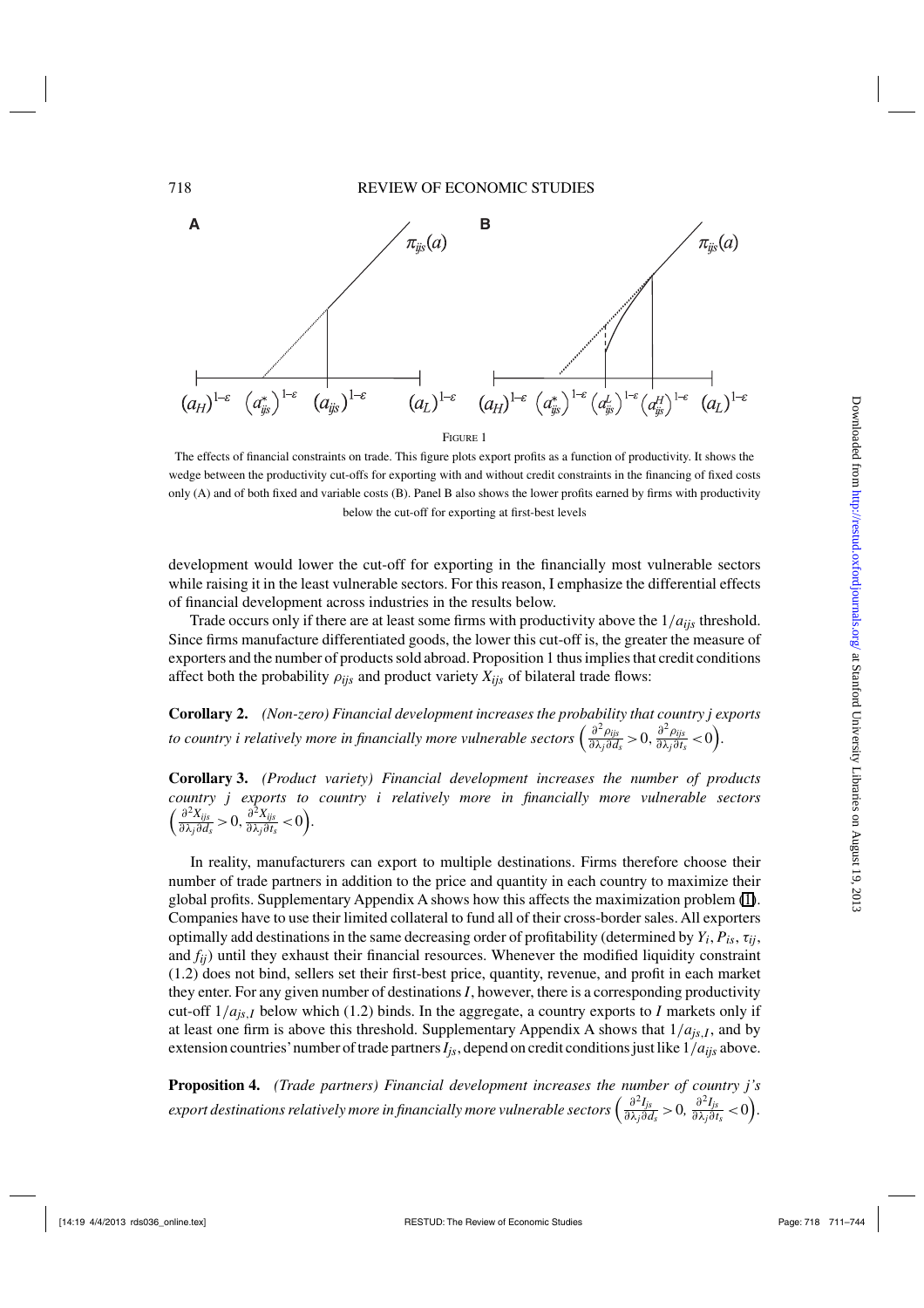<span id="page-8-0"></span>*Proof* See Supplementary Appendix A.

#### 3.5. *Level of firm exports*

In addition to restricting export entry, credit constraints can also distort the level of firm exports if companies require external finance for both fixed and variable costs. Supplementary Appendix A examines the case when producers in sector  $s$  need to raise outside capital for a fraction  $d_s$  of all costs associated with foreign sales. As illustrated in Figure [1B](#page-7-0), now two cut-offs characterize manufacturers' trade activity. While all suppliers with productivity above  $1/a_{ijs}^L$  sell abroad, only those with productivity above a higher cut-off  $1/a_{ijs}^H > 1/a_{ijs}^L$  export at the price and quantity levels that obtain in the absence of credit constraints. Firms with productivity below  $1/a^H_{ijs}$  would not earn sufficient revenues to repay the investor if they exported at first-best levels. Instead, they choose to export lower quantities in order to reduce the amount of external capital they need for variable costs. This allows them to meet the investor's participation constraint with a lower repayment  $F(a)$ . In this way, firms with intermediate productivity levels earn some export profits, albeit lower than the first-best.

Export conditions in financially more vulnerable sectors are now better in financially more developed countries because (a) more firms become exporters, (b) more of these exporters trade at first-best levels, and (c) constrained exporters with  $\frac{1}{a} \epsilon \left[1/a_{ijs}^L, 1/a_{ijs}^H\right]$  have foreign revenues closer to the first-best.<sup>15</sup> Proposition 5 summarizes (b) and (c) since (a) restates Proposition 1:

**Proposition 5.** *(Firm exports) Financial development (weakly) increases the level of firms' exports from country j to country i relatively more in financially more vulnerable sectors*  $\left(\frac{\partial^2 r_{ijs}}{\partial \lambda_j \partial d_s} > 0, \frac{\partial^2 r_{ijs}}{\partial \lambda_j \partial t_s} < 0\right).$ 

*Proof* See Supplementary Appendix A. ||

# 3.6. *Aggregate exports*

Aggregating across firms, total exports from country *j* to country *i* in sector *s* are  $M_{ijs} = ((\tau_{ij}c_{js})/(\alpha P_{is}))^{1-\varepsilon} \theta_s Y_i N_{js} \left[ \int_{a_L}^{\tilde{a}_{ijs}^H} a^{1-\varepsilon} dG(a) + \int_{a_{ijs}^H}^{a_{ijs}^L} \tilde{\beta}_{ijs}(a) a^{1-\varepsilon} dG(a) \right]$ , where *Njs* is the exogenous measure of active producers. The first term in the brackets corresponds to companies trading at first-best levels, while the second captures the reduced revenues of constrained exporters  $(0 < \beta_{ijs}(a) < 1)$ . Given Propositions 1 and 5, it immediately follows that financially developed countries have a comparative advantage in financially vulnerable sectors:

**Proposition 6.** *(Trade volumes) Financial development increases the value of country j's exports to country i relatively more in financially more vulnerable sectors*  $\left(\frac{\partial^2 M_{ijs}}{\partial \lambda_j \partial d_s} > 0, \frac{\partial^2 M_{ijs}}{\partial \lambda_j \partial t_s} < 0\right)$ *.* 

*Proof* See Supplementary Appendix A.

15. The impact of financial development on  $1/a_{ijs}^L$  across sectors at different levels of external finance dependence is theoretically ambiguous. This occurs because more productive firms can offer greater revenues in case of repayment, but they also require more external capital for their variable costs since they operate at a larger scale. Supplementary Appendix A presents the condition necessary for  $\left(\frac{\partial^2}{1/a_{ijs}^L}\right) / (\partial \lambda_j \partial d_s) < 0$ . Given my empirical results, as well as evidence in the corporate finance literature that larger firms are less credit constrained, I assume that this condition holds.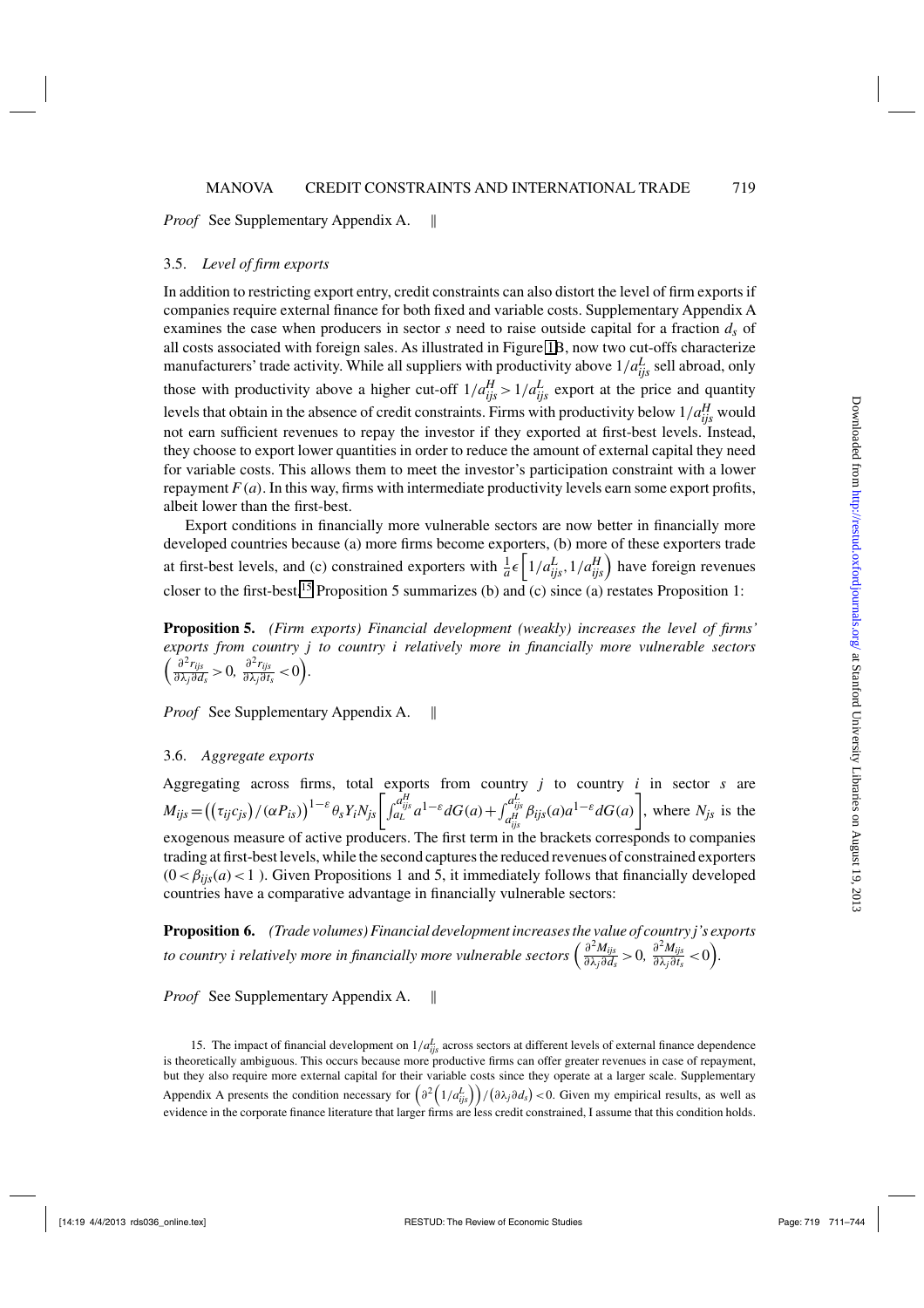#### <span id="page-9-0"></span>720 REVIEW OF ECONOMIC STUDIES

#### 4. EMPIRICAL SPECIFICATION

The model delivers a number of testable predictions for the effect of financial development on countries' export activity. This section derives an estimation procedure for these predictions.

#### 4.1. *Selection into exporting*

Consider first the probability that bilateral trade will occur. It is convenient to define a latent variable  $Z_{ijs}$  as the ratio of the productivity of the most efficient firm,  $1/a<sub>L</sub>$ , to the productivity cut-off for exporting, 1/*a<sup>L</sup> ijs*:

$$
Z_{ijs} = \frac{(1-\alpha)\left(1-d_s + \frac{d_s}{\lambda_j}\right)^{1-\epsilon}\left(\frac{\alpha P_{is}}{\tau_{ij}c_{js}}\right)^{\epsilon-1}\theta_s Y_i a_L^{1-\epsilon}}{\left(1-d_s + \frac{d_s}{\lambda_j}\right)c_{js}f_{ij} - \frac{1-\lambda_j}{\lambda_j}t_s c_{js}f_{ej}} = \left(\frac{a_{ijs}^L}{a_L}\right)^{\epsilon-1}.
$$
 (4)

Note that whenever  $a_{ijs}^L > a_L$  and  $Z_{ijs} > 1$ , there will be firms productive enough to export from country *j* to country *i* in sector *s* and we will observe trade flows.

Following Helpman *et al.* (2008) (henceforth HMR), I assume that both variable and fixed export costs are characterized by i.i.d. unmeasured trade frictions, which are country-pair specific and normally distributed. In particular,  $\tau_{ij}^{k-1} = D_{ij}^{\mu} e^{-u_{ij}}$ , where  $u_{ij}^{\sim}N(0, \sigma_u^2)$  and  $D_{ij}$ is the distance between *i* and *j*, and  $f_{ij} = \exp(\varphi_j + \varphi_i + \kappa_1 \varphi_{ij} - \kappa_2 v_{ij})$ , where  $v_{ij} \sim N(0, \sigma_v^2)$ . In this formulation,  $\varphi_i$  indicates the fixed cost of exporting from country *j* to any destination,  $\varphi_i$  measures the fixed cost any exporter pays to enter  $i$ , and  $\varphi_{ij}$  represents any additional country-pair-specific fixed trade cost. I let production costs be decomposable into country and sector-specific terms,  $c_{is} = c_i c_s$ .

I assume that the terms in  $\lambda_i$ ,  $d_s$ , and  $t_s$  in (4) can be expressed as a function of observed country measures of financial development *FinDevtj* and sector indicators of external finance dependence *ExtFins* and asset tangibility *Tangs*:

$$
\frac{\left(1-d_s+\frac{d_s}{\lambda_j}\right)^{1-\epsilon}}{\left(1-d_s+\frac{d_s}{\lambda_j}\right)f_{ij}-\frac{1-\lambda_j}{\lambda_j}t_s f_{ej}} =\n= \exp\left(\varphi'_j+\varphi'_i+\varphi'_s-\kappa\varphi_{ij}+\nu_{ij}+\gamma_1\text{FinDevt}_j\cdot\text{ExtFin}_s-\gamma_2\text{FinDevt}_j\cdot\text{Tang}_s\right).
$$

Here  $\varphi'_j$ ,  $\varphi'_i$ , and  $\varphi_{ij}$  contain the exporter, importer, and country-pair-specific terms in  $f_{ij}$ . The  $\varphi'_j$  also captures the exporter-specific sunk cost  $f_{ej}$  and the main effect of *FinDevt<sub>j</sub>*, while  $\varphi'_s$ reflects the variation in *ExtFins* and *Tangs* across sectors.

To test Proposition 1 and Corollary 2, I rewrite (4) in log-linear form and estimate

$$
z_{ijs} = \gamma_0 + \gamma_1 \text{FinDev}_{tj} \cdot \text{ExtFin}_s - \gamma_2 \text{FinDev}_{tj} \cdot \text{Tan} g_s +
$$
  
+ (\varepsilon - 1) p\_{is} - \mu d\_{ij} - \kappa \varphi\_{ij} + \phi\_j + \phi\_i + \phi\_s + \eta\_{ij}, \qquad (5)

where  $z_{ijs} \equiv \ln Z_{ijs}$ ,  $p_{is} \equiv \ln P_{is}$ ,  $d_{ij} \equiv \ln D_{ij}$  and  $\eta_{ij} \equiv u_{ij} + v_{ij} \sim N(0, \sigma_u^2 + \sigma_v^2)$ .  $\phi_j = -\varepsilon \ln c_j + \varphi'_j$ ,  $\phi_i = \ln Y_i + \phi'_i$ , and  $\phi_s = -\varepsilon \ln c_s + \phi'_s$  are exporter, importer, and sector fixed effects.

Let *Tijs* be an indicator variable equal to 1 when *j* exports to *i* in sector *s* in the data. Although  $z_{ijs}$  is unobserved, (5) can be estimated with a Probit specification because  $z_{ijs} > 0$  whenever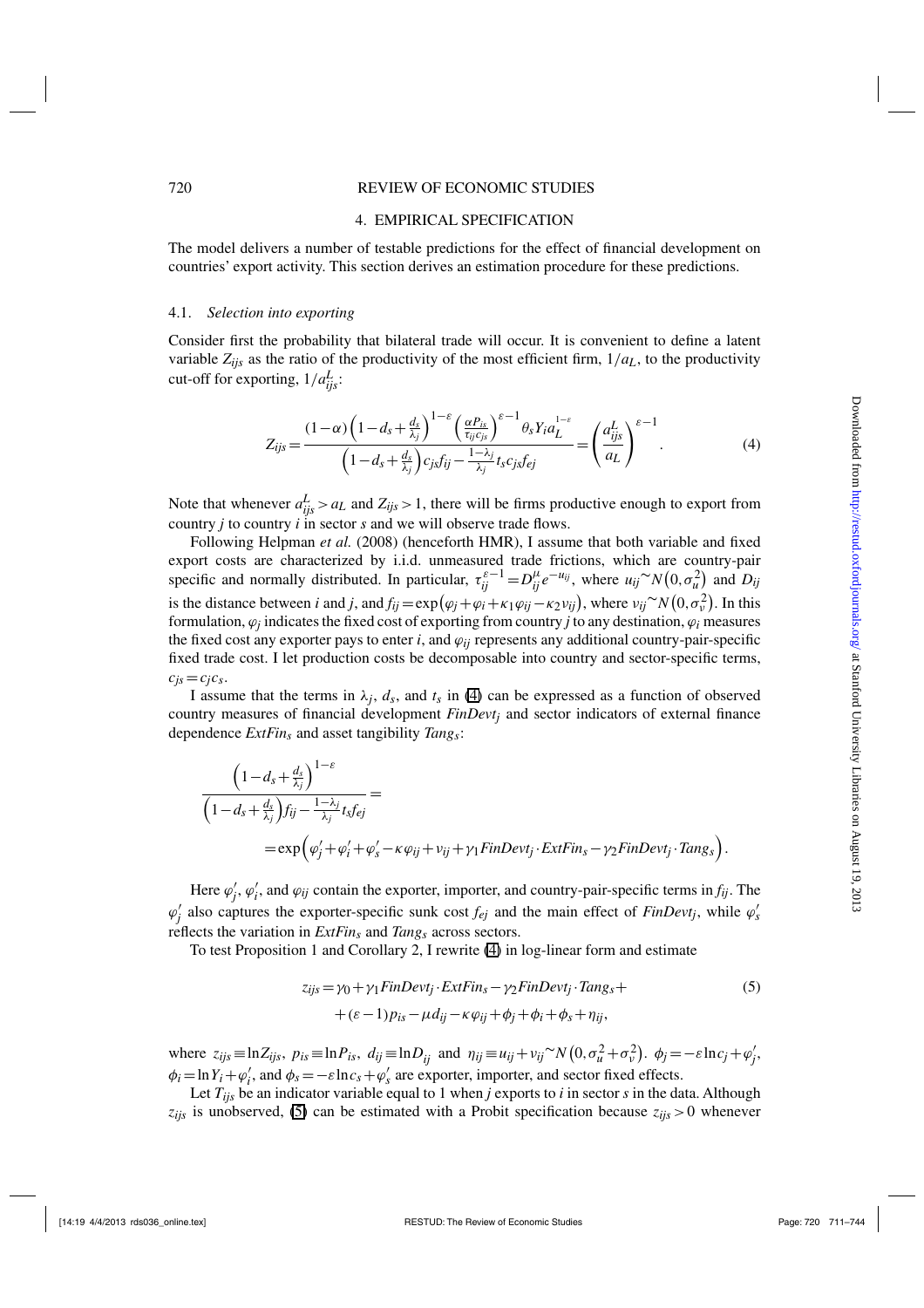<span id="page-10-0"></span> $T_{ijs} = 1$  and  $z_{ijs} = 0$  otherwise. The conditional probability of exporting  $\rho_{ijs}$  is thus:

$$
\rho_{ijs} = \Pr(T_{ijs} = 1) = \Phi(\gamma_0^* + \gamma_1^* \text{FinDevt}_j \cdot \text{ExtFin}_s - \gamma_2^* \text{FinDevt}_j \cdot \text{Lang}_s +
$$
  
 
$$
+ (\varepsilon - 1)^* p_{is} - \mu^* d_{ij} - \kappa^* \varphi_{ij} + \phi_j^* + \phi_i^* + \phi_s^*).
$$
 (6)

Starred coefficients indicate that the original coefficient has been divided by  $\sigma_{\eta} = \sqrt{\sigma_{\mu}^2 + \sigma_{\nu}^2}$  so that  $\Phi$  be the c.d.f. of the unit-normal distribution.

#### 4.2. *Product variety and trade partners*

I next test Corollary 3 for the product variety of countries' exports. The measure of firms from *j* selling to *i* in sector *s* is  $X_{ijs} = N_{js}G(a_{ijs}^L)$ . I assume that  $\ln G(a_{ijs}^L)$  can be decomposed and  $x_{ijs} \equiv \ln X_{ijs}$  expressed as follows:

$$
x_{ijs} = \xi_0 + \xi_1 FinDevt_j \cdot ExtFin_s - \xi_2 FinDevt_j \cdot Tang_s ++ \xi_3 n_{js} + \xi_4 p_{is} - \xi_5 d_{ij} - \xi_6 \varphi_{ij} + \xi_j + \xi_i + \xi_s + \iota_{ij},
$$
\n(7)

where  $n_{iS} \equiv \ln N_{is}$ , and  $\xi_i$ ,  $\xi_i$ , and  $\xi_S$  represent exporter, importer, and sector fixed effects. There is a close resemblance between the estimating equations for *xijs* and *zijs* because both are driven by the selection of firms into exporting through the productivity cut-off  $1/a_{ijs}^L$ . However, while (6) analyses zero versus positive trade flows with Probit, (7) examines the extensive margin of positive exports with OLS. Note also that the mass of domestically active firms *Njs* only enters the equation for product variety.

The last implication of the model for the extensive margin of trade concerns countries' trade partner intensity *Ijs*. I test Proposition 4 with the following reduced-form estimating equation:

$$
I_{js} = \mu_0 + \mu_1 FinDevt_j \cdot ExtFin_s - \mu_2 FinDevt_j \cdot Tang_s + \mu_j + \mu_s + \epsilon_{js},
$$
\n(8)

where  $\mu_j$  and  $\mu_s$  capture exporter and sector fixed effects.

and

#### 4.3. *Trade volumes*

Finally, I examine the predictions of the model for the value of firm-level exports and aggregate bilateral flows. Total exports from country *j* to country *i* in sector *s* can be expressed as

$$
M_{ijs} = \left(\frac{\tau_{ij}c_{js}}{\alpha P_{is}}\right)^{1-\varepsilon} \theta_s Y_i N_{js} V_{ijs} E_{ijs},
$$
\nwhere  $V_{ijs} = \begin{cases} \int_{a_L}^{a_{ijs}^L} a^{1-\varepsilon} dG(a) & \text{for } a_{ijs}^L \ge a_L \\ 0 & \text{otherwise} \end{cases}$ ,  
\n
$$
1 E_{ijs} = \begin{bmatrix} \int_{a_L}^{a_{ijs}^H} a^{1-\varepsilon} dG(a) + \int_{a_{ijs}^H}^{a_{ijs}^L} \beta_{ijs}(a) a^{1-\varepsilon} dG(a) \\ \frac{\int_{a_L}^{a_{ijs}^L} a^{1-\varepsilon} dG(a)}{\int_{a_L}^{a_{ijs}^L} a^{1-\varepsilon} dG(a)} \end{bmatrix}.
$$
\n(9)

Note that *Vijs* is non-zero if and only if the cut-off for exporting falls within the support of the productivity distribution function. When  $1/a_{ijs}^L$  is too high, no firm enters the foreign market and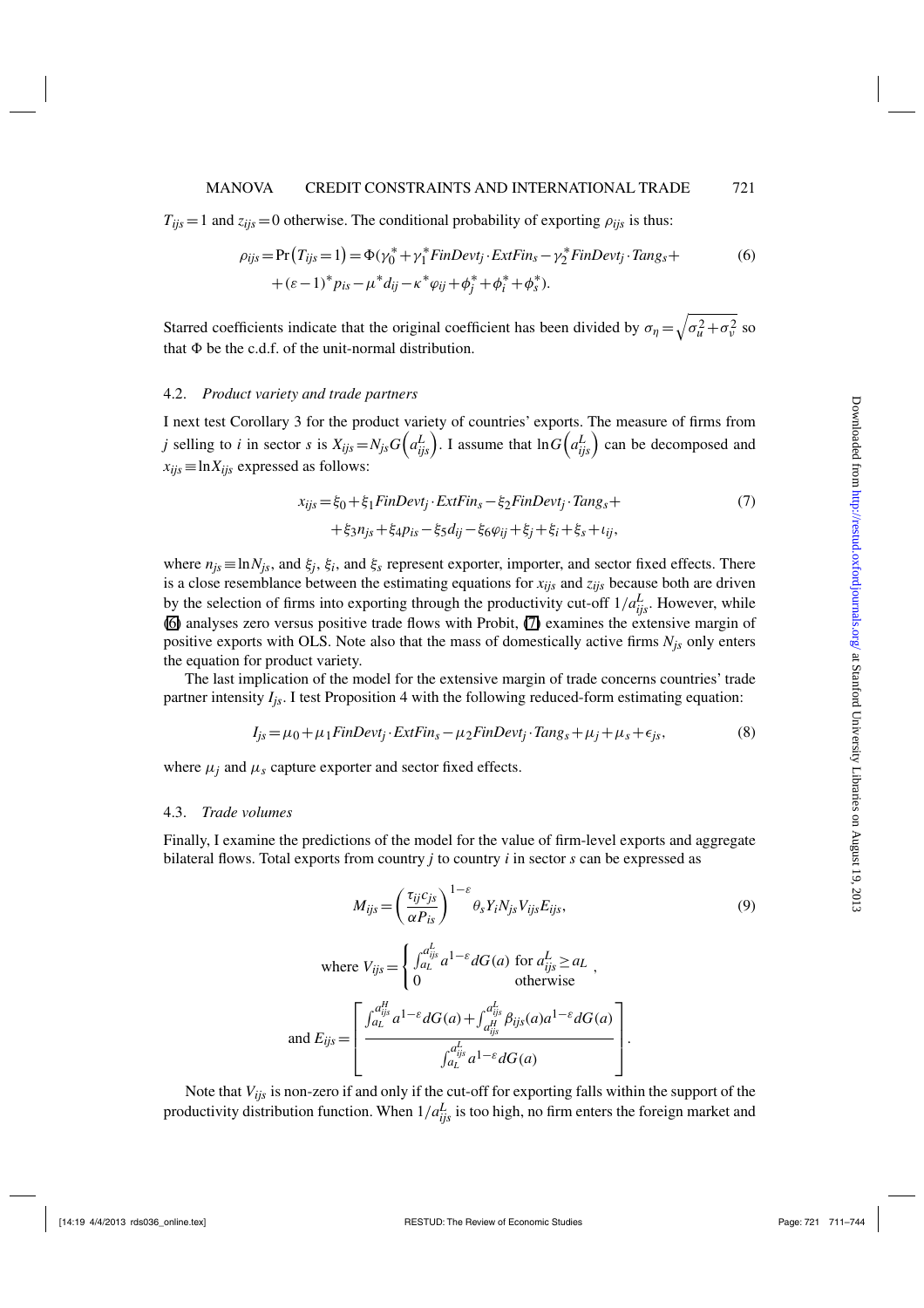<span id="page-11-0"></span> $M_{ijs} = 0$ .  $V_{ijs}$  is thus a direct measure of the selection of firms into exporting. On the other hand, *Eijs* reflects the effect of credit constraints on average firm sales.

I follow HMR in assuming that firm productivity has a truncated Pareto distribution with support  $[a_L, a_H]$ :  $G(a) = (a^k - a_L^k) / (a_H^k - a_L^k)$ , where  $a_H > a_L > 0$  and  $k > \varepsilon - 1$ .  $V_{ijs}$  can then be rewritten as  $V_{ijs} = \frac{k a_L^{k-\epsilon+1}}{(k-\epsilon+1)(a_H^k - a_L^k)} W_{ijs}$  with  $W_{ijs} = \max \left\{ \left( a_{ijs}^L / a_L \right)^{k-\epsilon+1} - 1, 0 \right\}$  $\mathbf{I}$ . Invoking the assumptions  $c_{js} = c_j c_s$  and  $\tau_{ij}^{\varepsilon-1} = D_{ij}^{\mu} e^{-u_{ij}}$ , in log-linear form [\(9\)](#page-10-0) becomes

$$
m_{ijs} = s_0 + n_{js} + w_{ijs} + e_{ijs} + (\varepsilon - 1)p_{is} - \mu d_{ij} + s_j + s_k + s_s + u_{ij},
$$
\n(10)

where  $m_{ijs} \equiv \ln M_{ijs}$ ,  $n_{ijs} \equiv \ln N_{ijs}$ ,  $w_{ijs} \equiv \ln W_{ijs}$ , and  $e_{ijs} \equiv \ln E_{ijs}$ .  $\varsigma_i = −(\epsilon - 1)\ln c_j$ ,  $\varsigma_i = y_i$ , and  $\zeta_s = -(e-1)\ln c_s + \ln \theta_s$  are exporter, importer, and sector fixed effects, respectively.

Financial frictions can restrict bilateral trade through three channels: the selection of firms into production (*njs*), the selection of producers into exporting (*wijs*), and firm-level exports (*eijs*). While Section 3 has focused on the latter two channels, in a fuller model firms would require external funding both for their local and for their foreign sales. The productivity cut-off for domestic production would then depend on financial market conditions just as the threshold for exporting. Both would be systematically lower in financially developed countries, especially in financially vulnerable sectors. In other words, financially advanced economies can export more in such industries because (i) they support more domestic producers, (ii) more of these producers become exporters, and (iii) those who do so sell more abroad.

The prior literature has confounded these three effects by performing reduced-form analyses that do not control for the the mass of active firms  $n_{is}$ . It is therefore not clear whether these earlier findings reflect an effect of credit constraints specific to trade activity or a general impact on production. Previous studies have also examined only positive trade flows and ignored the consequences of financial frictions for the selection of firms into exporting *wijs*.

In order to decompose the effect of capital market frictions into these three mechanisms, I first regress *mijs* on *FinDevtj* ·*ExtFins*, *FinDevtj* ·*Tangs* and all variables in (10) except for *njs*, *wijs*, and *eijs*. This provides an estimate for the overall impact of credit constraints on trade. I then isolate the trade-specific component of this effect by explicitly controlling for *njs*. This constitutes a test of Proposition 6.

Since cross-country data are not available for *wijs* and *eijs*, I next adopt a two-stage structural procedure in the spirit of HMR. In the first stage, I obtain the predicted probability of exporting  $\hat{\rho}_{ijs}$  from the Probit specification in [\(6\)](#page-10-0), and derive an estimate for the latent variable  $z_{ijs}^* \equiv z_{ijs}/\sigma_{ijs}$ as  $\hat{z}_{ijs}^* = \Phi^{-1}(\hat{\rho}_{ijs})$ . I construct a consistent estimate for  $w_{ijs}$  from  $W_{ijs} = \max \left\{ \left( Z_{ijs}^* \right)^\delta - 1, 0 \right\}$  $\mathbf{I}$ , where  $\delta = \sigma_{\eta} (k - \varepsilon + 1) / (\varepsilon - 1)$ . In the second stage, I include both  $n_{js}$  and the imputed measure of *wijs* in the regression for *mijs*. Any residual impact of the financial variables on *mijs* then reflects distortions to firm-level exports  $e_{ijs}$  as per Proposition 5. Fixed export costs  $\varphi_{ij}$  directly affect only the extensive margin of trade, enter only the first stage, and provide the exclusion restriction necessary for the identification of the second stage.

The error term  $u_{ij}$  in (10) is correlated with  $w_{ijs}$  because the error term in the equation for  $z_{ijs}$  [\(5\)](#page-9-0) is  $\eta_{ij} \equiv u_{ij} + v_{ij}$ . Positive correlation between trade barriers  $d_{ij}$  and  $u_{ij}$  may also generate sample selection bias: country pairs with high observable trade costs *dij* that trade with each other likely have low unobserved costs, *i.e.* high *uij*. The consistent estimation of (10) thus requires controlling for firm selection into exporting conditional on positive trade,  $E[w_{ijs}]$ ,  $T_{ijs} = 1$ , as well as the standard Heckman correction for sample selection,  $E[u_{ij}]$ ,  $T_{ijs} = 1$  =  $corr(u_{ij}, \eta_{ij})(\sigma_u/\sigma_\eta)\overline{\eta}_{ij}^*$ . Both terms depend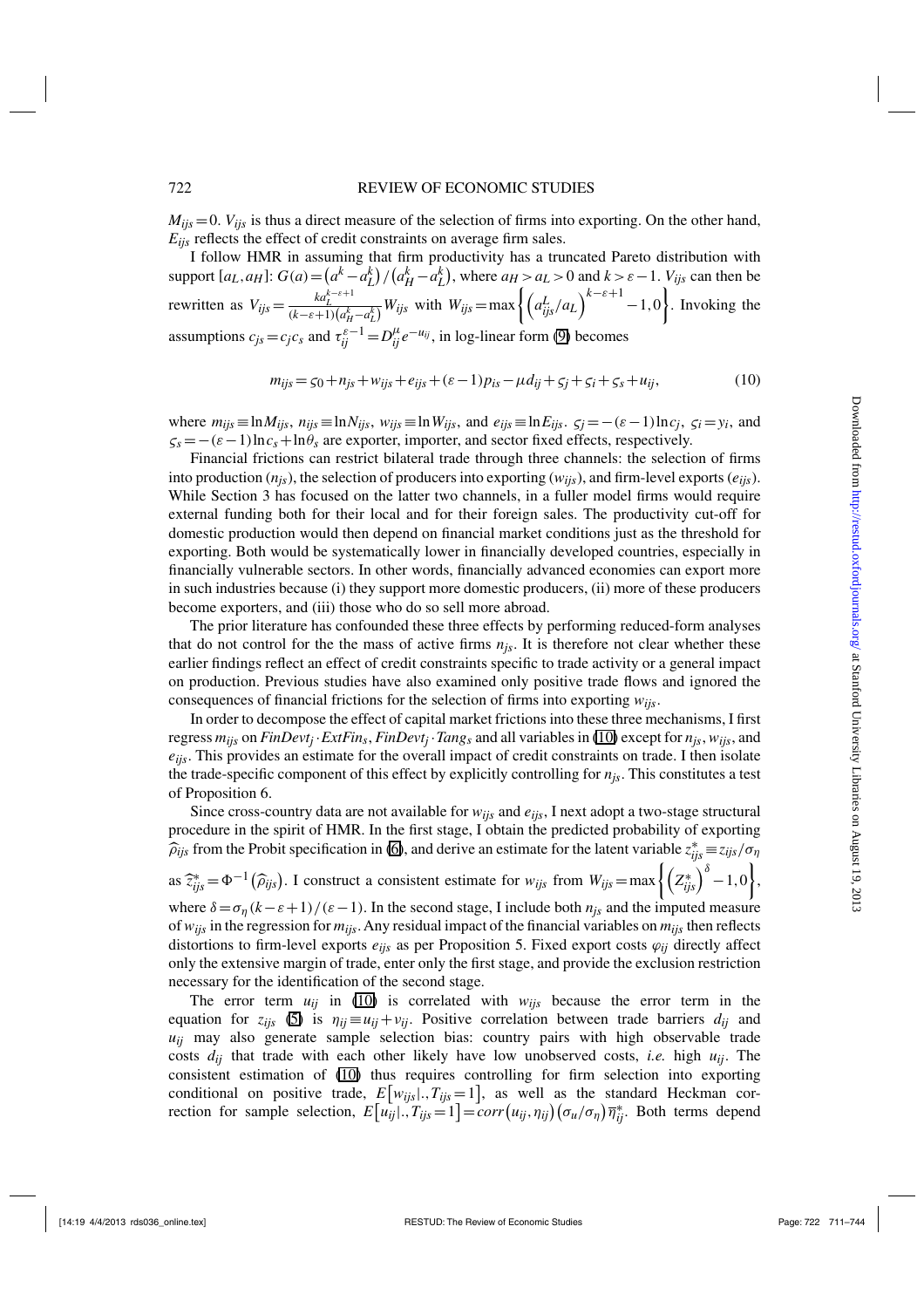on  $\overline{\eta}_{ij}^* = E\left[\eta_{ij}^*|., T_{ijs} = 1\right]$ , for which a consistent estimate is given by the inverse Mills ratio,  $\hat{\vec{\eta}}_{ij}^* = \phi\left(\hat{z}_{ijs}^*\right) / \Phi\left(\hat{z}_{ijs}^*\right)$ . Hence  $\hat{\vec{z}}_{ijs}^* = \hat{z}_{ijs}^* + \overline{\eta}_{ij}^*$  and  $\hat{\vec{w}}_{ijs}^* = \ln\left\{\exp\left(\hat{\delta}\hat{\vec{z}}_{ijs}^*\right) - 1\right\}$  are consistent estimates for  $E[z_{ijs}]$ .,  $T_{ijs} = 1$  and  $E[w_{ijs}]$ .,  $T_{ijs} = 1$ , respectively. Including  $\hat{\vec{\eta}}_{ijs}^*$  and  $\hat{\vec{w}}_{ijs}^*$  in the second stage thus produces consistent estimates and accounts for the selection of firms into exporting.

The exact construction of  $\hat{\overline{n}}_{ij}^*$  and  $\hat{\overline{w}}_{ijs}^*$  depends on two assumptions: the joint normality of the unobserved trade costs  $u_{ij}$  and  $v_{ij}$ , and the Pareto distribution of firm productivity. In robustness checks, I first drop the second assumption and use a polynomial in the estimated latent variable  $\widehat{z}^*_{ijs}$ instead of  $\widehat{w}_{ijs}^*$ . I then relax both assumptions and control directly for the predicted probabilities of exporting  $\widehat{\rho}_{ijs}$ . These robustness checks leave my results unchanged.

# 5. DATA

The empirical analysis requires three key ingredients: measures of countries' financial development, proxies for sectors'financial vulnerability, and data on trade activity across countries and sectors. I discuss these in detail here and describe all other control variables in Supplementary Appendix B.

#### 5.1. *Financial development across countries*

My main measure of financial development is the amount of credit by banks and other financial intermediaries to the private sector as a share of GDP (private credit), which I obtain from Beck *et al.* (2000). Conceptually, establishing a credit constraints channel necessitates an indicator of financial contractibility or, more generally, of the capacity of the environment to provide external financing. While direct measures are not available, the size of the financial system is an objective and outcome-based variable that reflects the actual use of external funds. This makes it an appropriate proxy for the economy's potential to support financial relationships. Private credit has been used extensively in the finance and growth literature, as well as in most papers on finance and trade.

Private credit varies significantly in the panel. Panel A in Appendix Table [A1](#page-16-0) lists the 107 countries in the sample and gives the mean and standard deviation of their private credit over the 1985–1995 period. The bottom two rows summarize the cross-sectional variation of the country averages, as well as the panel-wide variation in the annual data. In the median country (India), private credit was 25.6% of GDP over this period and fluctuated between 21.9% and 31.1%. In the cross-section, private credit spans the 2.3% (Uganda) to 163% (Japan) range, and in the panel as a whole it varies from 0.4% (Guinea-Bissau, 1989) to 179% (Japan, 1995) with a mean of 39.7% and standard deviation of 34.9%.

For robustness, I also use indices for the repudiation of contracts, accounting standards, and the risk of expropriation from La Porta *et al.*(1998). While these indicators do not directly measure the probability that financial contracts are enforced, they reflect the general contractual environment in a country, which applies to financial contracting as well. These proxies are available for a subset of countries and do not vary over time (see Panel B).

# 5.2. *Financial vulnerability across sectors*

The industry measures of financial vulnerability follow closely their definitions in the model and are standard in the literature. They come from Braun (2003), and are based on data for all publicly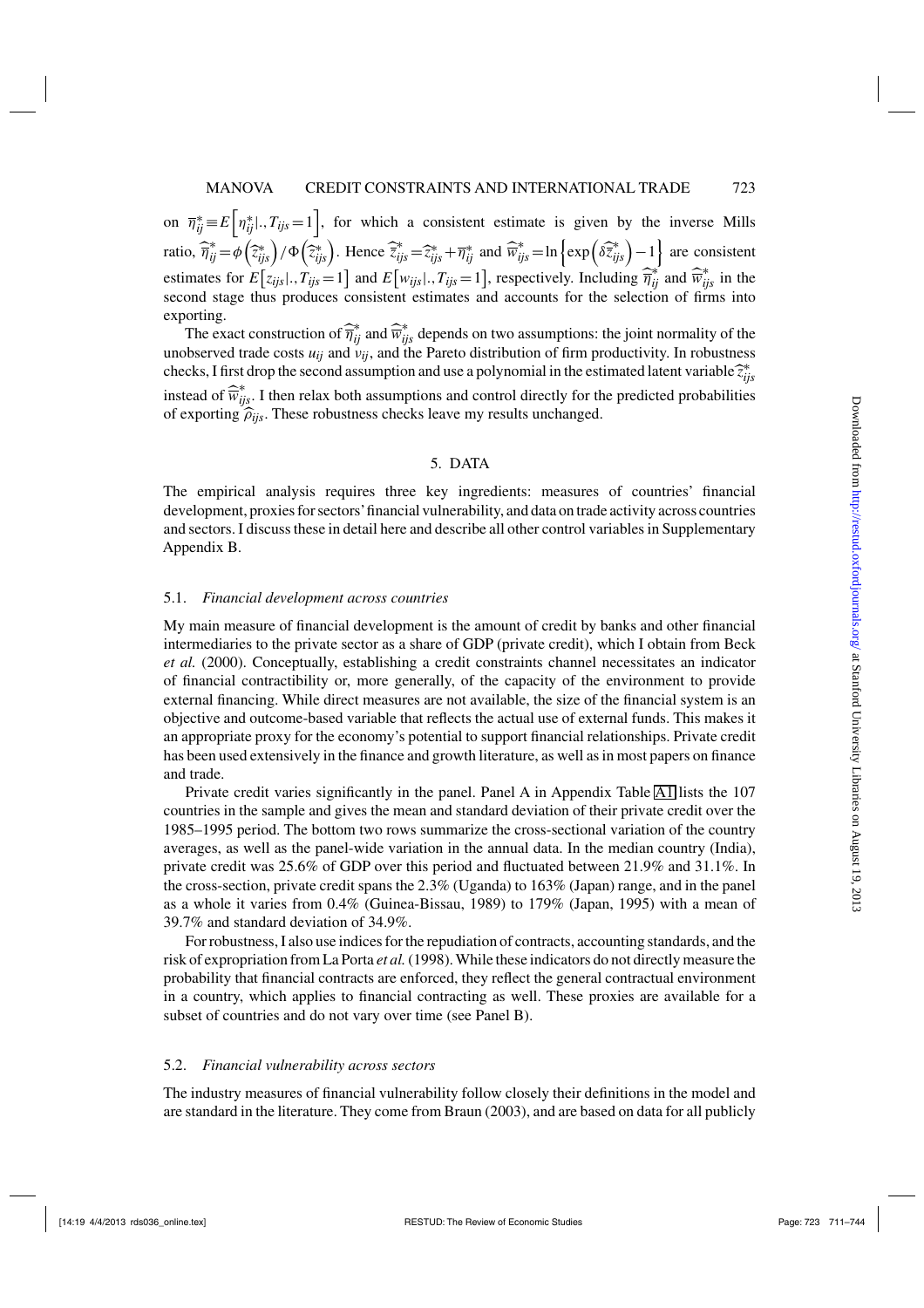listed US-based companies from Compustat's annual industrial files. External finance dependence is the share of capital expenditures not financed with cash flows from operations. Asset tangibility records the share of net property, plant, and equipment in total book-value assets.<sup>16</sup> Both measures are averaged over 1986–1995 for the median firm in each industry, and appear very stable over time when compared to indices for 1976–1985 and 1966–1975.

While the measure of external finance dependence is not available specifically for expenditures related to international trade, it is an appropriate proxy for three reasons. First, firms need to incur the same production costs in manufacturing for the foreign market as in manufacturing for the home country. Second, products that entail a lot of R&D, marketing research and distribution costs at home plausibly also require similarly large fixed costs for product customization, marketing, and distribution networks in foreign markets. Both of these factors imply that whatever forces a firm in a particular industry to fund its domestic operations with outside capital will also force it to use external funds for its sales abroad. Finally, the empirical measure is based on large US companies that are typically big exporters. It thus reflects their total requirement for external finance and not just that for their domestic activities.

Constructing the industry measures from US data is motivated by two considerations. First, the USA have one of the most advanced and sophisticated financial systems. This makes it reasonable that the measures reflect firms'optimal choice over external financing and asset structure. Second, using the USA as the reference country is convenient because of limited data for many other countries, but it also ensures that the measures are not endogenous to financial development. In fact, if some of the very external capital intensive industries in the USA use more internal financing in countries with worse credit markets, the coefficient on *FinDevtj* ·*ExtFins* would be underestimated. Similarly, if companies compensate with more tangible assets for a lower level of financial development, *FinDevtj* ·*Tangs* would be underestimated.

While identification does not require that industries have exactly the same level of financial vulnerability in every country, it does rely on the ranking of sectors remaining relatively stable across countries. Rajan and Zingales (1998) and Braun (2003) argue that the measures they construct capture a large technological component that is innate to the manufacturing process in a sector and are thus good proxies for ranking industries in all countries. They point out that the measures vary substantially more across sectors than among companies within an industry.

The financial vulnerability measures for the 27 sectors in my sample are listed in Appendix Table [A2.](#page-19-0) A sector is defined as a 3-digit category in the ISIC industry classification system. Most US firms finance between half a percent (non-ferrous metals) and 96% (professional and scientific equipment) of their capital expenditures with external funds, for an average of 25%. The industries with the lowest levels of tangibility are pottery, china, and earthenware; leather products; and wearing apparel.Assets are hardest in petroleum refineries; paper and products; iron and steel; and industrial chemicals. Identifying both interaction terms in the estimating equations is possible because the two industry variables are only weakly correlated at −0.04.

## 5.3. *Trade activity across countries and sectors*

I apply the model to bilateral exports for 107 countries and 27 sectors in 1985–1995.<sup>17</sup> I obtain trade flows at the 4-digit SITC Rev.2 industry level from Feenstra's *World Trade Database* and

<sup>16.</sup> A firm's book value includes a number of other assets that are arguably less tangible and can either not be liquidated or be liquidated at a significant loss by an outside investor in case of default. Such softer assets comprise goodwill, research and development, the associated human capital, organizational capital, and even accounts receivables, cash, inventory and related investments.

<sup>17.</sup> All results also hold in the cross-section for individual years.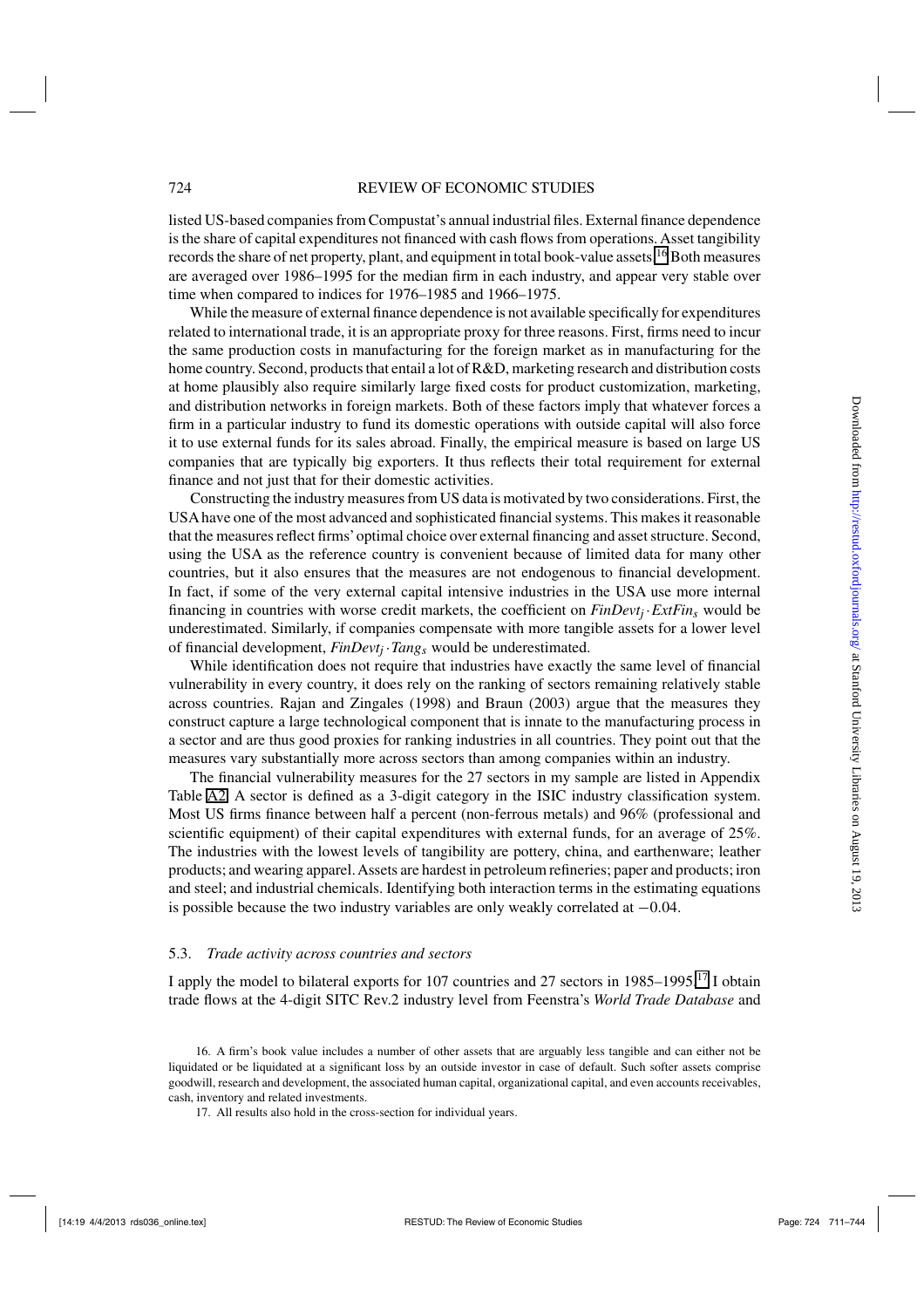



Figure 2 Bilateral exports and countries' financial development. This figure plots exporters' average (log) bilateral exports across destinations and sectors against exporters' private credit as a share of GDP, in 1995. Only exporter–importer-sector triplets with positive trade are included. Coeff=1.87<sup>\*\*\*</sup>,  $R^2$  = 0.43

use Haveman's concordance tables to aggregate the data to 3-digit ISIC sectors. In the absence of cross-country data at the firm level, I measure the extensive margin of countries' exports with the number of 4-digit SITC product groups traded within a 3-digit ISIC sector. In robustness tests, I also examine the number of 10-digit HS products shipped, available specifically for USA imports from the *US Imports, Exports, and Tariff Data*.

The value of exports, number of trade partners, and product variety differ greatly across countries and sectors in the data. Importantly, this variation exhibits some systematic patterns. Appendix Table [A3](#page-21-0) reports broad summary statistics for these three outcomes in the cross-section for the latest year in the panel, 1995. Financially developed economies typically outperform exporters with less evolved financial institutions. As Figure 2 shows, countries with higher levels of private credit export more in the average sector and destination (correlation coefficient 0.66). Such nations also ship a wider range of products (corr coeff 0.71) to more markets (corr coeff 0.74). Indeed, Figure 2 would look very similarly if it instead plotted exporters' number of trade partners or number of bilaterally traded products against financial development.

While these patterns suggest that export activity depends on the exporter's financial development, they ignore the variation across sectors. Compare then two countries, Italy and Argentina, which are at the 70th and 40th percentile by private credit respectively. In Figure [3,](#page-15-0) I order sectors by external finance dependence and plot the value of Italy's and Argentina's average bilateral exports by sector. Italy, the financially advanced nation, sells more than Argentina in almost all sectors, but this advantage is more pronounced in financially vulnerable industries. Similar relationships hold for these two countries' number of destinations and export product variety (figures available on request).

While suggestive, these graphs and summary statistics do not account for differences across countries and sectors unrelated to financial frictions. The regression analysis in the next section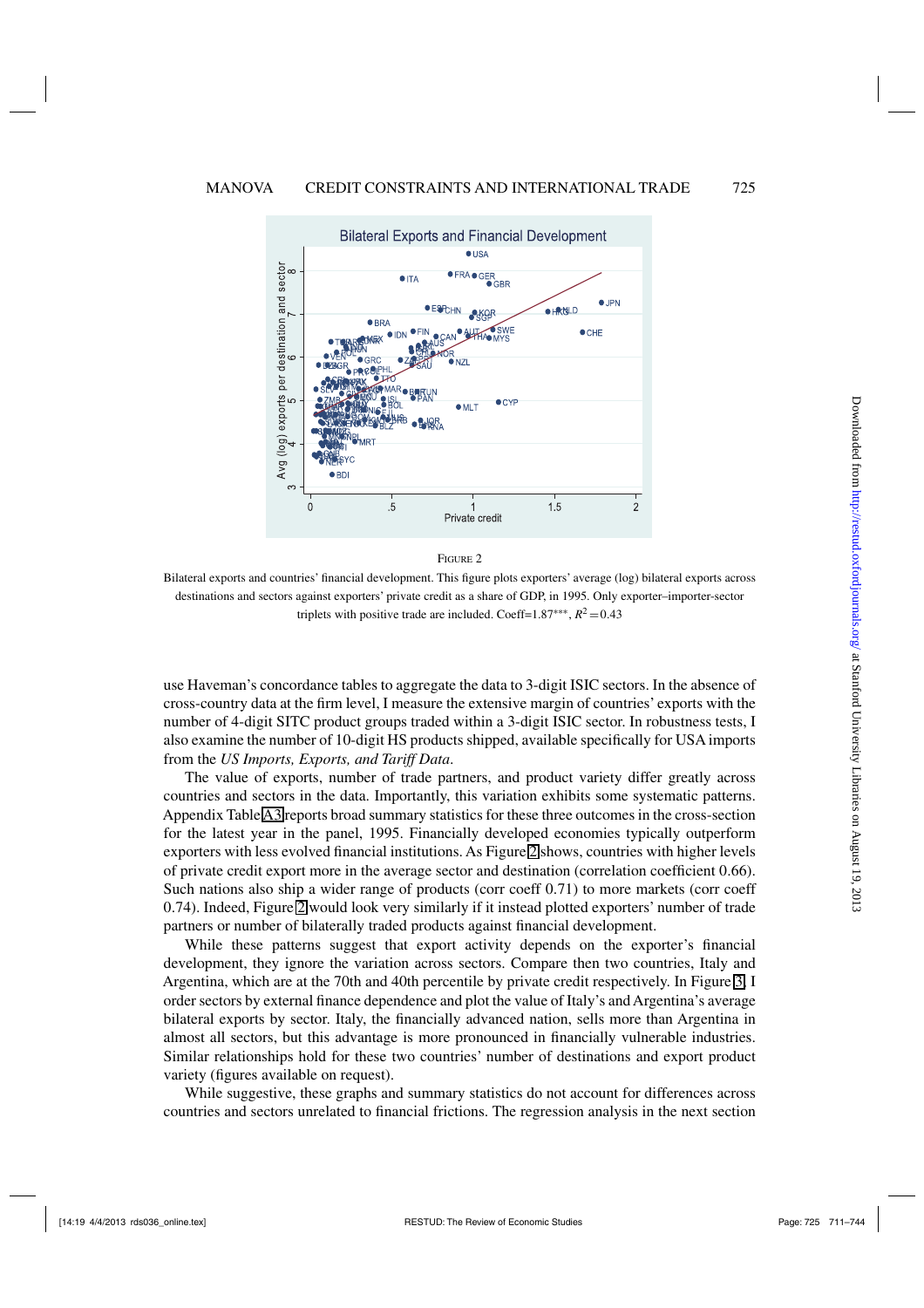<span id="page-15-0"></span>

FIGURE 3

Bilateral exports and sectors' financial vulnerability. This figure plots average bilateral exports by sector against sectors' external finance dependence in 1995 for Italy (70th percentile by private credit, log GDP 20.87, log per capita GDP 9.92) and Argentina (40th percentile by private credit, log GDP 19.69, log per capita GDP 9.24)

confirms that the same patterns obtain in a large panel after controlling for total output, factor endowments, overall development, and other institutions.

# 6. THE EFFECT OF CREDIT CONSTRAINTS ON TRADE VERSUS PRODUCTION

The empirical analysis proceeds in two steps. This section first establishes that financial frictions restrict trade flows, and that this distortion exceeds any disruptions to total output. Section 7 then decomposes the trade-specific effect of credit constraints into reductions along the extensive and intensive margins of exports.

# 6.1. *Isolating a trade-specific effect*

I begin by showing that financially developed countries indeed have a comparative advantage in financially vulnerable sectors. To this end, I regress (log) bilateral exports on the exporter's level of private credit and its interactions with the industry measures of external finance dependence and asset tangibility. As reported in Column 1 of Table [1,](#page-16-0) financially advanced economies export relatively more in sectors that require more outside capital and in sectors with few collateralizable assets. This result obtains controlling for the market size (GDP) of the two trade partners and the distance between them. This specification can be seen as a reduced-form version of equation  $(10).<sup>18</sup>$  $(10).<sup>18</sup>$  It includes exporter, importer, and sector fixed effects as prescribed by the model, as well as year fixed effects to capture common time trends in the panel. I cluster errors by

<sup>18.</sup> Because the importer's GDP varies over time, it is not subsumed by the importer fixed effects. One can rewrite [\(10\)](#page-11-0) to also include the exporter's GDP. Bilateral distance proxies for the iceberg trade cost in the model.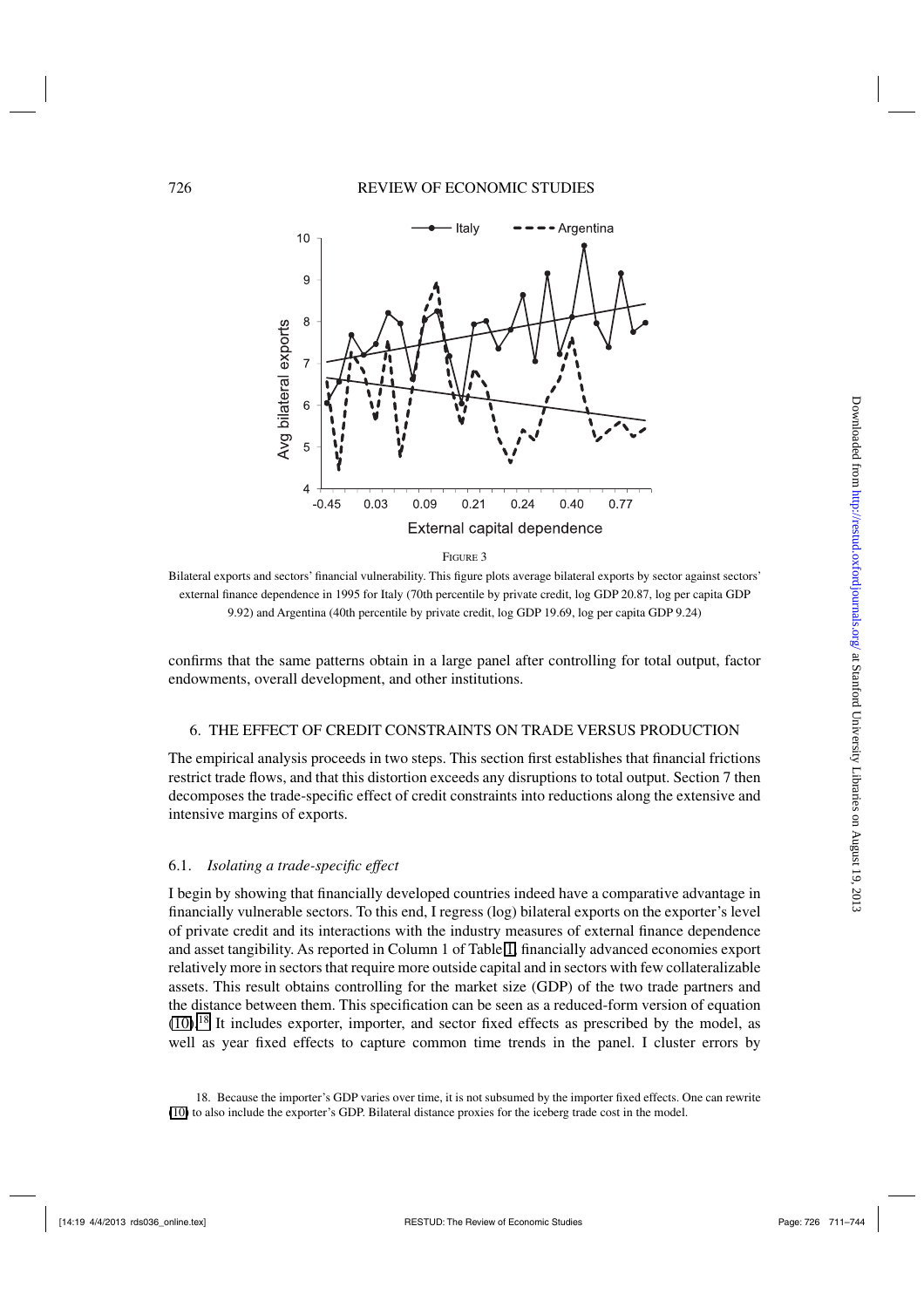<span id="page-16-0"></span>

| Financial development measure: Private credit<br>Dependent variable: $m_{\text{list}}$ , (log) bilateral exports by sector |                                          |                                           |                                                       |                                           |                                        |                                |  |  |
|----------------------------------------------------------------------------------------------------------------------------|------------------------------------------|-------------------------------------------|-------------------------------------------------------|-------------------------------------------|----------------------------------------|--------------------------------|--|--|
|                                                                                                                            |                                          |                                           |                                                       |                                           | Proxy for $p_{is}$                     |                                |  |  |
|                                                                                                                            | Total effect of<br>credit<br>constraints |                                           | Controlling for selection<br>into domestic production | CPI and<br>interactions<br>with sector FE | Importer's<br>consumption<br>by sector | Importer $\times$<br>sector FE |  |  |
| Fin devt                                                                                                                   | 0.167<br>$(3.14)$ ***                    | 0.251<br>$(4.25)$ ***                     | 0.022<br>(0.37)                                       | 0.225<br>$(3.64)$ ***                     | 0.267<br>$(4.54)$ ***                  | 0.306<br>$(5.26)$ ***          |  |  |
| Fin devt $\times$ Ext fin dep                                                                                              | 1.752<br>$(43.29)$ ***                   | 1.296<br>$(28.31)$ ***                    | 1.489<br>$(30.47)$ ***                                | 1.343<br>$(29.01)$ ***                    | 1.253<br>$(26.36)$ ***                 | 1.372<br>$(33.87)$ ***         |  |  |
| Fin devt $\times$ Tang                                                                                                     | $-2.624$<br>$(-24.65)$ ***               | $-2.130$<br>$(-16.41)$ *** $(-17.75)$ *** | $-2.077$                                              | $-2.204$<br>$(-16.64)$ ***                | $-2.171$<br>$(-16.45)$ ***             | $-2.434$<br>$(-19.46)$ ***     |  |  |
| $(Log)$ # Establish                                                                                                        |                                          | 0.318<br>$(40.47)$ ***                    |                                                       | 0.321<br>$(39.89)$ ***                    | 0.323<br>$(40.66)$ ***                 | 0.321<br>$(42.34)$ ***         |  |  |
| (Log) Output                                                                                                               |                                          |                                           | 0.316<br>$(18.52)$ ***                                |                                           |                                        |                                |  |  |
| $p_{is}$                                                                                                                   |                                          |                                           |                                                       | 0.008<br>$(6.86)$ ***                     | 0.169<br>$(26.74)$ ***                 |                                |  |  |
| <b>LGDPE</b>                                                                                                               | 0.957<br>$(16.75)$ ***                   | 1.079<br>$(16.17)$ ***                    | 0.667<br>$(9.38)$ ***                                 | 1.071<br>$(16.05)$ ***                    | 1.082<br>$(16.29)$ ***                 | 1.119<br>$(16.64)$ ***         |  |  |
| <b>LGDPI</b>                                                                                                               | 0.949<br>$(16.55)$ ***                   | 0.980<br>$(14.41)$ ***                    | 0.946<br>$(14.49)$ ***                                | 1.040<br>$(16.36)$ ***                    | 0.711<br>$(10.28)$ ***                 | 0.998<br>$(14.57)$ ***         |  |  |
| <b>LDIST</b>                                                                                                               | $-1.374$<br>$(-79.05)$ ***               | $-1.408$<br>$(-72.20)$ *** $(-74.24)$ *** | $-1.410$                                              | $-1.418$<br>$(-70.27)$ ***                | $-1.414$<br>$(-71.74)$ ***             | $-1.442$<br>$(-73.35)$ ***     |  |  |
| Controls:<br>Exporter, Year FE<br>Importer, Sector FE<br>Importer $\times$ Sector FE                                       | Y<br>Y<br>N                              | Y<br>Y<br>N                               | Y<br>Y<br>N                                           | Y<br>Y<br>$\mathbf N$                     | Y<br>Y<br>N                            | Y<br>N<br>Y                    |  |  |
| $R^2$<br># observations<br># exporter-importer clusters<br># exporters                                                     | 0.57<br>861,380<br>9343<br>107           | 0.57<br>621,333<br>7867<br>95             | 0.59<br>703,743<br>8031<br>94                         | 0.58<br>579,485<br>7452<br>95             | 0.58<br>589,205<br>7813<br>95          | 0.60<br>621,333<br>7867<br>95  |  |  |

| TABLE 1                                        |  |
|------------------------------------------------|--|
| Financial constraints and trade vs. production |  |

*Notes:* This table examines the effect of credit constraints on trade flows above and beyond that on overall production. The dependent variable is (log) exports from country *j* to country *i* in a 3-digit ISIC sector *s* and year *t*, 1985–1995. Financial development is measured by private credit. External finance dependence *Ext fin dep* and asset tangibility *Tang* are defined in the text. *(Log) # Establish* and *(Log) Output* are the (log) number of domestic establishments and (log) output in the exporting country by year and sector. The sectoral price index in the importing country is proxied by the importer's consumer price index (CPI) and its interactions with sector dummies in Column 4; the importer's consumption by sector in Column 5; and a full set of importer-sector fixed effects in Column 6. *LGDPE*, *LGDPI*, and *LDIST* indicate the (log) real GDP of the exporting and importing country and the (log) distance between them. All regressions include a constant term, exporter, importer, sector, and year fixed effects, and cluster errors by exporter–importer pair. Importersector fixed effects replace the importer and sector fixed effects in Column 6. *T*-statistics in parentheses. \*\*\*, \*\*, and \* indicate significance at the 1%, 5%, and 10% level.

exporter–importer pair, since the error term in [\(10\)](#page-11-0) reflects unobserved variation in bilateral trade costs.

Column 2 isolates the effect of financial frictions on trade above and beyond that on overall production, by explicitly controlling for the (log) number of establishments in the exporting country by year and sector, *njs* in [\(10\)](#page-11-0). Around 75–80% of the total effect of credit market imperfections on exports is independent of their effect on output. The prior literature has thus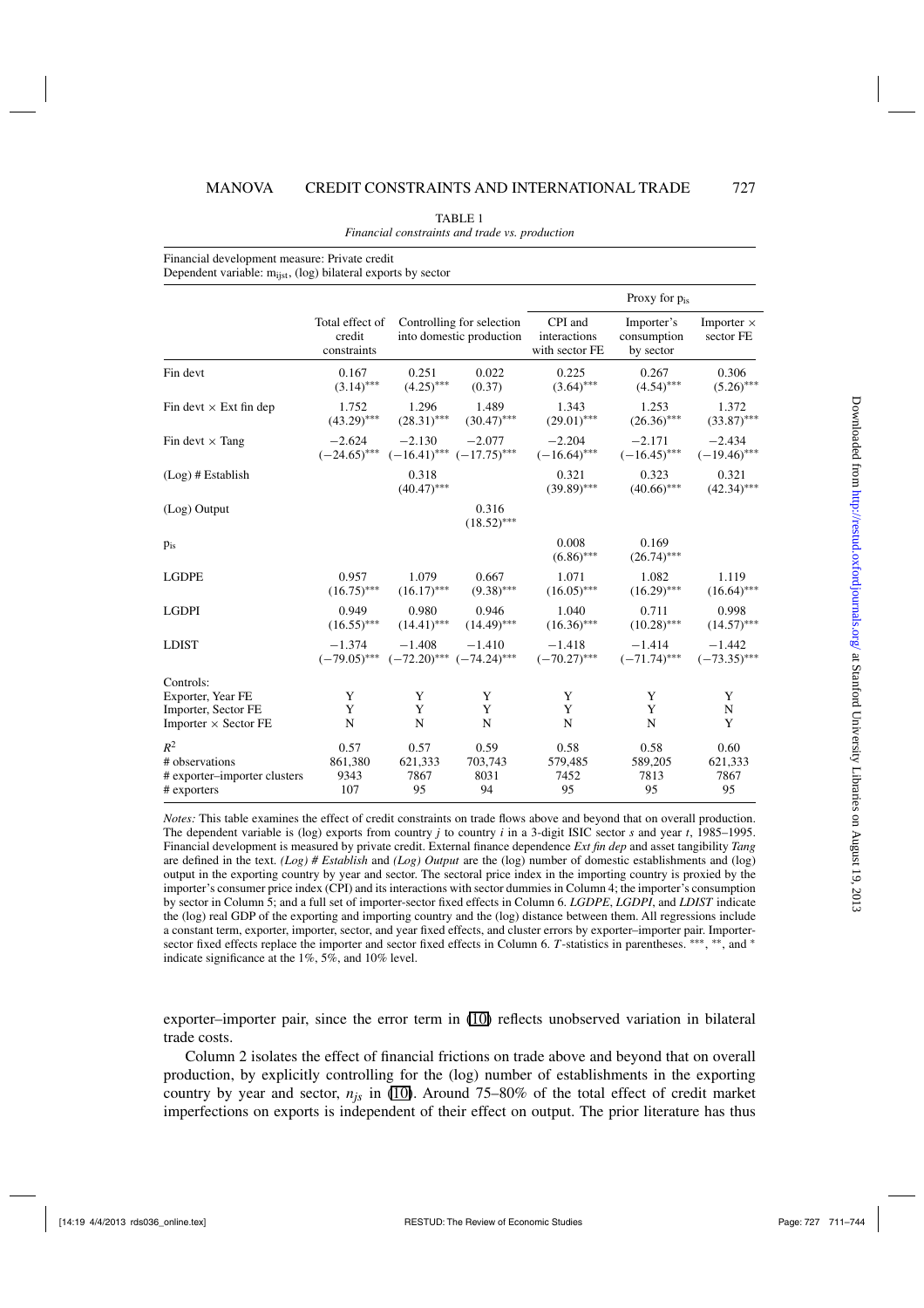overestimated the impact of financial frictions specific to trade by about 25%. This is one of the first pieces of evidence that this impact is large and not driven by cross-border sales scaling proportionately with domestic activity. I have confirmed that, as expected, more establishments are active in financially developed countries, especially in financially vulnerable sectors (available on request). This finding is in itself new and consistent with earlier work on finance and growth.

Given the importance of accounting for the effect of credit constraints on general economic activity, the analysis of trade patterns in the remainder of the article always conditions on the (log) number of domestic producers. Of note, all results are robust to alternatively controlling for (log) output by country, year, and sector (see Column 3). While this is not called for by the model, it provides a more conservative estimation approach that might or might not emerge from other theoretical frameworks.<sup>19</sup>

The model also posits that the estimation of bilateral exports control for the sector-specific price index in the importing country, something no prior study on trade and finance has done. In the absence of a direct measure for  $p_{is}$ , I use three different proxies. In Column 4, I include the importer's CPI and its interactions with a full set of sector dummies. In Column 5, I condition instead on the importer's (log) total consumption by sector, computed as the sum of domestic production and net imports. In the last column, I employ importer–sector fixed effects. The choice of *pis* proxy affects my results minimally, and below I present only estimates using the importer's CPI interacted with sector dummies.

The effect of credit constraints on bilateral exports is highly statistically and economically significant. For example, if the Philippines, the country at the first quartile of the distribution of private credit, were to improve its financial system to the level at the third quartile (Italy), its textile exports (highly dependent on external finance, 3rd quartile) would rise 19 percentage points more than its mineral products exports (intensive in internal funding, 1st quartile). Similarly, exports of low tangibility sectors (other chemicals, 1st quartile) would grow by 17 percentage points more than exports of high tangibility sectors (wood products, 3rd quartile).<sup>20</sup>

While establishing causality has typically been difficult in the finance and trade (and finance and growth) literature, the results presented here do suggest a causal effect of credit constraints on trade patterns. Reverse causality could arise because an increase in relative foreign demand for sectors intensive in external funds might lead to both higher exports from these industries and to more borrowing in the economy, as measured by private credit. This mechanism could generate the result that financially developed countries export relatively more in external capital dependent sectors even in the absence of credit constraints.

The same argument, however, cannot explain the significant effect of the interaction of private credit with asset tangibility. If credit markets were frictionless, the availability of collateralizable assets would not matter for a sector's ability to raise outside capital. Holding financial dependence constant, the sectoral composition of export demand would then not affect private credit. The result that financially underdeveloped countries export less in sectors with fewer tangible assets is thus strong evidence of a credit constraints channel.<sup>21</sup> Finally, below I document similar patterns using time-invariant measures of contractibility (contract repudiation, accounting standards, and expropriation risk). This further helps with establishing causality as these variables do not respond to variation in export demand the way private credit might.

19. All results in the article are also robust to controlling for the exporter's output *growth* by year and sector.

20. Comparative statics based on Column 4 in Table [1.](#page-16-0)

21. To establish causality, prior researchers have instrumented for private credit with legal origin. All of my results hold with this IV approach. However, legal origin has been shown to impact institution formation and the economy more broadly, which in turn are likely to affect sectors differentially. It is thus not obvious that this instrument meets the exclusion restriction.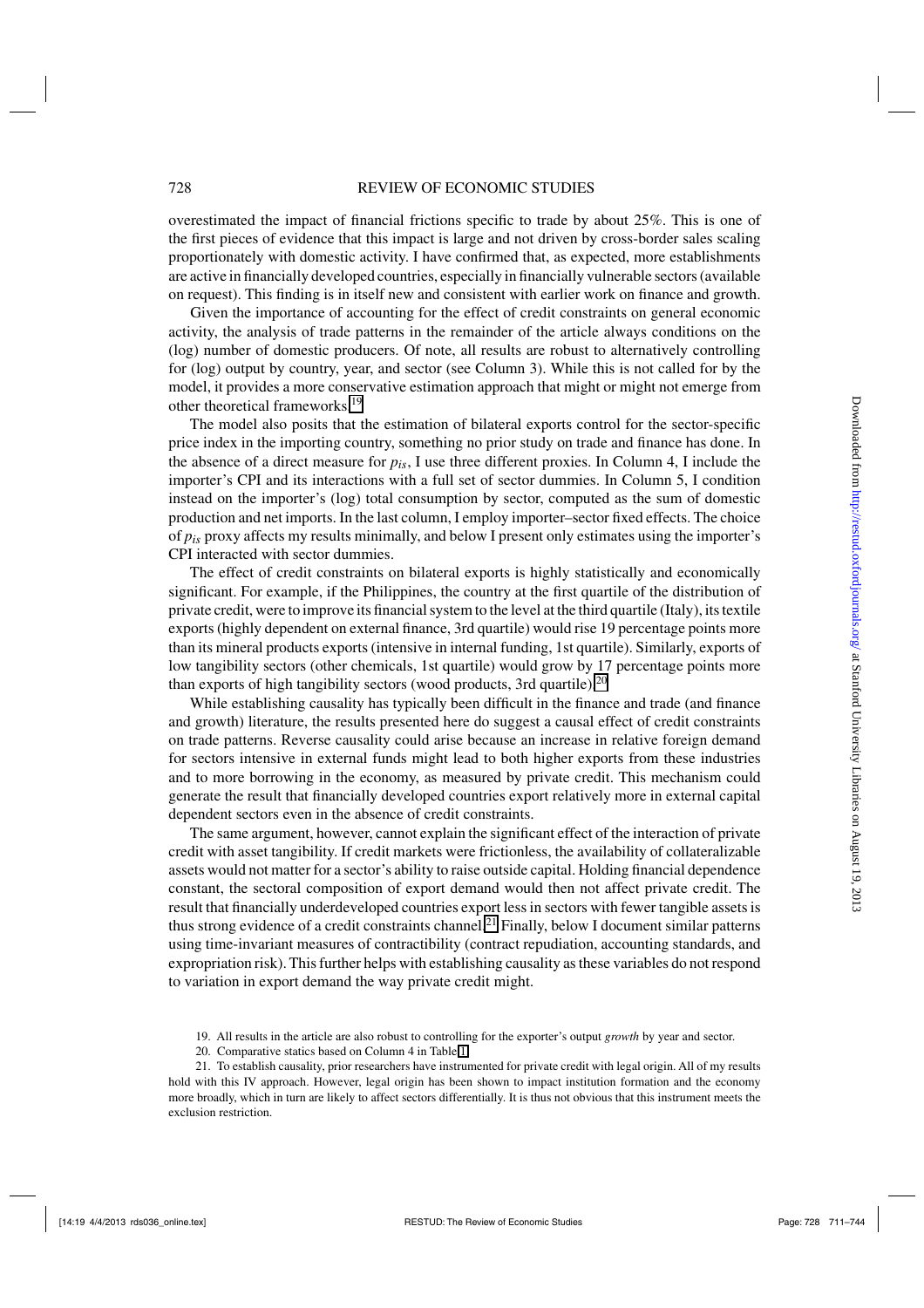## 6.2. *Sensitivity analysis and economic magnitudes*

The estimated trade-specific effect of financial frictions is robust to a series of specification checks. Columns 1 and 2 in Table [2](#page-19-0) confirm that the two interaction terms identify distinct economic mechanisms and enter with the same magnitude and significance when included one at a time.<sup>22</sup> The remainder of the table accounts for traditional sources of comparative advantage by controlling for the interaction of countries' (log) per capita endowments of natural resources, physical, and human capital with sectors'respective factor intensities. I also ensure that the impact of financial development is independent of the effects of other institutions that are positively correlated with private credit. In particular, I control for the interactions of the exporter's overall rule of law and level of corruption with the industry measures of financial vulnerability. Finally, I interact these industry measures with per capita GDP to isolate an effect of financial development separate from that of overall development.

I find that financially advanced economies export relatively more in sectors intensive in outside finance and intangible assets even after accounting for all of these alternative sources of comparative advantage. The effects are also robust to the choice of financial contractibility measure. Using indices of contract repudiation, accounting standards, and the risk of expropriation produces similarly significant results. These findings present strong support for Proposition [6.](#page-8-0)<sup>23</sup>

Table [2](#page-19-0) implies that credit constraints have sizeable economic effects not only in absolute terms, but also relative to traditional Heckscher-Ohlin sources of comparative advantage. The impact of a one-standard-deviation improvement in financial development is of the same magnitude as that of a one-standard-deviation rise in human capital endowments and substantially larger than that of a one-standard-deviation increase in the stock of physical capital.

These results are summarized in the top row of Table [7,](#page-27-0) which shows how much of the variation in the data can be explained by financial development. Each cell reports on a different comparative static exercise. The relevant trade outcome and hypothetical change are indicated in the row and column headings, respectively. For example, Column 1 shows that a one-standarddeviation expansion in a country's private credit would increase its exports in the sector at the 75th percentile of the distribution by external finance dependence by 15 percentage points more than its exports in the sector at the 25th percentile. Exports in the sector at the 25th percentile of the distribution by asset tangibility would similarly grow 14 percentage points more than exports in the sector at the 75th percentile (Column 2). The corresponding numbers for the effects of a one-standard-deviation improvement in contract enforcement are 20 and 30 percentage points, respectively (Columns 3 and 4). By comparison, the impact of a one-standard-deviation increase in physical (human) capital stocks on exports of the sector at the 75th percentile of the distribution by physical (human) capital intensity is 9 percentage points smaller (32 percentage points bigger) than that on exports of the sector at the 25th percentile (Columns 5 and 6).<sup>24</sup>

My findings also suggest that financial development can account for a large share of the growth in global trade between 1985 and 1995. Using my estimates and data on the actual change in countries' private credit, I predict how countries' worldwide exports by sector would have evolved over this period as a result of financial development, holding all other variables fixed at their 1985 levels. In Table [8,](#page-28-0) I regress the actual on the predicted value of exports and the actual on the predicted change in exports. As the  $R^2$  in Columns 1 and 4 show, financial development

24. The counter-intuitive results for countries' physical capital are due to the negative coefficient on its interaction with sectors' physical capital intensity. This interaction turns positive for some trade outcomes below.

<sup>22.</sup> All other results in the article are also robust to including only one of the two interaction terms at a time.

<sup>23.</sup> In unreported results, I have confirmed that my findings are not driven by financially underdeveloped countries having systematically different real exchange rates. See Russ and Valderrama (2009) on the link between financial development and real exchange rates in general equilibrium.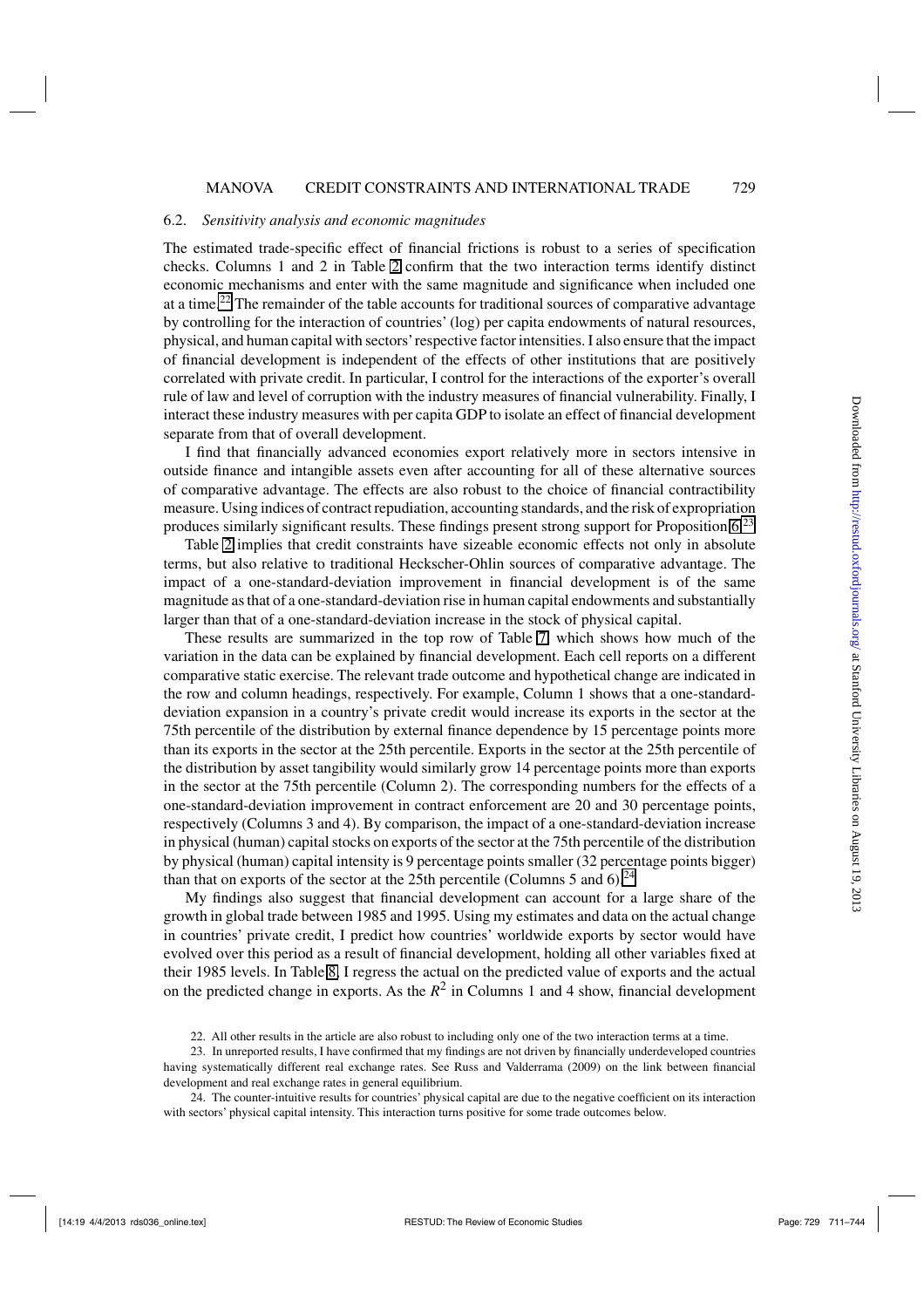<span id="page-19-0"></span>

| Dependent variable: $m_{i,jst}$ , (log) bilateral exports by sector                                                                                                                                                                                                                                                                                                                                                                                                    |                               |                               |                                                                                                                                                                                                                    |                                                                                                                                                                                                            |                                                                                                                                                                                                            |                                                                                                                                                                                                                          |
|------------------------------------------------------------------------------------------------------------------------------------------------------------------------------------------------------------------------------------------------------------------------------------------------------------------------------------------------------------------------------------------------------------------------------------------------------------------------|-------------------------------|-------------------------------|--------------------------------------------------------------------------------------------------------------------------------------------------------------------------------------------------------------------|------------------------------------------------------------------------------------------------------------------------------------------------------------------------------------------------------------|------------------------------------------------------------------------------------------------------------------------------------------------------------------------------------------------------------|--------------------------------------------------------------------------------------------------------------------------------------------------------------------------------------------------------------------------|
| Financial development measure:                                                                                                                                                                                                                                                                                                                                                                                                                                         |                               | Private<br>credit             |                                                                                                                                                                                                                    | of contracts                                                                                                                                                                                               | Repudiation Accounting<br>standards                                                                                                                                                                        | Risk of<br>expropriation                                                                                                                                                                                                 |
| Fin devt                                                                                                                                                                                                                                                                                                                                                                                                                                                               | $-0.439$<br>$(-8.62)$ ***     | 0.743<br>$(11.64)$ ***        | $-0.019$<br>$(-0.24)$                                                                                                                                                                                              |                                                                                                                                                                                                            |                                                                                                                                                                                                            |                                                                                                                                                                                                                          |
| Fin devt $\times$ Ext fin dep                                                                                                                                                                                                                                                                                                                                                                                                                                          | 1.408<br>$(30.06)$ ***        |                               | 1.101<br>$(15.38)$ ***                                                                                                                                                                                             | 0.576<br>$(19.34)$ ***                                                                                                                                                                                     | 0.025<br>$(11.46)$ ***                                                                                                                                                                                     | 0.551<br>$(14.38)$ ***                                                                                                                                                                                                   |
| Fin devt $\times$ Tang                                                                                                                                                                                                                                                                                                                                                                                                                                                 |                               | $-2.472$<br>$(-18.37)$ ***    | $-1.334$                                                                                                                                                                                                           | $-1.488$                                                                                                                                                                                                   | $-0.071$<br>$(-6.64)$ *** $(-15.78)$ *** $(-11.12)$ ***                                                                                                                                                    | $-1.474$<br>$(-12.58)$ ***                                                                                                                                                                                               |
| $(Log)$ # Establish<br>Importer's CPI<br>Physical capital per Worker, K/L<br>Human capital per Worker, H/L<br>Natural resources per Worker, N/L<br>$K/L \times$ Industry K intensity<br>$H/L \times$ Industry H intensity<br>$N/L \times$ Industry N intensity<br><b>LGDPCE</b><br>$LGDPCE \times Ext$ fin dep<br>$LGDPCE \times Tang$<br>Rule of law $\times$ Ext fin dep<br>Rule of law $\times$ Tang<br>Corruption $\times$ Ext fin dep<br>Corruption $\times$ Tang | $0.321***$<br>$0.008***$      | $0.360***$<br>$0.008***$      | $0.314***$<br>$0.008***$<br>$0.420***$<br>$-1.350***$<br>$1.357***$<br>$-1.491***$<br>$1.435***$<br>$0.219***$<br>$-2.984***$<br>$0.453***$<br>$-0.471**$<br>$0.060***$<br>$0.244***$<br>$-0.193***$<br>$-0.139**$ | $0.302***$<br>$0.008***$<br>$0.375***$<br>$-1.323***$<br>$1.533***$<br>$-1.470***$<br>$1.398***$<br>$0.207***$<br>$-3.453***$<br>0.054<br>$0.804***$<br>$-0.041*$<br>$0.537***$<br>$-0.185***$<br>$-0.083$ | $0.306***$<br>$0.009***$<br>0.042<br>$-1.003***$<br>$2.721***$<br>$-0.848*$<br>$1.225***$<br>$0.282***$<br>$-5.531***$<br>$0.491***$<br>$-0.433*$<br>$0.131***$<br>$-0.182**$<br>$-0.224***$<br>$0.294***$ | $0.305***$<br>$0.008^{\ast\ast\ast}$<br>$0.364***$<br>$-1.308***$<br>$1.577***$<br>$-1.362***$<br>$1.385***$<br>$0.204***$<br>$-3.379***$<br>$0.390***$<br>0.024<br>$-0.097***$<br>$0.673***$<br>$-0.182***$<br>$-0.089$ |
| Controls:                                                                                                                                                                                                                                                                                                                                                                                                                                                              |                               |                               |                                                                                                                                                                                                                    | LGDPE, LGDPI, LDIST, CPI $\times$ Sector FE,<br>Exporter, Importer, Year, and Sector FE                                                                                                                    |                                                                                                                                                                                                            |                                                                                                                                                                                                                          |
| $R^2$<br># observations<br># exporter-importer clusters<br># exporters                                                                                                                                                                                                                                                                                                                                                                                                 | 0.58<br>579,485<br>7452<br>95 | 0.58<br>579,485<br>7452<br>95 | 0.59<br>428,444<br>4130<br>40                                                                                                                                                                                      | 0.59<br>436,931<br>4132<br>40                                                                                                                                                                              | 0.61<br>396,112<br>3374<br>32                                                                                                                                                                              | 0.59<br>436,931<br>4132<br>40                                                                                                                                                                                            |

TABLE 2 *Financial constraints and trade vs. production: robustness*

*Notes:* This table examines the robustness of the effect of credit constraints on trade flows above and beyond that on overall production. The dependent variable is the (log) value of exports from country *j* to country *i* in a 3-digit ISIC sector *s* and year *t*, 1985–1995. The measure of financial development is indicated by the column heading. External finance dependence *Ext fin dep* and asset tangibility *Tang* are defined in the text. All regressions control for the exporter's (log) number of domestic establishments; the importer's CPI and its interactions with sector dummies; the (log) real GDP of both trade partners and the (log) distance between them. Columns 3–6 also control for the exporter's factor endowments (natural resources, physical, and human capital) and their interactions with sector factor intensities; the exporter's GDP per capita *LGDPCE*; and the interactions of *LGDPCE*, rule of law and corruption with *Ext fin dep* and *Tang*. All regressions include a constant term, exporter, importer, sector, and year fixed effects, and cluster errors by exporter–importer pair. *T*-statistics in parentheses. <sup>\*\*\*</sup>, \*\*, and \* indicate significance at the 1%, 5%, and 10% level.

alone can explain 22% of the growth in trade flows and 85% of the variation in export levels across countries and sectors in 1995.<sup>25</sup>

To put this into perspective, note that it is roughly twice the predictive power of factor accumulation. I repeat the exercise above, this time using data on the actual change in countries' factor endowments to project the evolution of trade flows. Holding the level of private credit and all other variables fixed at their 1985 levels, I find that changes in exporters' natural resources, physical and human capital can account for only 12% of the change in trade flows and 65% of the variation in export levels in 1995 (Columns 2 and 5). When both the predicted values based

25. This difference in  $R^2$  is mostly due to the fact that export patterns typically changed little between 1985 and 1995 relative to export levels in 1985.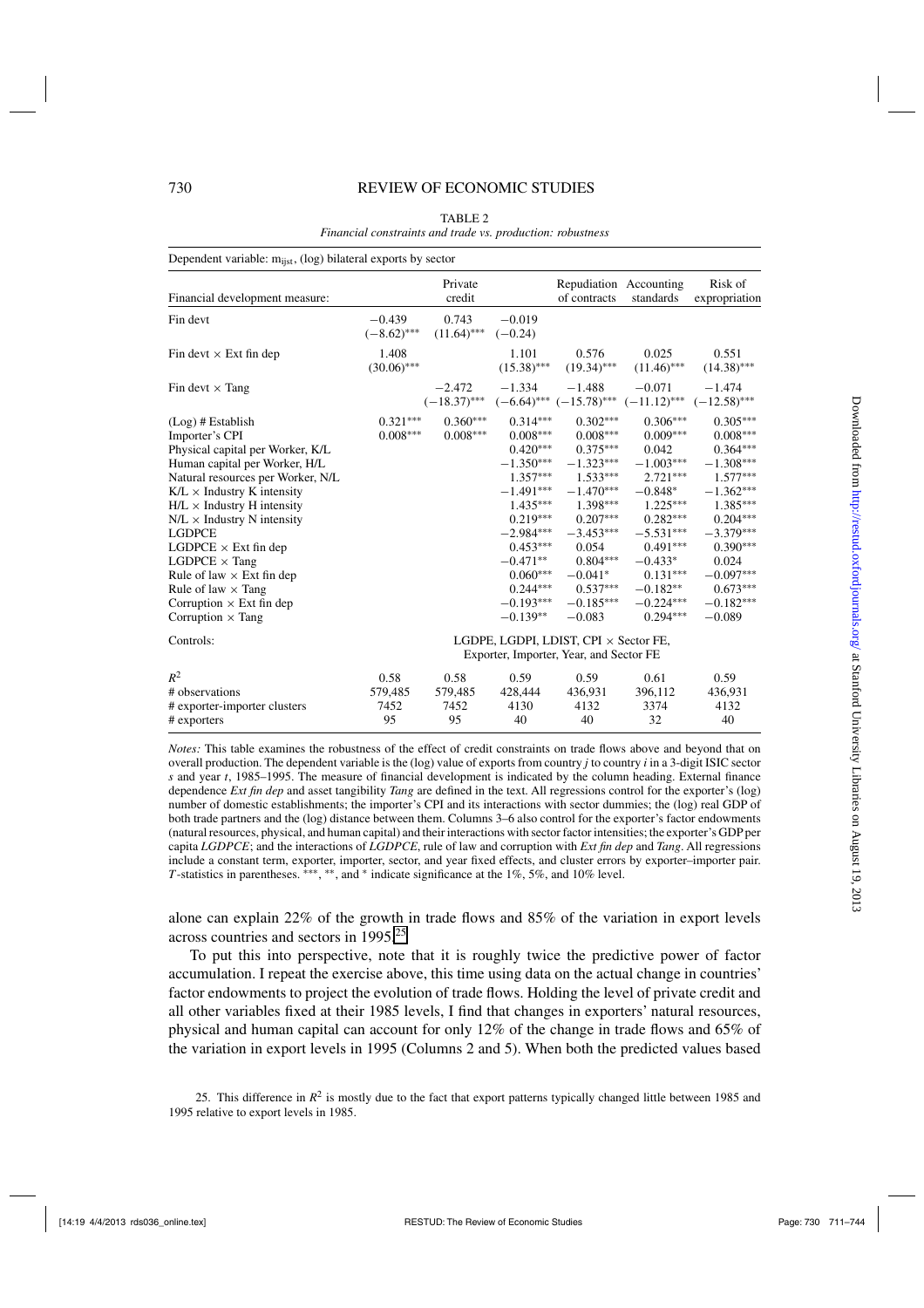on financial development and on factor accumulation enter the regression, the point estimates and significance of the former remain unchanged. By contrast, the latter is either insignificant (Column 3) or its beta coefficient is half that on financial development (Column 6). These results also hold when I condition on country fixed effects (available on request).

# 7. DECOMPOSING THE TRADE-SPECIFIC EFFECT OF CREDIT CONSTRAINTS

# 7.1. *The extensive margin of trade: selection into exporting*

I next decompose the trade-specific effect of credit constraints into the component due to firm selection into exporting and that due to average firm-level exports. To do so, I implement the two-stage estimation procedure outlined in Sections [4.1](#page-9-0) and [4.3.](#page-10-0)

This approach requires the use of an empirical proxy for the fixed costs of international trade, which affect firms'export status but not the level of their foreign sales. In the absence of direct trade cost measures, I exploit data on the regulation costs of firm entry from Djankov *et al.* (2002).<sup>26</sup> This choice is motivated by the presumption that countries which set high regulatory barriers to companies' domestic activity also impose high fixed costs on firms' cross-border operations. Entry costs are measured by the number of days, the number or procedures, and the monetary cost to an entrepreneur of legally starting a business (relative to GDP per capita). For each of these variables, I take the (log) average value for the exporting and importing country. I thus obtain three proxies for the fixed cost of exporting unique to every country pair. As the results below confirm, higher regulatory hurdles indeed deter countries from engaging in international trade. Moreover, by their nature, such barriers capture only the fixed cost of doing business and thus meet the exclusion restriction of no direct effect on the variable costs of trade and the scale of firm exports. $27$ 

According to Corollary 2, financially developed countries enjoy greater capacity to export bilaterally, especially in financially vulnerable sectors. I test this prediction by estimating Equation [\(6\)](#page-10-0) with a Probit specification. As the outcome measure, I use an indicator variable equal to 1 if country *j* exports to country *i* in sector *s* and year *t*. I condition on exporter, importer, sector, and year fixed effects, and control for both partners' GDP and the sector price index in the importing country. Since variable as well as fixed trade costs affect companies' export status, I include both bilateral distance and the three regulatory cost measures in the regression. In the absence of comprehensive cross-country data at the firm level, this specification also implicitly tests how credit constraints affect the productivity cut-off for exporting (Proposition 1).

Table [3](#page-21-0) presents strong empirical support for Corollary 2. Financially advanced nations are more likely to enter a given market, and this effect is stronger in sectors that require more outside finance or have fewer tangible assets. This result is independent of other sources of comparative advantage, such as factor endowments, the overall level of development, and other institutions. It is also robust to the choice of financial contractibility measure.

The effects of credit constraints on firm selection into exporting are not only statistically highly significant, but also of considerable economic magnitude. The comparative statics in the second row of Table [7](#page-27-0) illustrate this both in absolute terms and relative to the economic significance of factor-endowment differences across countries. A one-standard-deviation rise in contract enforcement is associated with a 19% higher probability of exporting in a sector reliant on outside finance (75th percentile) relative to a sector with little need for external capital

<sup>26.</sup> Since historical data are not available, I use regulation cost data for 1999.

<sup>27.</sup> Very similar results obtain if I instead use an indicator variable equal to 1 when at least one of the two trade partners is an island as the exclusion restriction (available on request).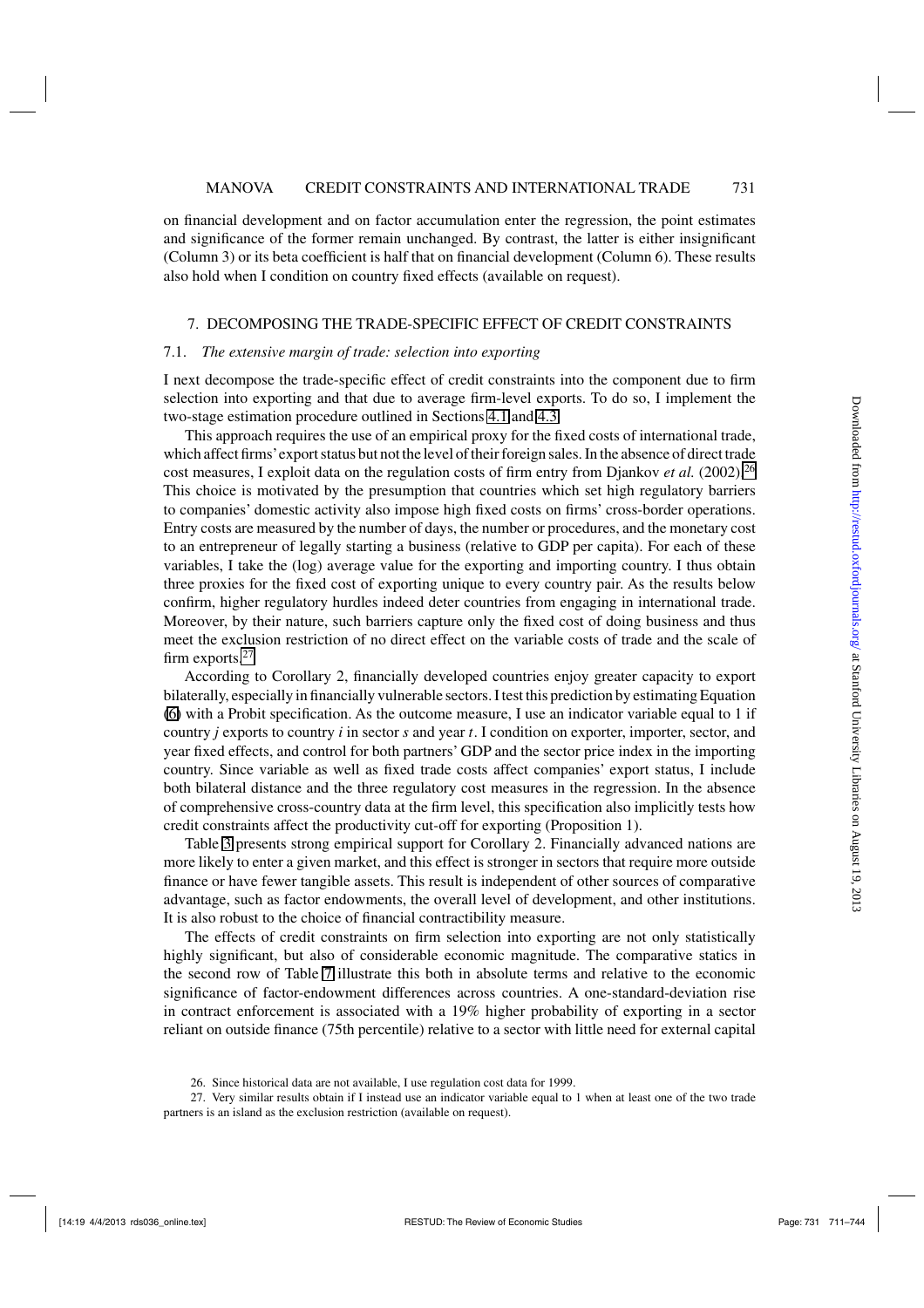<span id="page-21-0"></span>

| Dependent variable: $T_{\text{list}}$ , indicator variable equal to 1 when positive bilateral exports in a sector |                           |                                                     |                                                                                                                           |                            |  |  |  |
|-------------------------------------------------------------------------------------------------------------------|---------------------------|-----------------------------------------------------|---------------------------------------------------------------------------------------------------------------------------|----------------------------|--|--|--|
| Financial development measure:                                                                                    | Private credit            | Repudiation<br>Accounting standards<br>of contracts |                                                                                                                           | Risk of expropriation      |  |  |  |
| Fin devt                                                                                                          | $-0.110$<br>$(-2.09)$ **  |                                                     |                                                                                                                           |                            |  |  |  |
| Fin devt $\times$ Ext fin dep                                                                                     | 1.029<br>$(19.86)$ ***    | 0.320<br>$(19.51)$ ***                              | 0.022<br>$(17.46)$ ***                                                                                                    | 0.435<br>$(21.06)$ ***     |  |  |  |
| Fin devt $\times$ Tang                                                                                            | $-0.823$<br>$(-8.23)$ *** | $-0.537$<br>$(-14.00)$ ***                          | $-0.028$<br>$(-8.79)$ ***                                                                                                 | $-0.522$<br>$(-11.08)$ *** |  |  |  |
| Importer's CPI                                                                                                    | $0.007***$                | $0.007***$                                          | $0.007***$                                                                                                                | $0.007***$                 |  |  |  |
| <b>LGDPE</b>                                                                                                      | $4.682***$                | $4.972***$                                          | $7.388***$                                                                                                                | $4.966***$                 |  |  |  |
| LGDPI                                                                                                             | $0.369***$                | $0.382***$                                          | $0.403***$                                                                                                                | $0.383***$                 |  |  |  |
| <b>LDIST</b>                                                                                                      | $-1.076***$               | $-1.086***$                                         | $-1.161$                                                                                                                  | $-1.087***$                |  |  |  |
| $(Log)$ # Procedures                                                                                              | $-0.719***$               | $-0.726***$                                         | $-0.763***$                                                                                                               | $-0.755***$                |  |  |  |
| $(Log)$ # Days                                                                                                    | 0.057                     | 0.047                                               | $-0.057$                                                                                                                  | 0.052                      |  |  |  |
| (Log) Cost                                                                                                        | $-0.207***$               | $-0.214***$                                         | $-0.153***$                                                                                                               | $-0.209***$                |  |  |  |
| Controls:                                                                                                         |                           |                                                     | LGDPE, LGDPI, LDIST, Exp, Imp, Year, Sector FE, CPI $\times$ Sector FE<br>K, H, N, LGDPCE, Institutions, and Interactions |                            |  |  |  |
| Pseudo $R^2$                                                                                                      | 0.51                      | 0.51                                                | 0.51                                                                                                                      | 0.51                       |  |  |  |
| # observations                                                                                                    | 1,079,865                 | 1,103,274                                           | 906,390                                                                                                                   | 1,103,274                  |  |  |  |
| # exporter-importer clusters                                                                                      | 3965                      | 3965                                                | 3259                                                                                                                      | 3965                       |  |  |  |

TABLE 3 *Financial constraints and firm selection into exporting*

*Notes:* This table examines the effect of credit constraints on firm selection into exporting. The dependent variable is an indicator variable equal to 1 if country *j* exports to country *i* in a 3-digit ISIC sector *s* and year *t*, 1985–1995. The measure of financial development is indicated by the column heading. External finance dependence *Ext fin dep* and asset tangibility *Tang* are defined in the text. All regressions control for the average number of procedures and days it takes to establish a business in the exporting and importing countries, and the cost of doing so as a share of GDP per capita. All regressions include a constant term, exporter, importer, sector, and year fixed effects; the importer's CPI and its interactions with sector dummies; the (log) real GDP of both partners and the (log) distance between them; factor endowments, institutions, GDP per capita, and their interactions as in Table [2.](#page-19-0) Errors clustered by exporter–importer pair. *T*-statistics in parentheses. ∗∗∗, ∗∗, and ∗ indicate significance at the 1%, 5%, and 10% level.

(25th percentile). The corresponding differential effect across sectors at different levels of asset tangibility is 17%. The estimated impact of a one-standard-deviation improvement in private credit is somewhat smaller. These effects are on par with those of a one-standard-deviation rise in a country's human capital endowment, which would boost the probability of exporting by 15% more in a human-capital intensive sector (75th percentile) relative to a human-capital scarce industry (25th percentile). By contrast, the impact of a comparable change in physical capital stocks is only a fifth as large.

**7.1.1. Product variety.** I next examine the consequences of financial frictions for the product composition of countries' sales abroad. Although the measure of exporting firms is not readily observed, the number of varieties shipped contains information about the extensive margin of trade conditional on positive flows. It thus complements the preceding analysis of the probability of exporting as both shed light on the underlying cut-off for exporting. In the model, both outcomes reflect the fact that credit constraints interact with firm heterogeneity and intensify the selection of only the most productive firms into exporting.

I estimate equation [\(7\)](#page-10-0) with the (log) number of 4-digit SITC product groups sold bilaterally within a 3-digit ISIC sector as the outcome variable. Since a 4-digit product category itself encompasses an unobserved range of goods, using this measure likely underestimates the true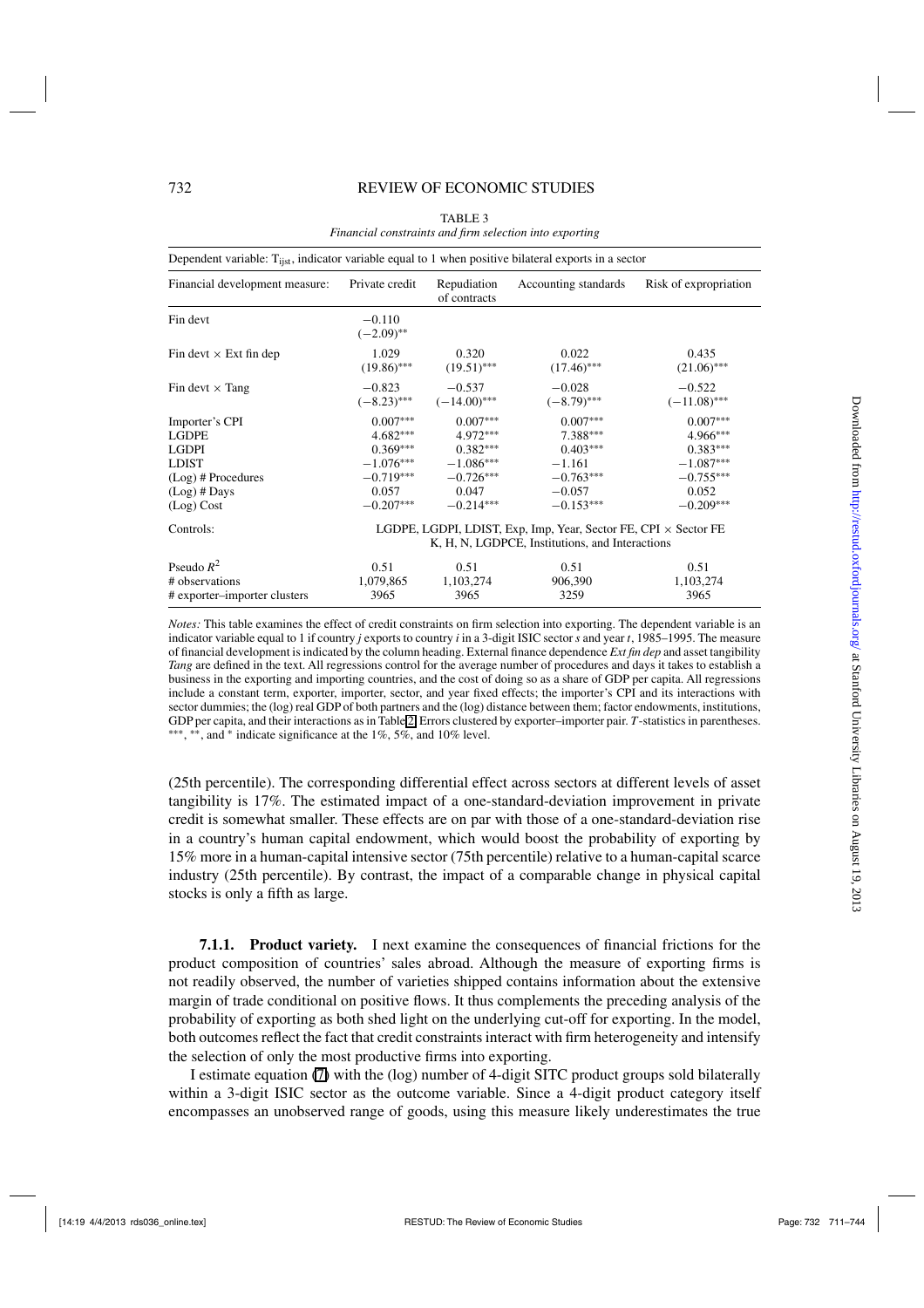<span id="page-22-0"></span>

| Financial development measure:                                                                    | Private credit                                                                                                 |                               | Repudiation<br>of contracts   | Accounting<br>standards                                                                                                   | Risk of<br>expropriation      |  |
|---------------------------------------------------------------------------------------------------|----------------------------------------------------------------------------------------------------------------|-------------------------------|-------------------------------|---------------------------------------------------------------------------------------------------------------------------|-------------------------------|--|
| Panel A. Dep variable: x <sub>ijst</sub> , (log) # SITC-4 products exported bilaterally by sector |                                                                                                                |                               |                               |                                                                                                                           |                               |  |
| Fin devt                                                                                          | $-0.086$<br>$(-3.83)$ ***                                                                                      | $-0.089$<br>$(-3.17)$ ***     |                               |                                                                                                                           |                               |  |
| Fin devt $\times$ Ext fin dep                                                                     | 0.405<br>$(28.67)$ ***                                                                                         | 0.335<br>$(16.37)$ ***        | 0.176<br>$(18.45)$ ***        | 0.008<br>$(11.74)$ ***                                                                                                    | 0.190<br>$(16.32)$ ***        |  |
| Fin devt $\times$ Tang                                                                            | $-0.455$<br>$(-10.46)$ ***                                                                                     | $-0.400$<br>$(-6.07)$ ***     | $-0.272$<br>$(-10.10)$ ***    | $-0.014$<br>$(-7.14)$ ***                                                                                                 | $-0.268$<br>$(-8.00)$ ***     |  |
| $(Log)$ # Establish<br>Importer's CPI                                                             | $0.098***$<br>$0.007***$                                                                                       | $0.092***$<br>$0.008***$      | $0.090***$<br>$0.008***$      | $0.091***$<br>$0.009***$                                                                                                  | $0.091***$<br>$0.008***$      |  |
| Controls:                                                                                         |                                                                                                                |                               |                               | LGDPE, LGDPI, LDIST, Exp, Imp, Year, Sector FE, CPI $\times$ Sector FE<br>K, H, L, LGDPCE, Institutions, and Interactions |                               |  |
| $R^2$<br># observations<br># exporter-importer clusters<br># exporters                            | 0.63<br>579,485<br>7452<br>95                                                                                  | 0.64<br>428,444<br>4130<br>40 | 0.64<br>436,931<br>4132<br>40 | 0.65<br>396,112<br>3374<br>32                                                                                             | 0.64<br>436,931<br>4132<br>40 |  |
| Panel B. Dep variable: $x_{iist}$ , (log) # HS-10 products exported to the U.S. by sector         |                                                                                                                |                               |                               |                                                                                                                           |                               |  |
| Fin devt                                                                                          | $-0.111$<br>$(-0.78)$                                                                                          | 0.332<br>(1.47)               |                               |                                                                                                                           |                               |  |
| Fin devt $\times$ Ext fin dep                                                                     | 0.802<br>$(5.07)$ ***                                                                                          | 0.518<br>$(2.74)$ ***         | 0.346<br>$(5.13)$ ***         | 0.020<br>$(3.68)$ ***                                                                                                     | 0.326<br>$(3.05)$ ***         |  |
| Fin devt $\times$ Tang                                                                            | 0.360<br>(1.08)                                                                                                | $-0.148$<br>$(-0.36)$         | $-0.293$<br>$(-1.31)$         | $-0.034$<br>$(-2.15)$ **                                                                                                  | $-0.242$<br>$(-0.79)$         |  |
| $(Log)$ # Establish                                                                               | $0.213***$                                                                                                     | $0.185***$                    | $0.179***$                    | $0.189***$                                                                                                                | $0.183***$                    |  |
| Controls:                                                                                         | LGDPE, Exporter, Year and Sector FE, CPI $\times$ Sector FE<br>K, H, N, LGDPCE, Institutions, and Interactions |                               |                               |                                                                                                                           |                               |  |
| $R^2$<br># observations<br># exporters                                                            | 0.86<br>9605<br>87                                                                                             | 0.89<br>5836<br>38            | 0.89<br>5916<br>38            | 0.90<br>4899<br>30                                                                                                        | 0.89<br>5916<br>38            |  |

TABLE 4 *Financial constraints and export product variety*

*Notes:* This table examines the effect of credit constraints on export product variety. The dependent variable in Panel A is the (log) number of 4-digit SITC products country *j* exports to country *i* in a 3-digit ISIC sector *s* and year *t*, 1985–1995. The dependent variable in Panel B is the (log) number of 10-digit HS products *j* exports to the U.S. in a 3-digit ISIC sector *s* and year *t*, 1989–1995. The measure of financial development is indicated by the column heading. External finance dependence *Ext fin dep* and asset tangibility *Tang* are defined in the text. All regressions include a constant term, exporter, importer, sector, and year fixed effects; the exporter's (log) number of domestic establishments; the importer's CPI and its interactions with sector dummies; the (log) real GDP of both partners and the (log) distance between them; and cluster errors by exporter–importer pair. In Panel B, bilateral distance, importer GDP, CPI, and importer fixed effects are dropped, and errors clustered by exporter. Columns 2–5 control for factor endowments, institutions, GDP per capita, and their interactions as in Table [2.](#page-19-0) *T*-statistics in parentheses. \*\*\*, \*\*, and \* indicate significance at the 1%, 5%, and 10% level.

impact of credit constraints on product scope. Consistently with Corollary 3, I find that financially advanced economies export a wider range of products in industries intensive in outside finance and intangible assets (Panel A of Table 4). These effects are not driven by other sources of comparative advantage such as factor endowments, overall development or other institutions. In addition, the findings obtain controlling for the number of active establishments in the exporting country and sector, the importer's price index, the market size of and distance between the two trade partners, and a full set of exporter, importer, sector, and year fixed effects.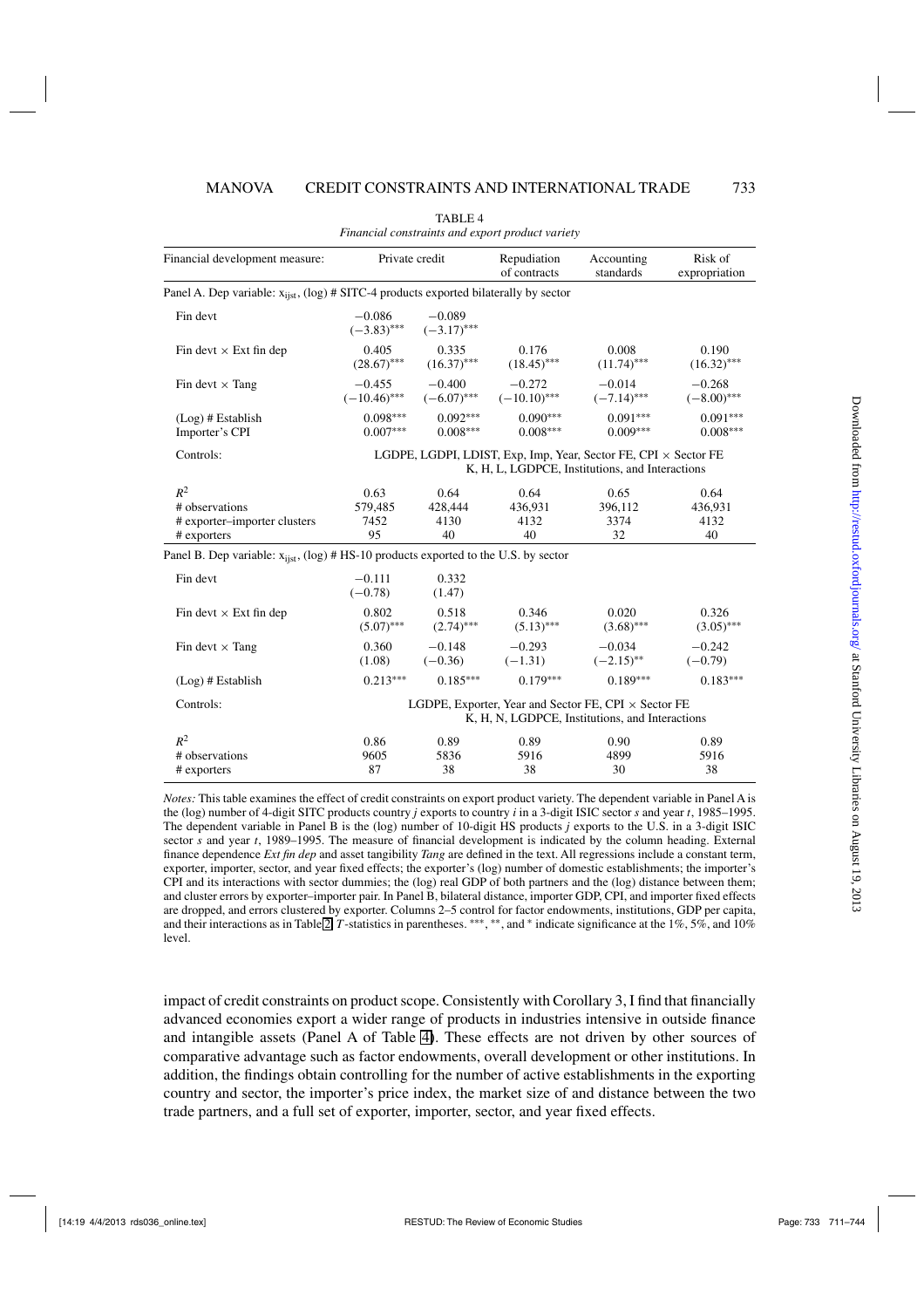The economic significance of credit constraints is considerable, as can be seen in Table [7:](#page-27-0) a one-standard-deviation increase in the index of contract repudiation, for example, would boost the average country's export product scope by 8–10 percentage points more in a financially vulnerable industry (3rd quartile) relative to a less vulnerable industry (1st quartile). A onestandard-deviation growth in human capital would have comparable reallocation effects across sectors at different levels of human capital intensity, while the impact of a similar change in physical capital would be about two-thirds smaller.

These conclusions are robust to measuring product variety at a finer level of disaggregation. In Panel B of Table [4,](#page-22-0) I restrict the analysis to exports specifically to the USA, for which it is possible to count the number of 10-digit HS products traded within a 3-digit ISIC sector. I continue to observe that financially developed countries sell more products in financially vulnerable sectors, although the interaction with asset tangibility is often imprecisely estimated.<sup>28</sup>

Although I do not observe the number of trading firms, the number of products shipped appears to capture well the extensive margin of trade: when I repeat the analysis of product variety controlling for firm selection into exporting with the predicted probability of trade from Table [3,](#page-21-0) the impact of credit constraints is substantially diminished (available on request).

**7.1.2. Trade partners.** The large effects of financial frictions on the probability of bilateral trade naturally imply that economies with stronger financial institutions will be able to penetrate more foreign markets, especially in financially vulnerable industries. Studying the number of countries' export destinations is thus yet another way of gauging the impact of credit constraints on the extensive margin of trade. To this end, Table [5](#page-24-0) explores the variation in trade partner intensity across exporting nations and sectors in the full sample (Panel A) and among observations with at least one destination (Panel B). In line with Proposition 4, I find that financially developed countries enter significantly more markets in sectors intensive in outside capital and intangible assets. This result obtains after conditioning on exporter, sector, and year fixed effects and including the full set of controls as before. The latter are based on the exporters' factor endowments, other institutions, overall development, and market size. The estimates are also robust to alternative measures of financial contractibility.<sup>29</sup>

Financial frictions have sizeable economic effects on countries' trade partner intensity (Table [7\)](#page-27-0). A one-standard-deviation improvement in contract enforcement would allow an economy to add 5–6 more destinations in a financially vulnerable sector (3rd quartile) relative to a less dependent industry (1st quartile). These magnitudes are big given that the average number of export markets in the sample is 32. They are comparable to the effects of human capital accumulation, and much larger than those of physical capital accretion.<sup>30</sup>

# 7.2. *The intensive margin of trade: level of firm exports*

Finally, I estimate the effect of credit constraints on average firm exports predicted by Proposition 5. This requires including a measure of firm selection into exporting *wijs*, as well as the standard Heckman correction for sample selection in the specification for bilateral trade flows.

<sup>28.</sup> All interaction terms in Panel B of Table [4](#page-22-0) are statistically significant when the dependent variable is the number of 10-digit products exported within a sector to the USA instead of the natural logarithm of that number.

<sup>29.</sup> The regressions in Table [5](#page-24-0) cluster errors by export country since the unit of observation is exporter–sector–year.

<sup>30.</sup> In the Melitz (2003) model, the productivity cut-off for exporting falls with the size of the destination market. This generates a pecking order of export destinations. The working paper version of this article shows that financial frictions exacerbate this pecking order. While all exporters can enter large markets, financially advanced economies can also service smaller destinations, particularly in financially vulnerable sectors.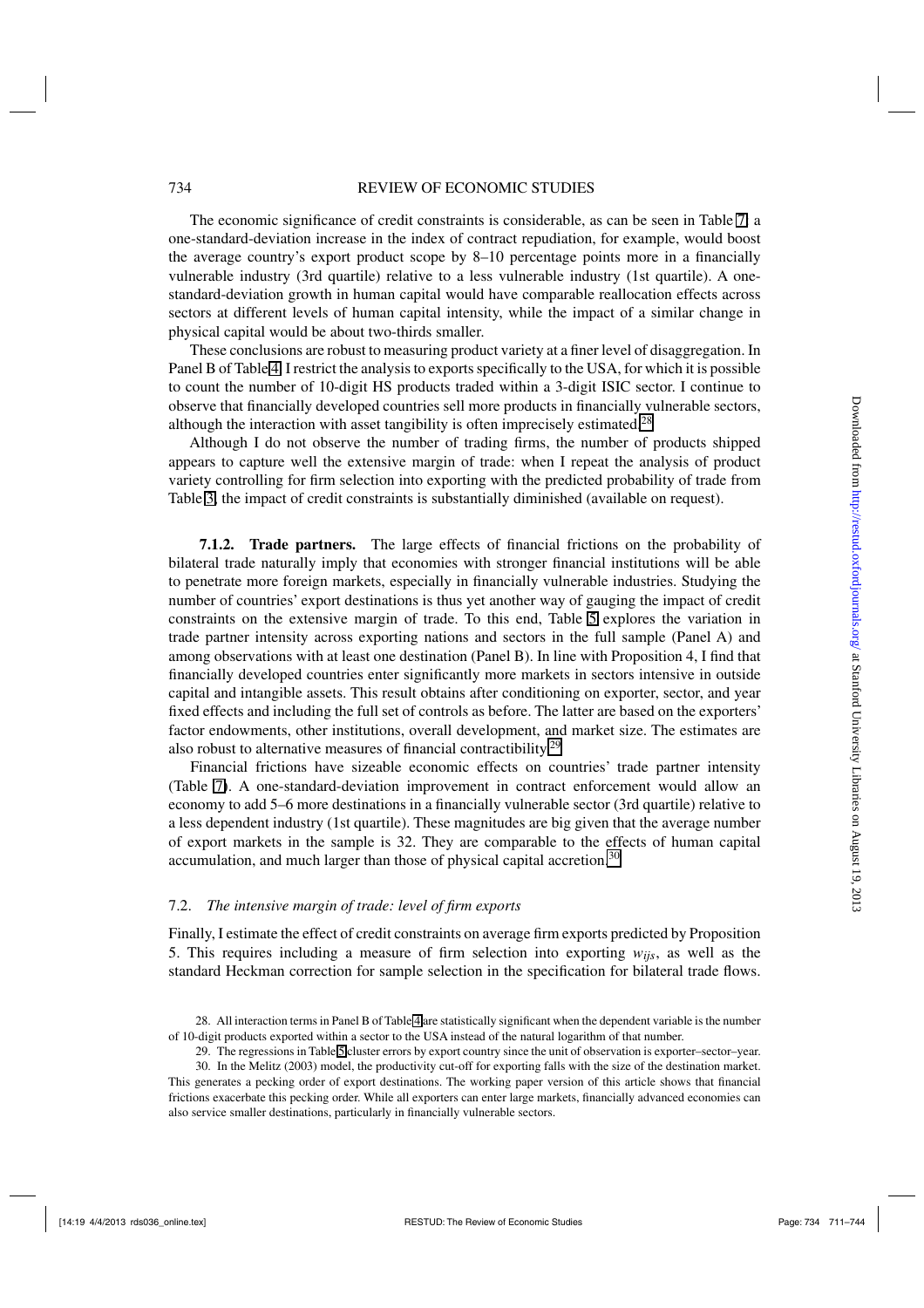<span id="page-24-0"></span>

| Dependent variable: $I_{is}$ , number of trade partners by sector |                                                                                            |                      |                                         |                                                 |                          |  |
|-------------------------------------------------------------------|--------------------------------------------------------------------------------------------|----------------------|-----------------------------------------|-------------------------------------------------|--------------------------|--|
| Financial development measure:                                    | Private credit                                                                             |                      | Repudiation<br>of contracts             | Accounting<br>standards                         | Risk of<br>expropriation |  |
| Panel A. Whole sample                                             |                                                                                            |                      |                                         |                                                 |                          |  |
| Fin devt                                                          | $-10.61$<br>$(-2.29)$ **                                                                   | $-4.71$<br>$(-0.71)$ |                                         |                                                 |                          |  |
| Fin devt $\times$ Ext fin dep                                     | 51.73                                                                                      | 28.40                | 11.29                                   | 0.68                                            | 15.74                    |  |
|                                                                   | $(15.27)$ ***                                                                              | $(4.05)$ ***         | $(4.79)$ ***                            | $(3.91)$ ***                                    | $(6.24)$ ***             |  |
| Fin devt $\times$ Tang                                            | 8.20                                                                                       | $-12.92$             | $-10.56$                                | $-0.65$                                         | $-10.68$                 |  |
|                                                                   | (1.03)                                                                                     | $(-0.87)$            | $(-2.73)$ ***                           | $(-1.97)^{*}$                                   | $(-1.96)^*$              |  |
| <b>LRGDPE</b>                                                     | 18.09                                                                                      | 105.86               | 111.59                                  | 218.66                                          | 111.29                   |  |
|                                                                   | $(3.79)$ ***                                                                               | $(2.53)$ **          | $(2.63)$ **                             | $(5.41)$ **                                     | $(2.63)$ **              |  |
| Controls:                                                         | Exporter, Year and Sector Fixed Effects<br>K, H, N, LGDPCE, Institutions, and Interactions |                      |                                         |                                                 |                          |  |
| $R^2$                                                             | 0.88                                                                                       | 0.86                 | 0.87                                    | 0.87                                            | 0.87                     |  |
| # observations                                                    | 30,296                                                                                     | 12,656               | 12,936                                  | 10,472                                          | 12,936                   |  |
| # exporters                                                       | 107                                                                                        | 42                   | 42                                      | 34                                              | 42                       |  |
| Panel B. Sample with nonzero partners                             |                                                                                            |                      |                                         |                                                 |                          |  |
| Fin devt                                                          | $-2.23$<br>$(-0.46)$                                                                       | $-0.96$<br>$(-0.14)$ |                                         |                                                 |                          |  |
| Fin devt $\times$ Ext fin dep                                     | 41.94                                                                                      | 24.04                | 9.57                                    | 0.59                                            | 12.86                    |  |
|                                                                   | $(13.44)$ ***                                                                              | $(3.66)$ ***         | $(4.37)$ ***                            | $(3.58)$ ***                                    | $(5.40)$ ***             |  |
| Fin devt $\times$ Tang                                            | $-17.04$                                                                                   | $-22.68$             | $-15.11$                                | $-0.87$                                         | $-18.15$                 |  |
|                                                                   | $(-2.12)$ **                                                                               | $(-1.55)$            | $(-3.90)$ ***                           | $(-2.72)$ ***                                   | $(-3.44)$ ***            |  |
| <b>LRGDPE</b>                                                     | 19.99                                                                                      | 111.00               | 117.36                                  | 227.55                                          | 117.75                   |  |
|                                                                   | $(3.88)$ ***                                                                               | $(2.56)$ **          | $(2.67)$ **                             | $(5.42)$ ***                                    | $(2.68)$ **              |  |
| Controls:                                                         |                                                                                            |                      | Exporter, Year and Sector Fixed Effects | K, H, N, LGDPCE, Institutions, and Interactions |                          |  |
| $R^2$                                                             | 0.90                                                                                       | 0.87                 | 0.87                                    | 0.88                                            | 0.87                     |  |
| # observations                                                    | 26,900                                                                                     | 12,170               | 12,440                                  | 10,088                                          | 12,440                   |  |
| # exporters                                                       | 107                                                                                        | 42                   | 42                                      | 34                                              | 42                       |  |

TABLE 5 *Financial constraints and trade partner intensity*

*Notes:* This table examines the effect of credit constraints on the number of countries' trading partners. The dependent variable is the number of country *j*'s export destinations in a 3-digit ISIC sector *s* and year *t*, 1985–1995. Panel A presents results for the full matrix of exporter–sector pairs, whereas Panel B restricts the sample to exporter–sector year observations with at least 1 trade partner. The measure of financial development is indicated by the column heading. External finance dependence *Ext fin dep* and asset tangibility *Tang* are defined in the text. All regressions include a constant term, exporter, sector, and year fixed effects, and cluster errors by exporter. Columns 2–5 control for factor endowments, institutions, GDP per capita, and their interactions as in Table [2.](#page-19-0) *T*-statistics in parentheses. \*\*\*, \*\*, and \*\*\* indicate significance at the 1%, 5%, and 10% level.

I therefore obtain the predicted probability of exporting <sup>ρ</sup>*ijs* from each Probit regression in Table [3](#page-21-0) and estimate the latent variable  $\hat{z}_{ijs}^* = \Phi^{-1}(\hat{\rho}_{ijs})$ . I also compute the disturbance term conditional on positive bilateral exports,  $\hat{\vec{n}}_{ij}^* = \phi\left(\hat{z}_{ijs}^*\right) / \Phi\left(\hat{z}_{ijs}^*\right)$ .<sup>31</sup> Since the model predicts that

<sup>31.</sup> For less than 1% of all observations  $\hat{\rho}_{ijs}$  is indistinguishable from 1 or 0. In order to infer $\hat{\tau}_{ijs}^*$ , I set  $\hat{\rho}_{ijs} = 0.99999999$  $(\widehat{\rho}_{ijs} = 0.0000001)$  for all observations with  $\widehat{\rho}_{ijs}$  above (below) this cut-off.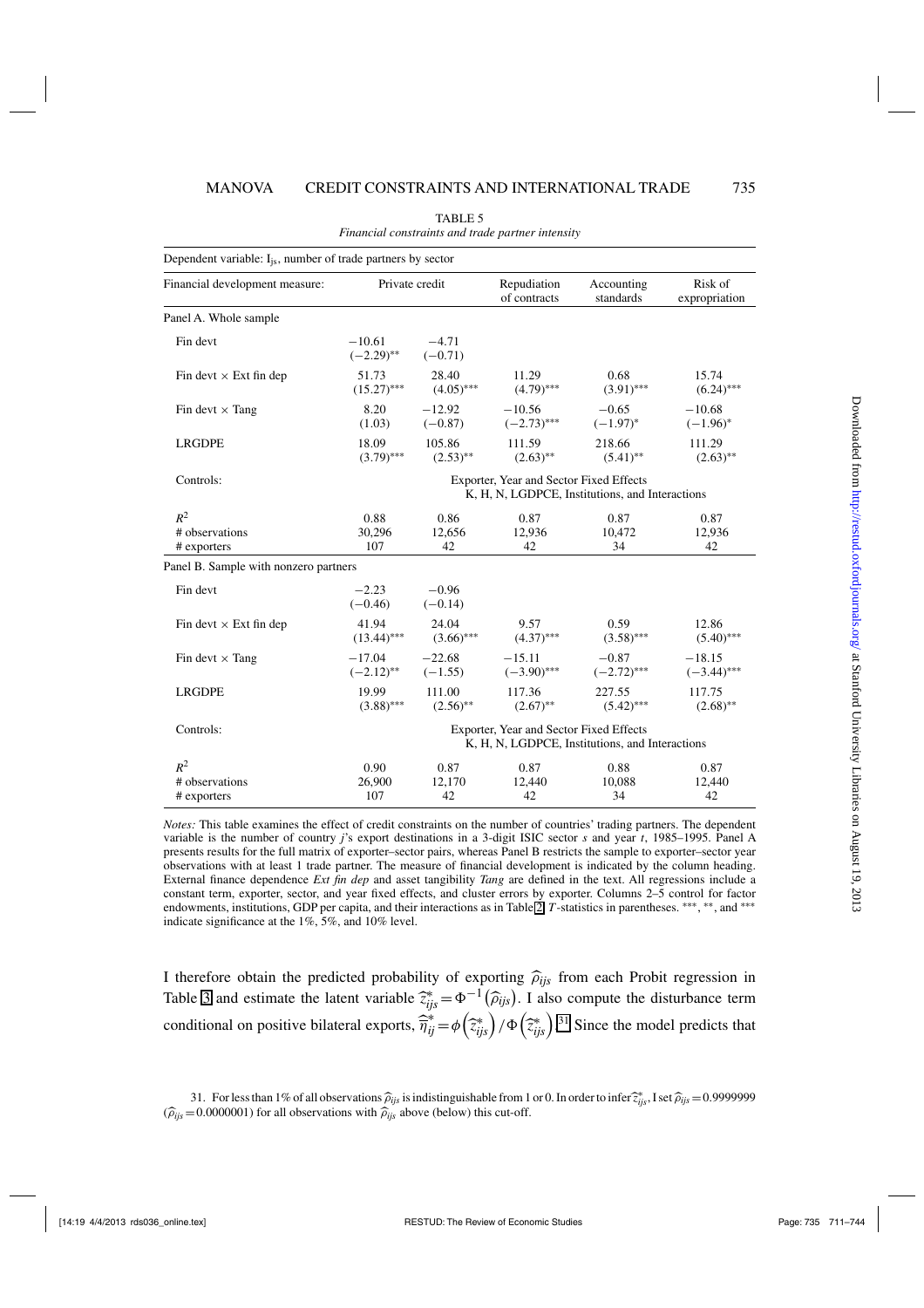*w<sub>ijs</sub>* conditional on positive trade is a non-linear function of the imputed variables,  $\hat{\vec{w}}^*_{ijs} \equiv \ln \hat{\vec{w}}$  $\left\{ \exp \left[ \delta \left( \hat{z}_{ijs}^* + \hat{\overline{\eta}}_{ij}^* \right) \right] - 1 \right\}$ , I estimate [\(10\)](#page-11-0) with the Maximum Likelihood Estimator.

Panel A of Table [6](#page-26-0) presents the results from the second stage MLE. Exporting firms from financially developed countries earn significantly larger foreign revenues on average, and this effect is magnified in financially vulnerable sectors. In view of the model, this suggests that financial development allows more firms to export at first-best levels and/or increases the sales of firms operating at second-best. These results lend support to Proposition 5. As anticipated, both  $\widehat{\overline{w}}_{ijs}^*$  and  $\widehat{\overline{\eta}}_{ij}^*$  enter positively and significantly.

I gauge the relative importance of credit constraints for the extensive and intensive margins of trade by comparing the coefficient estimates in the second stage to OLS estimates of the same regression without the  $\hat{\vec{w}}_{ijs}^*$  and  $\hat{\vec{\eta}}_{ij}^*$  corrections (results not reported). I find that 30–40% of the trade-specific effect of financial development on export volumes results from fewer firms becoming exporters, whereas 60–70% is due to depressed firm-level exports. The exact decomposition varies across specifications and depends on the sector measure of financial vulnerability (see Appendix Table [A4\)](#page-22-0). These results indicate that firms face substantial credit constraints in the financing of both fixed and variable export costs.

My findings are not sensitive to the assumptions made in the construction of  $\hat{\overline{\eta}}_{ij}^*$  and  $\hat{\overline{w}}_{ijs}^*$ . In Panel B of Table [6,](#page-26-0) I first drop the assumption of a Pareto distribution for firm productivity. Since I can no longer construct a precise estimate for  $\widehat{w}_{ijs}^*$ , I include a cubic polynomial in the estimated latent variable  $\hat{z}_{ij}^*$  in the second stage. Because all regressors now enter linearly, I estimate the second stage with OLS. This modification leaves all results both qualitatively and quantitatively unchanged.

I then also relax the assumption of the joint normality of the unobserved fixed and variable trade costs,  $u_{ij}$  and  $v_{ij}$  in the model. This implies that the disturbance term  $\hat{\overline{\eta}}_{ij}^*$  and the latent variable  $\hat{z}^*_{ijs}$  cannot be exactly imputed from the predicted probability of exporting  $\hat{\rho}_{ijs}$ . I control instead directly for these  $\hat{\rho}_{ijs}$ 's by grouping them into 50 bins and using dummies for each bin in an OLS second stage regression. As the evidence in Panel C shows, the same robust results obtain in this very flexible specification.

Financial frictions lead to economically large distortions in (average) firm exports (last row of Table [7\)](#page-27-0). Strenghtening contract enforcement by one standard deviation would result in 15% higher firm exports in a sector reliant on outside finance (75th percentile) relative to a sector with little need for external capital (25th percentile). This number reaches 25% when comparing sectors at different levels of asset tangibility. For reference, a one-standard-deviation rise in a country's human capital endowment would expand the intensive margin of trade by 30% more in a human-capital intensive sector (75th percentile) relative to a human-capital scarce industry (25th percentile). A similar change in physical capital stocks would have only minimal effects.

## 8. CONCLUSION

Conducting international trade requires routine access to external capital. Well-functioning financial markets are thus necessary to support the global exchange of goods and services. This article provides an overall treatment of the effect of credit constraints on export flows by decomposing it into different components. To this end, I develop a heterogeneous-firm model with cross-country differences in financial development and cross-industry variation in financial vulnerability. Applying this model to a large panel of bilateral trade for 27 industries in 1985– 1995, I show that financial frictions impede firm selection into production, producers' entry into exporting, and exporters' foreign sales. As a result, weak financial institutions lead to fewer destination markets, reduced export product variety, and lower aggregate trade volumes. These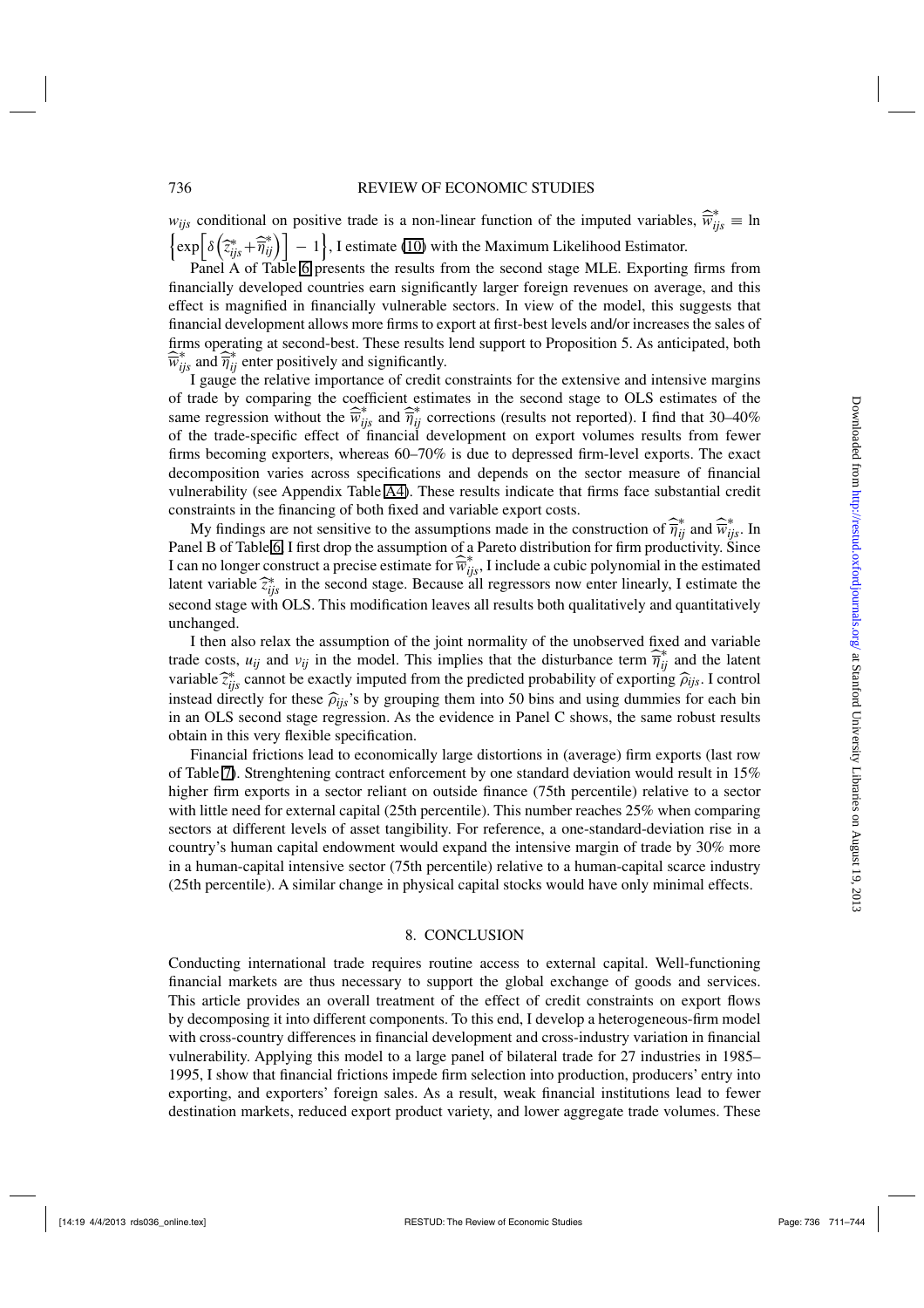<span id="page-26-0"></span>

| Dependent variable: m <sub>ijst</sub> , (log) bilateral exports by sector |                 |                                                 |                         |                                                                        |  |  |  |  |
|---------------------------------------------------------------------------|-----------------|-------------------------------------------------|-------------------------|------------------------------------------------------------------------|--|--|--|--|
| Financial development measure:                                            | Private credit  | Repudiation<br>of contracts                     | Accounting<br>standards | Risk of expropriation                                                  |  |  |  |  |
| Panel A. Maximum likelihood estimation                                    |                 |                                                 |                         |                                                                        |  |  |  |  |
| Fin devt                                                                  | 0.028<br>(0.34) |                                                 |                         |                                                                        |  |  |  |  |
| Fin devt $\times$ Ext fin dep                                             | 0.409           | 0.369                                           | 0.012                   | 0.277                                                                  |  |  |  |  |
|                                                                           | $(4.07)$ ***    | $(10.22)$ ***                                   | $(4.71)$ ***            | $(5.80)$ ***                                                           |  |  |  |  |
| Fin devt $\times$ Tang                                                    | $-0.803$        | $-1.182$                                        | $-0.052$                | $-1.123$                                                               |  |  |  |  |
|                                                                           | $(-3.72)$ ***   | $(-11.40)$ ***                                  | $(-7.78)$ ***           | $(-9.05)$ ***                                                          |  |  |  |  |
| delta (from $w_{iis}$ )                                                   | 0.806           | 0.820                                           | 0.758                   | 0.817                                                                  |  |  |  |  |
|                                                                           | $(7.91)$ ***    | $(8.25)$ ***                                    | $(8.55)$ ***            | $(8.24)$ ***                                                           |  |  |  |  |
| eta <sub>ijs</sub>                                                        | 0.909           | 0.877                                           | 0.874                   | 0.875                                                                  |  |  |  |  |
|                                                                           | $(9.63)$ ***    | $(9.49)$ ***                                    | $(10.86)$ ***           | $(9.55)$ ***                                                           |  |  |  |  |
| $(Log)$ # Establish                                                       | $0.305***$      | $0.294***$                                      | $0.297***$              | $0.297***$                                                             |  |  |  |  |
| Importer's CPI                                                            | $0.004***$      | $0.004***$                                      | $0.005***$              | $0.004***$                                                             |  |  |  |  |
| Controls:                                                                 |                 | K, H, N, LGDPCE, Institutions, and Interactions |                         | LGDPE, LGDPI, LDIST, Exp, Imp, Year, Sector FE, CPI $\times$ Sector FE |  |  |  |  |
| # observations                                                            | 398,726         | 406,677                                         | 367,634                 | 406,677                                                                |  |  |  |  |
| # exporter-importer clusters                                              | 3681            | 3682                                            | 2995                    | 3682                                                                   |  |  |  |  |
| Panel B. More flexible specification: OLS with polynomial in zijs         |                 |                                                 |                         |                                                                        |  |  |  |  |
| Fin devt                                                                  | 0.030<br>(0.38) |                                                 |                         |                                                                        |  |  |  |  |
| Fin devt $\times$ Ext fin dep                                             | 0.357           | 0.360                                           | 0.012                   | 0.250                                                                  |  |  |  |  |
|                                                                           | $(3.75)$ ***    | $(10.36)$ ***                                   | $(4.87)$ ***            | $(5.40)$ ***                                                           |  |  |  |  |
| Fin devt $\times$ Tang                                                    | $-0.777$        | $-1.165$                                        | $-0.052$                | $-1.078$                                                               |  |  |  |  |
|                                                                           | $(-3.63)$ ***   | $(-11.48)$ ***                                  | $(-7.81)$ ***           | $(-8.79)$ ***                                                          |  |  |  |  |
| Zijs                                                                      | 3.388           | 3.346                                           | 2.828                   | 3.308                                                                  |  |  |  |  |
|                                                                           | $(15.77)$ ***   | $(15.68)$ ***                                   | $(12.93)$ ***           | $(15.43)$ ***                                                          |  |  |  |  |
| $(z_{ijs})^2$                                                             | $-0.653$        | $-0.635$                                        | $-0.500$                | $-0.625$                                                               |  |  |  |  |
|                                                                           | $(-9.38)$ ***   | $(-9.12)$ ***                                   | $(-7.00)$ ***           | $(-8.90)$ ***                                                          |  |  |  |  |
| $(z_{ijs})^3$                                                             | 0.049           | 0.047                                           | 0.034                   | 0.046                                                                  |  |  |  |  |
|                                                                           | $(6.35)$ ***    | $(6.05)$ ***                                    | $(4.32)$ ***            | $(5.88)$ ***                                                           |  |  |  |  |
| eta <sub>ijs</sub>                                                        | 1.479           | 1.452                                           | 1.380                   | 1.438                                                                  |  |  |  |  |
|                                                                           | $(16.66)$ ***   | $(16.68)$ ***                                   | $(16.38)$ ***           | $(16.43)$ ***                                                          |  |  |  |  |
| $(Log)$ # Establish                                                       | $0.306***$      | $0.296***$                                      | $0.297***$              | $0.298***$                                                             |  |  |  |  |
| Importer's CPI                                                            | $0.004***$      | $0.004***$                                      | $0.005***$              | $0.004***$                                                             |  |  |  |  |
| Controls:                                                                 |                 | K, H, N, LGDPCE, Institutions, and Interactions |                         | LGDPE, LGDPI, LDIST, Exp, Imp, Year, Sector FE, CPI × Sector FE        |  |  |  |  |
| $R^2$                                                                     | 0.62            | 0.62                                            | 0.63                    | 0.62                                                                   |  |  |  |  |
| # observations                                                            | 398,726         | 406,677                                         | 367,634                 | 406,677                                                                |  |  |  |  |
| # exporter-importer clusters                                              | 3681            | 3682                                            | 2995                    | 3682                                                                   |  |  |  |  |

TABLE 6 *Financial constraints and firm-level exports*

*continued*

distortions are amplified in financially vulnerable sectors that need more outside capital and that have fewer collateralizable assets.

My results shed light on the mechanisms through which credit constraints hinder global trade. First, I document that exports are affected disproportionately more than overall economic activity. Only 20–25% of the disruptions to trade flows are chanelled through reductions in total output.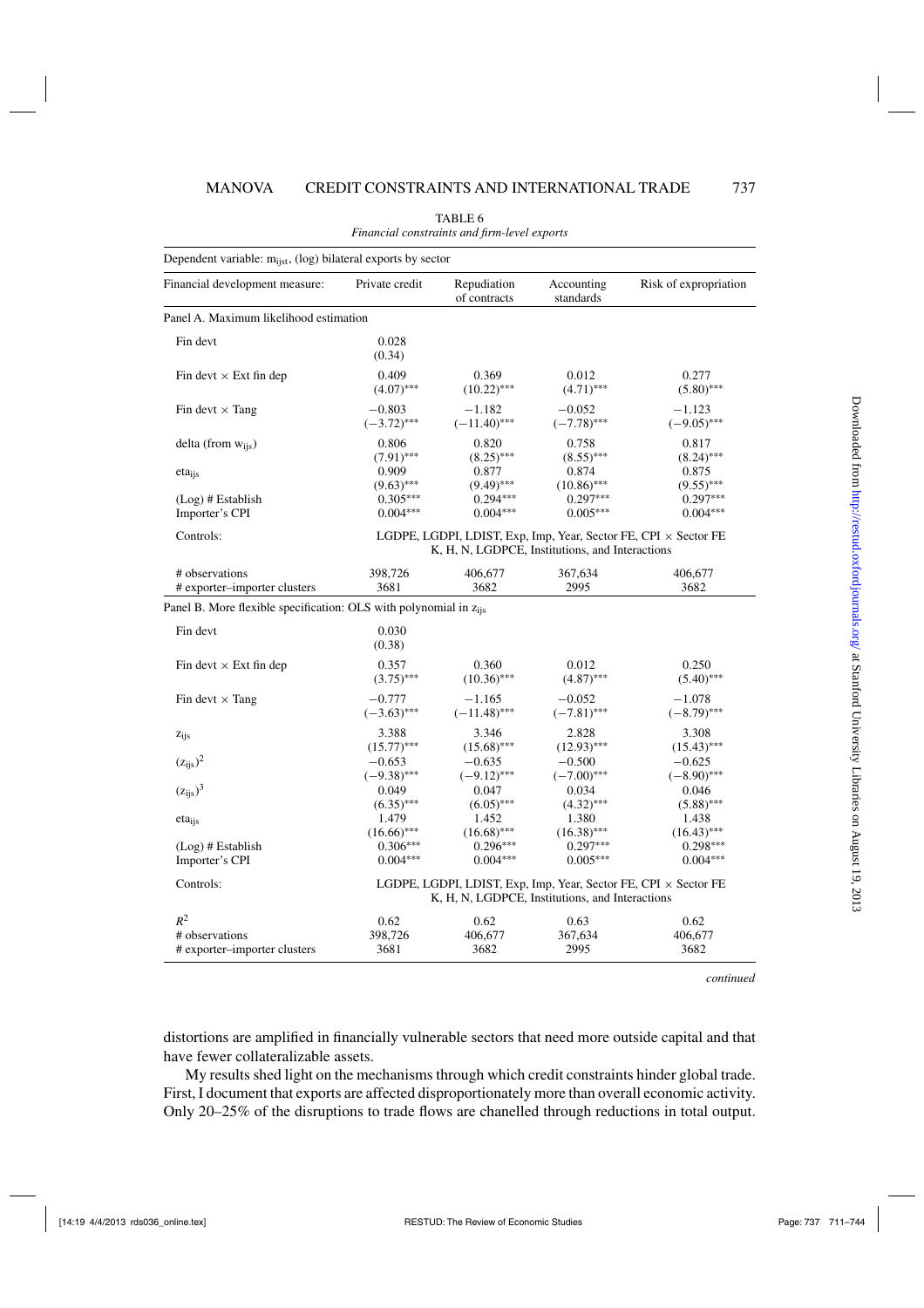<span id="page-27-0"></span>

| Dependent variable: $m_{\text{iist}}$ , (log) bilateral exports by sector                     |                           |                                                        |                           |                                                                 |
|-----------------------------------------------------------------------------------------------|---------------------------|--------------------------------------------------------|---------------------------|-----------------------------------------------------------------|
| Financial development measure:                                                                | Private credit            | Repudiation<br>Accounting<br>of contracts<br>standards |                           | Risk of expropriation                                           |
| Panel C. Most flexible specification: OLS with 50 bins for predicted probability of exporting |                           |                                                        |                           |                                                                 |
| Fin devt                                                                                      | 0.010<br>(0.12)           |                                                        |                           |                                                                 |
| Fin devt $\times$ Ext fin dep                                                                 | 0.491<br>$(5.79)$ ***     | 0.401<br>$(12.44)$ ***                                 | 0.013<br>$(5.36)$ ***     | 0.303<br>$(7.08)$ ***                                           |
| Fin devt $\times$ Tang                                                                        | $-0.881$<br>$(-4.17)$ *** | $-1.235$<br>$(-12.43)$ ***                             | $-0.054$<br>$(-8.07)$ *** | $-1.144$<br>$(-9.44)$ ***                                       |
| $(Log)$ # Establish<br>Importer's CPI                                                         | $0.306***$<br>$0.005***$  | $0.296***$<br>$0.004***$                               | $0.298***$<br>$0.006***$  | $0.299***$<br>$0.004***$                                        |
| Controls:                                                                                     |                           | K, H, N, LGDPCE, Institutions, and Interactions        |                           | LGDPE, LGDPI, LDIST, Exp, Imp, Year, Sector FE, CPI × Sector FE |
| $R^2$                                                                                         | 0.62                      | 0.62                                                   | 0.63                      | 0.62                                                            |
| # observations                                                                                | 398,726                   | 406,677                                                | 367,634                   | 406,677                                                         |
| # exporter-importer clusters                                                                  | 3681                      | 3682                                                   | 2995                      | 3682                                                            |

TABLE 6 *Continued*

*Notes:* This table examines the effect of credit constraints on average firm-level exports. The dependent variable is (log) exports from country *j* to country *i* in a 3-digit ISIC sector *s* and year *t*, 1985–1995. The measure of financial development is indicated by the column heading. External finance dependence *Ext fin dep* and asset tangibility *Tang* are defined in the text. Controlling for w<sub>ijs</sub> or z<sub>ijs</sub> corrects for firm selection into exporting, while controlling for eta<sub>ijs</sub> corrects for Heckman selection. All regressions include a constant term, exporter, importer, sector, and year fixed effects; the exporter's (log) number of domestic establishments; the importer's CPI and its interactions with sector dummies; the (log) real GDP of both partners and the (log) distance between them; factor endowments, institutions, GDP per capita, and their interactions as in Table [2.](#page-19-0) Errors clustered by exporter–importer pair. *T*-statistics in parentheses. ∗∗∗, ∗∗, and ∗ indicate significance at the 1%, 5%, and 10% level.

| One st. dev. increase in:                                     | Private credit |     |                                                                       | Repudiation of contracts K Endow |        | H Endow |
|---------------------------------------------------------------|----------------|-----|-----------------------------------------------------------------------|----------------------------------|--------|---------|
| Differential effect across sectors at<br>different levels of: |                |     | Ext Fin Dep Asset Tang Ext Fin Dep Asset Tang K Intensity H Intensity |                                  |        |         |
| 1. Total bilateral exports $(\%)$                             | 15             | 14  | 20                                                                    | 30                               | -9     | 32      |
| $\overline{S}$ 2. Probability of bilateral exports (%)        | 14             |     | 19                                                                    | 17                               |        |         |
| $\frac{3}{6}$ 3. Bilateral export product variety (%)         |                |     | 10                                                                    | 8                                |        |         |
| 4. Trade partner intensity<br>₽                               | 3.2            | 1.6 | 5.7                                                                   | 4.8                              | $-0.2$ | 4.4     |
| $\mathbb{E}$ 5. (Avg.) bilateral firm exports (%)             | 6              | 6   | 15                                                                    | 25                               | -4     | 30      |

TABLE 7 *Economic significance: comparative statics*

*Notes:* This table examines the economic significance of the effects of credit constraints on trade. Each cell reports on a different comparative static exercise based on coefficient estimates from regressions in Tables [2](#page-19-0)[–6.](#page-26-0) The relevant trade outcome is indicated in the row heading. All values are in percentage points, except for the change in trade partner intensity which is in absolute levels. Column 1 (Column 3) shows how much bigger the effect of a one-standard-deviation increase in private credit (repudiation of contracts) is on the sector at the 75th percentile of the distribution by external finance dependence relative to the sector at the 25th percentile. Column 2 (Column 4) shows how much bigger the effect of a one-standard-deviation increase in private credit (repudiation of contracts) is on the sector at the 25th percentile of the distribution by asset tangibility relative to the sector at the 75th percentile. Column 5 (Column 6) shows how much bigger the effect of a one-standard-deviation increase in physical (human) capital endowment is on the sector at the 75th percentile of the distribution by physical (human) capital intensity relative to the sector at the 25th percentile.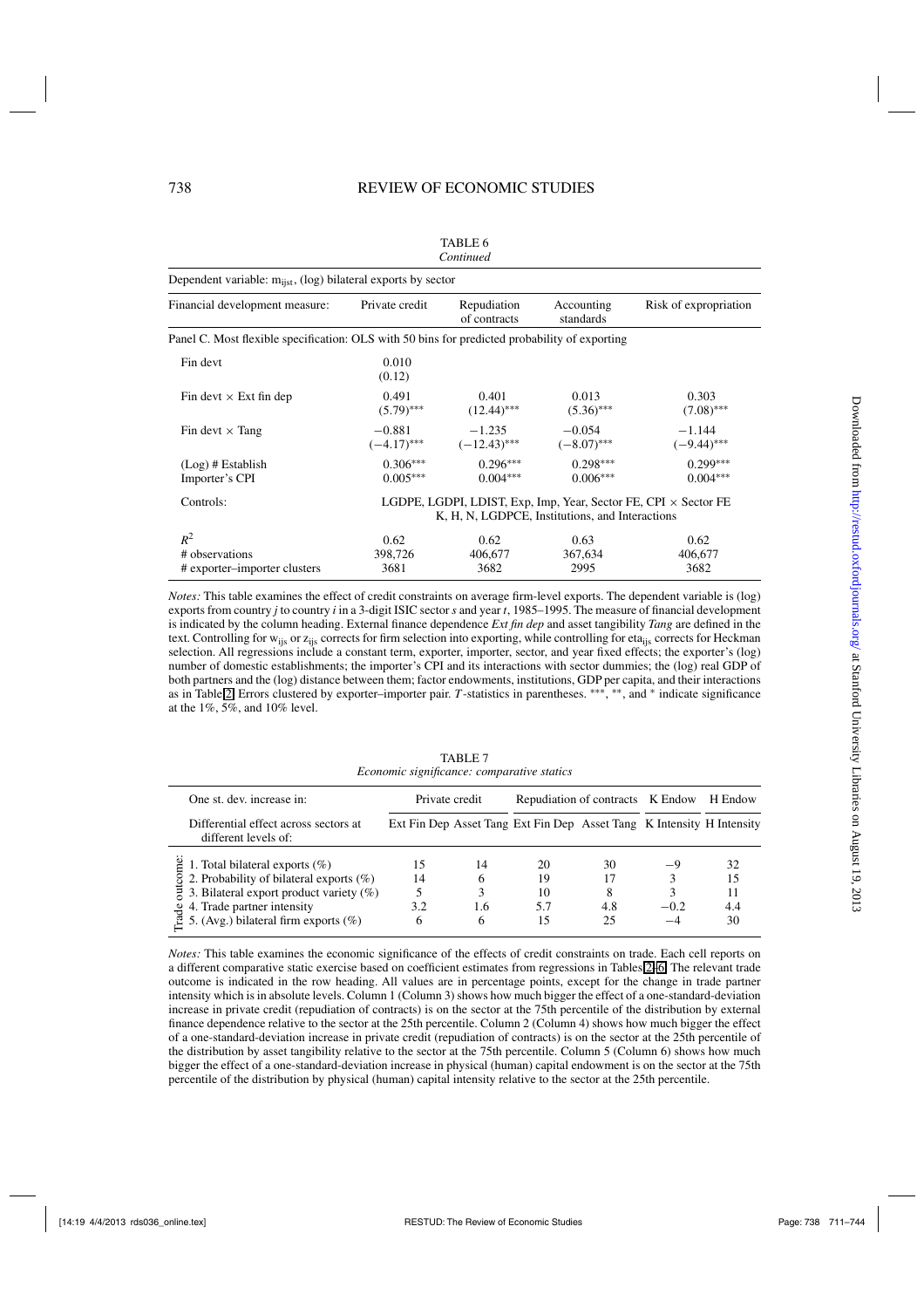<span id="page-28-0"></span>

|                                     | Financial development measure: private credit |                                                              |                     |                      |                                                       |                     |                        |
|-------------------------------------|-----------------------------------------------|--------------------------------------------------------------|---------------------|----------------------|-------------------------------------------------------|---------------------|------------------------|
|                                     | Dependent variable:                           | Actual level of world exports in 1995<br>(Beta coefficients) |                     |                      | Actual change in world exports<br>(Beta coefficients) |                     |                        |
| ಕ<br>$\ddot{\rm e}$<br>Value<br>due | Financial development<br>Factor accumulation  | $0.92***$                                                    | $0.80***$           | $1.02***$<br>$-0.11$ | $0.47***$                                             | $0.34***$           | $0.40***$<br>$0.19***$ |
| Уäг<br>Predicted<br>Dep Var         | $R^2$<br># observations<br># exporters        | 0.85<br>4508<br>161                                          | 0.65<br>4508<br>161 | 0.85<br>4508<br>161  | 0.22<br>4508<br>161                                   | 0.12<br>4508<br>161 | 0.25<br>4508<br>161    |

TABLE 8 *Economic significance: predicted vs. actual trade growth*

*Notes:* This table examines the predictive power of financial development and factor accumulation for explaining changes in trade outcomes over time. The dependent variable in Columns 1–3 is the actual level of countries' worldwide exports by sector in 1995, while in Columns 4–6 it is the actual change in countries' worldwide exports by sector (in levels) between 1985 and 1995. The right-hand side variables are the corresponding changes predicted by the change in the exporting country's level of private credit and factor endowments (natural resources, physical, and human capital) between 1985 and 1995. These predicted changes are constructed using coefficient estimates from Tables [1](#page-16-0) and [2.](#page-19-0)All regressions include a constant term and report robust standard errors. *T*-statistics in parentheses. ∗∗∗, ∗∗, and ∗ indicate significance at the1%, 5%, and 10% level.

This highlights the sensitivity of international trade to financial shocks, as evidenced by the 2008–2009 global financial crisis.

Second, I establish that the trade-specific effect of credit constraints operates through both the extensive and the intensive margins of trade. This implies that exporters face binding liquidity constraints with respect to funding both their fixed and variable costs. Financial underdevelopment could therefore play an important role in the adjustment to trade reforms, exchange rate movements, and other cost or demand shocks. When financial capital is limited or inefficiently allocated, the presence of heterogeneous firms could likely also affect the welfare gains from trade. The policy implications of these potential consequences make them an important area for future research.

## APPENDIX

| TABLE A1                         |  |
|----------------------------------|--|
| Countries' financial development |  |
|                                  |  |

| Panel A. Private credit |      |        |                            |      |        |                          |      |        |
|-------------------------|------|--------|----------------------------|------|--------|--------------------------|------|--------|
| Country                 | Avg  | St Dev | Country                    | Avg  | St Dev | Country                  | Avg  | St Dev |
| Algeria                 | 0.35 | 0.22   | Germany                    | 0.93 | 0.04   | Nigeria                  | 0.14 | 0.04   |
| Argentina               | 0.14 | 0.03   | Ghana                      | 0.04 | 0.01   | Norway                   | 0.87 | 0.10   |
| Australia               | 0.54 | 0.14   | Greece                     | 0.37 | 0.07   | Pakistan                 | 0.24 | 0.02   |
| Austria                 | 0.87 | 0.06   | Guatemala                  | 0.14 | 0.02   | Panama                   | 0.47 | 0.07   |
| Bangladesh              | 0.15 |        | Guinea-Bissau <sup>a</sup> | 0.03 | 0.02   | Papua New Guinea         | 0.23 | 0.05   |
| <b>Barbados</b>         | 0.42 | 0.05   | Guyana                     | 0.23 |        | Paraguay                 | 0.16 | 0.05   |
| <b>Belize</b>           | 0.37 | 0.03   | Haiti                      | 0.11 | 0.02   | Peru                     | 0.09 | 0.03   |
| Benin                   | 0.11 | 0.03   | Honduras                   | 0.29 | 0.04   | Philippines <sup>b</sup> | 0.23 | 0.08   |
| <b>Bolivia</b>          | 0.24 | 0.14   | Hong Kong                  | 1.35 | 0.09   | Poland                   | 0.11 | 0.08   |
| Brazil <sup>c</sup>     | 0.24 | 0.08   | Hungary                    | 0.33 | 0.11   | Portugal <sup>d</sup>    | 0.58 | 0.09   |
| Bulgaria                | 0.06 | 0.03   | Iceland                    | 0.40 | 0.06   | Rwanda                   | 0.09 | 0.02   |
| Burkina Faso            | 0.13 | 0.03   | India                      | 0.26 | 0.04   | Senegal                  | 0.27 | 0.05   |
| Burundi                 | 0.09 | 0.03   | Indonesia                  | 0.33 | 0.13   | Seychelles               | 0.10 | 0.02   |

(*continued*)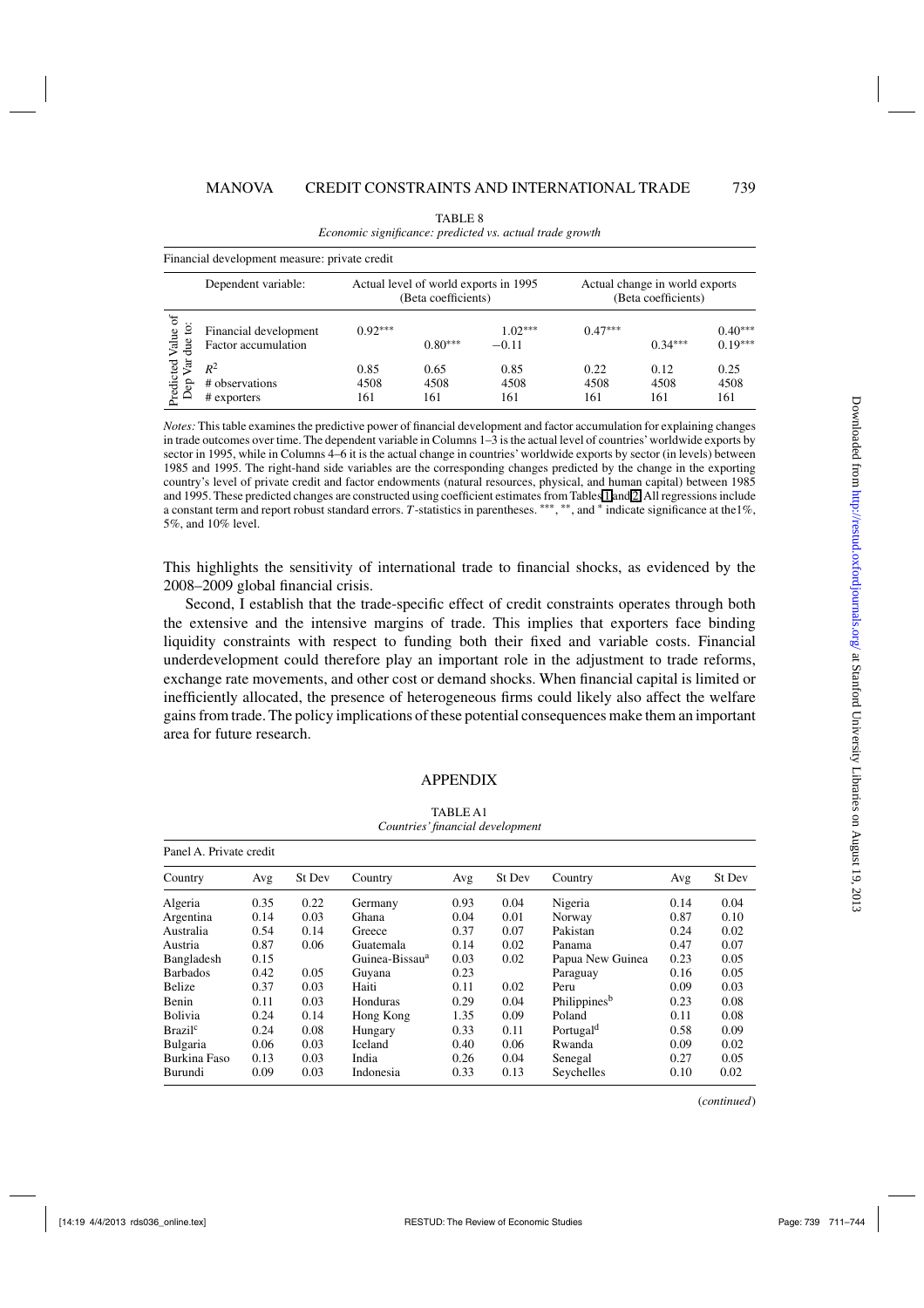# 740 REVIEW OF ECONOMIC STUDIES

| Panel A. Private credit                       |      |        |                                                  |         |                                       |                            |                           |      |        |
|-----------------------------------------------|------|--------|--------------------------------------------------|---------|---------------------------------------|----------------------------|---------------------------|------|--------|
| Country                                       | Avg  | St Dev | Country                                          |         | Avg                                   | St Dev                     | Country                   | Avg  | St Dev |
| Cameroon                                      | 0.20 | 0.07   | Iran                                             |         | 0.29                                  | 0.03                       | Sierra Leone              | 0.03 | 0.00   |
| Canada                                        | 0.73 | 0.06   | Ireland                                          |         | 0.63                                  | 0.02                       | Singapore                 | 0.95 | 0.06   |
| Centr Afr Rep                                 | 0.07 | 0.02   | Israel                                           |         | 0.53                                  | 0.05                       | South Africa              | 0.50 | 0.03   |
| Chad                                          | 0.10 | 0.05   | Italy                                            |         | 0.54                                  | 0.05                       | South Korea               | 0.80 | 0.13   |
| Chile                                         | 0.51 | 0.07   | Jamaica                                          |         | 0.26                                  | 0.04                       | Spain                     | 0.77 | 0.05   |
| China                                         | 0.78 | 0.04   | Japane                                           |         | 1.63                                  | 0.16                       | Sri Lanka                 | 0.16 | 0.05   |
| Colombia                                      | 0.24 | 0.07   | Jordan                                           |         | 0.67                                  | 0.05                       | <b>St Kitts and Nevis</b> | 0.54 | 0.11   |
| Congo                                         | 0.12 | 0.04   | Kenya                                            |         | 0.29                                  | 0.02                       | Sweden                    | 1.15 | 0.17   |
| Costa Rica                                    | 0.14 | 0.03   | Madagascar                                       |         | 0.15                                  | 0.02                       | Switzerland               | 1.55 | 0.11   |
| Cote d'Ivoire                                 | 0.33 | 0.06   | Malawi                                           |         | 0.10                                  | 0.02                       | Syrian Arab Rep           | 0.08 | 0.01   |
| Cyprus                                        | 0.87 | 0.23   | Malaysia                                         |         | 0.85                                  | 0.17                       | Thailand                  | 0.64 | 0.18   |
| Denmark                                       | 0.43 | 0.08   | Mali                                             |         | 0.12                                  | 0.02                       | Togo                      | 0.24 | 0.03   |
| Dominican Rep                                 | 0.24 | 0.03   | Malta                                            |         | 0.72                                  | 0.15                       | Trinidad & Tobago         | 0.48 | 0.05   |
| Ecuador                                       | 0.18 | 0.05   | Mauritania                                       |         | 0.33                                  | 0.06                       | Tunisia                   | 0.56 | 0.07   |
| Egypt                                         | 0.29 | 0.03   | Mauritius                                        |         | 0.32                                  | 0.07                       | Turkey                    | 0.14 | 0.01   |
| El Salvador                                   | 0.04 | 0.02   | Mexico                                           |         | 0.19                                  | 0.09                       | Uganda                    | 0.02 | 0.01   |
| <b>Equator Guinea</b>                         | 0.18 | 0.07   | Morocco                                          |         | 0.25                                  | 0.13                       | United Kingdom            | 0.95 | 0.23   |
| Ethiopia                                      | 0.16 | 0.03   | Mozambique                                       |         | 0.10                                  | 0.01                       | <b>United States</b>      | 0.91 | 0.05   |
| Fiji                                          | 0.33 | 0.06   | Nepal                                            |         | 0.12                                  | 0.03                       | Uruguay                   | 0.25 | 0.05   |
| Finland                                       | 0.74 | 0.13   | Netherlands                                      |         | 1.29                                  | 0.18                       | Venezuela                 | 0.31 | 0.14   |
| France                                        | 0.86 | 0.08   | New Zealand                                      |         | 0.63                                  | 0.24                       | Zambia                    | 0.06 | 0.02   |
| Gabon                                         | 0.15 | 0.06   | Nicaragua                                        |         | 0.18                                  | 0.13                       | Zimbabwe                  | 0.20 | 0.06   |
| Gambia                                        | 0.13 | 0.04   | Niger                                            |         | 0.13                                  | 0.04                       |                           |      |        |
|                                               |      |        | Average in the cross-section: 0.39               |         |                                       | Average in the panel: 0.40 |                           |      |        |
| Standard deviation in the cross-section: 0.34 |      |        |                                                  |         | Standard deviation in the panel: 0.35 |                            |                           |      |        |
|                                               |      |        | Panel B. Other measures of financial development |         |                                       |                            |                           |      |        |
| <b>Financial Devt Measure</b>                 |      |        | # Obs                                            | Average |                                       |                            | Min<br>St Dev             |      | Max    |
| Repudiation of contracts                      |      |        | 49                                               | 7.58    |                                       |                            | 4.36<br>1.79              |      | 9.98   |
| Accounting standards                          |      |        | 41                                               | 60.93   |                                       |                            | 13.40<br>24               |      | 83     |
| Risk of expropriation                         |      |        | 49                                               | 8.05    |                                       | 5.22<br>1.59               |                           |      | 9.98   |

| TABLE A1  |  |
|-----------|--|
| Continued |  |

*Notes:* This table summarizes the variation in financial development in the data. Panel A reports the time-series mean and standard deviation for each country in the sample, as well as summary statistics for the cross-section of means and for the entire panel, 1985–1995. Panel B presents summary statistics for repudiation of contracts, accounting standards, and the risk of expropriation, which vary only in the cross-section. a,b,c,d,e identify the country with the lowest, 1st quartile, median, 3rd quartile, and highest level of private credit.

| ISIC code | Industry                         | Industry characteristics<br>External<br>finance<br>dependence | Asset<br>tangibility | Physical<br>capital<br>intensity | Human<br>capital<br>intensity | Natural<br>resource<br>intensity |
|-----------|----------------------------------|---------------------------------------------------------------|----------------------|----------------------------------|-------------------------------|----------------------------------|
| 311       | Food products                    | 0.1368                                                        | 0.3777               | 0.0616                           | 0.8117                        | $\Omega$                         |
| 313       | <b>Beverages</b>                 | 0.0772                                                        | 0.2794               | 0.0620                           | 1.1345                        | 0                                |
| 314       | Tobacco                          | $-0.4512$                                                     | 0.2208               | 0.0181                           | 1.3539                        | 0                                |
| 321       | <b>Textiles</b>                  | 0.4005                                                        | 0.3730               | 0.0726                           | 0.6881                        |                                  |
| 322       | Wearing apparel, except footwear | 0.0286                                                        | 0.1317               | 0.0189                           | 0.5017                        | 0                                |
| 323       | Leather products                 | $-0.1400$                                                     | 0.0906               | 0.0324                           | 0.6869                        | $\Omega$                         |
| 331       | Wood products, except furniture  | 0.2840                                                        | 0.3796               | 0.0653                           | 0.7409                        |                                  |

TABLE A2

Risk of expropriation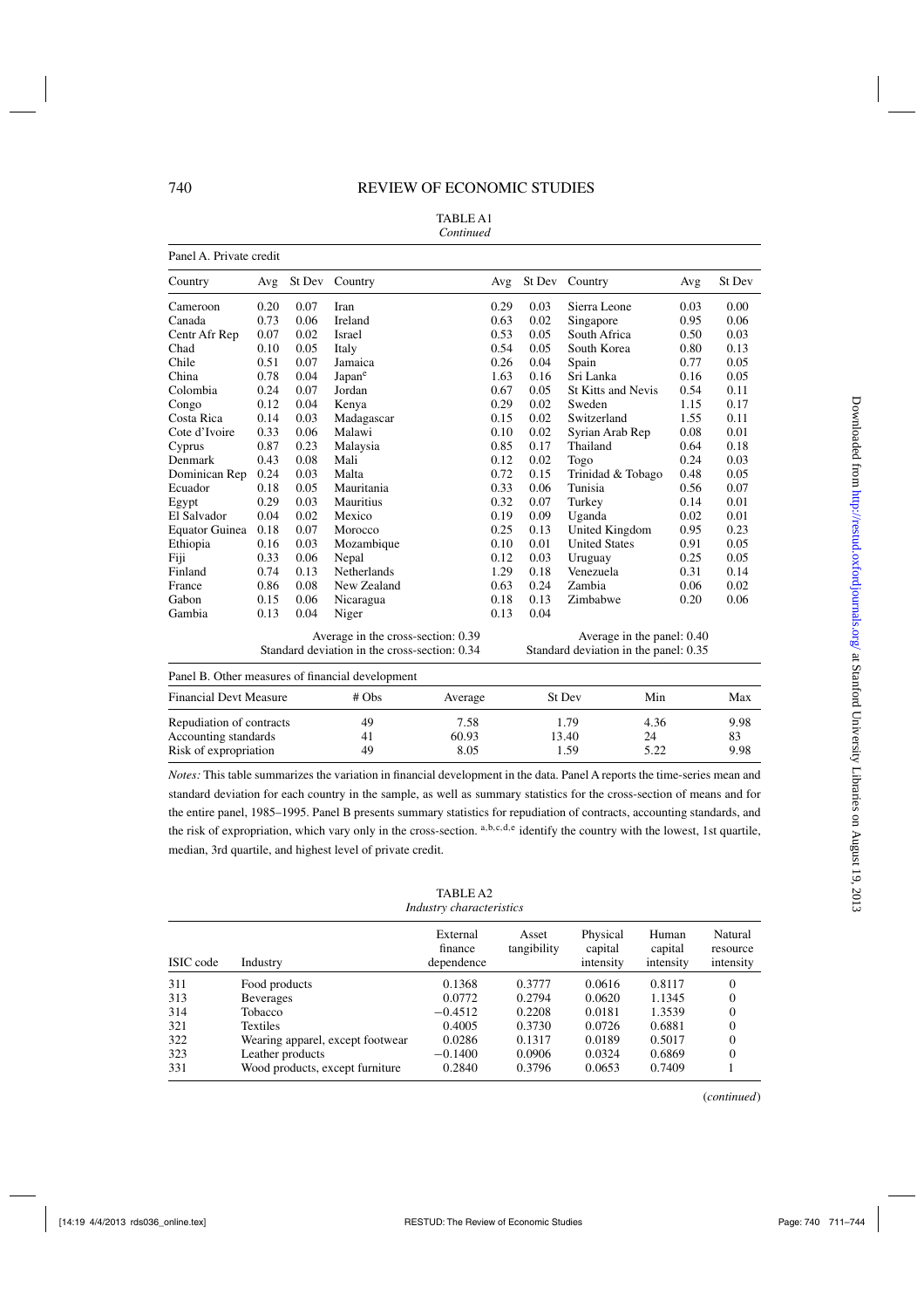|           |                                   | TABLE A2<br>Continued             |                      |                                  |                               |                                  |
|-----------|-----------------------------------|-----------------------------------|----------------------|----------------------------------|-------------------------------|----------------------------------|
| ISIC code | Industry                          | External<br>finance<br>dependence | Asset<br>tangibility | Physical<br>capital<br>intensity | Human<br>capital<br>intensity | Natural<br>resource<br>intensity |
| 332       | Furniture, except metal           | 0.2357                            | 0.2630               | 0.0390                           | 0.6984                        | 0                                |
| 341       | Paper and products                | 0.1756                            | 0.5579               | 0.1315                           | 1.1392                        |                                  |
| 342       | Printing and publishing           | 0.2038                            | 0.3007               | 0.0515                           | 0.9339                        | 0                                |
| 352       | Other chemicals                   | 0.2187                            | 0.1973               | 0.0597                           | 1.2089                        | 0                                |
| 353       | Petroleum refineries              | 0.0420                            | 0.6708               | 0.1955                           | 1.6558                        |                                  |
| 354       | Misc. petroleum and coal products | 0.3341                            | 0.3038               | 0.0741                           | 1.1531                        |                                  |
| 355       | Rubber products                   | 0.2265                            | 0.3790               | 0.0656                           | 0.9854                        | 0                                |
| 356       | Plastic products                  | 1.1401                            | 0.3448               | 0.0883                           | 0.8274                        | 0                                |
| 361       | Pottery, china, earthenware       | $-0.1459$                         | 0.0745               | 0.0546                           | 0.8041                        | 0                                |
| 362       | Glass and products                | 0.5285                            | 0.3313               | 0.0899                           | 1.0121                        | 0                                |
| 369       | Other non-metallic products       | 0.0620                            | 0.4200               | 0.0684                           | 0.9522                        |                                  |
| 371       | Iron and steel                    | 0.0871                            | 0.4581               | 0.1017                           | 1.2510                        |                                  |
| 372       | Non-ferrous metals                | 0.0055                            | 0.3832               | 0.1012                           | 1.0982                        |                                  |
| 381       | Fabricated metal products         | 0.2371                            | 0.2812               | 0.0531                           | 0.9144                        | 0                                |
| 382       | Machinery, except electrical      | 0.4453                            | 0.1825               | 0.0582                           | 1.1187                        | 0                                |
| 383       | Machinery, electric               | 0.7675                            | 0.2133               | 0.0765                           | 1.0636                        | 0                                |
| 384       | Transport equipment               | 0.3069                            | 0.2548               | 0.0714                           | 1.3221                        | 0                                |
| 385       | Prof and scient equipment         | 0.9610                            | 0.1511               | 0.0525                           | 1.2341                        | 0                                |
| 390       | Other manufactured products       | 0.4702                            | 0.1882               | 0.0393                           | 0.7553                        | $\mathbf{0}$                     |
| 3511      | Industrial chemicals              | 0.2050                            | 0.4116               | 0.1237                           | 1.4080                        | $\Omega$                         |
|           | Industry average                  | 0.2534                            | 0.3044               | 0.0714                           | 1.0168                        | 0.2593                           |
|           | Industry standard deviation       | 0.3301                            | 0.1372               | 0.0369                           | 0.2666                        | 0.4466                           |

| <i>Notes:</i> This table reports the measures of external finance dependence, asset tangibility, and factor intensity with respect |
|------------------------------------------------------------------------------------------------------------------------------------|
| to natural resources, physical, and human capital for all 27 3-digit ISIC sectors used in the empirical analysis. The bottom       |
| two rows of the table give the mean and standard deviation of these measures across sectors.                                       |

TABLE A3 *Export patterns in the data*

| Export outcome                        | # Obs   | Average | St Dev across<br>exporters, importers,<br>and sectors | St Dev of<br>exporter<br>averages | Min      | Max   |
|---------------------------------------|---------|---------|-------------------------------------------------------|-----------------------------------|----------|-------|
| # Trade partners (by exporter-sector) |         |         |                                                       |                                   |          |       |
| Full sample                           | 4347    | 32.35   | 41.15                                                 | 38.05                             | $\Omega$ | 163   |
| Partners > 0                          | 3913    | 35.94   | 41.85                                                 | 37.72                             |          | 163   |
| Bilateral exports (in logs)           | 137.490 | 6.31    | 2.83                                                  | 1.15                              | $\Omega$ | 17.72 |
| Product variety                       |         |         |                                                       |                                   |          |       |
| SITC-4, full sample                   | 137.490 | 5.34    | 6.61                                                  | 1.97                              |          | 62    |
| HS-10, exports to U.S.                | 3933    | 64.41   | 147.54                                                | 77.39                             |          | 1482  |

*Notes:* This table summarizes the variation in export activity across 161 countries and 27 sectors in 1995. A sector is defined at the 3-digit level in the ISIC industry classification. The table reports summary statistics for countries'number of trade partners, bilateral exports, and bilateral export product scope by sector.All summary statistics are for the sample with positive trade values, except for the first row in the table. Products are defined in the 4-digit SITC industry classification (all destinations) or in the 10-digit HS classification (exports to the U.S.).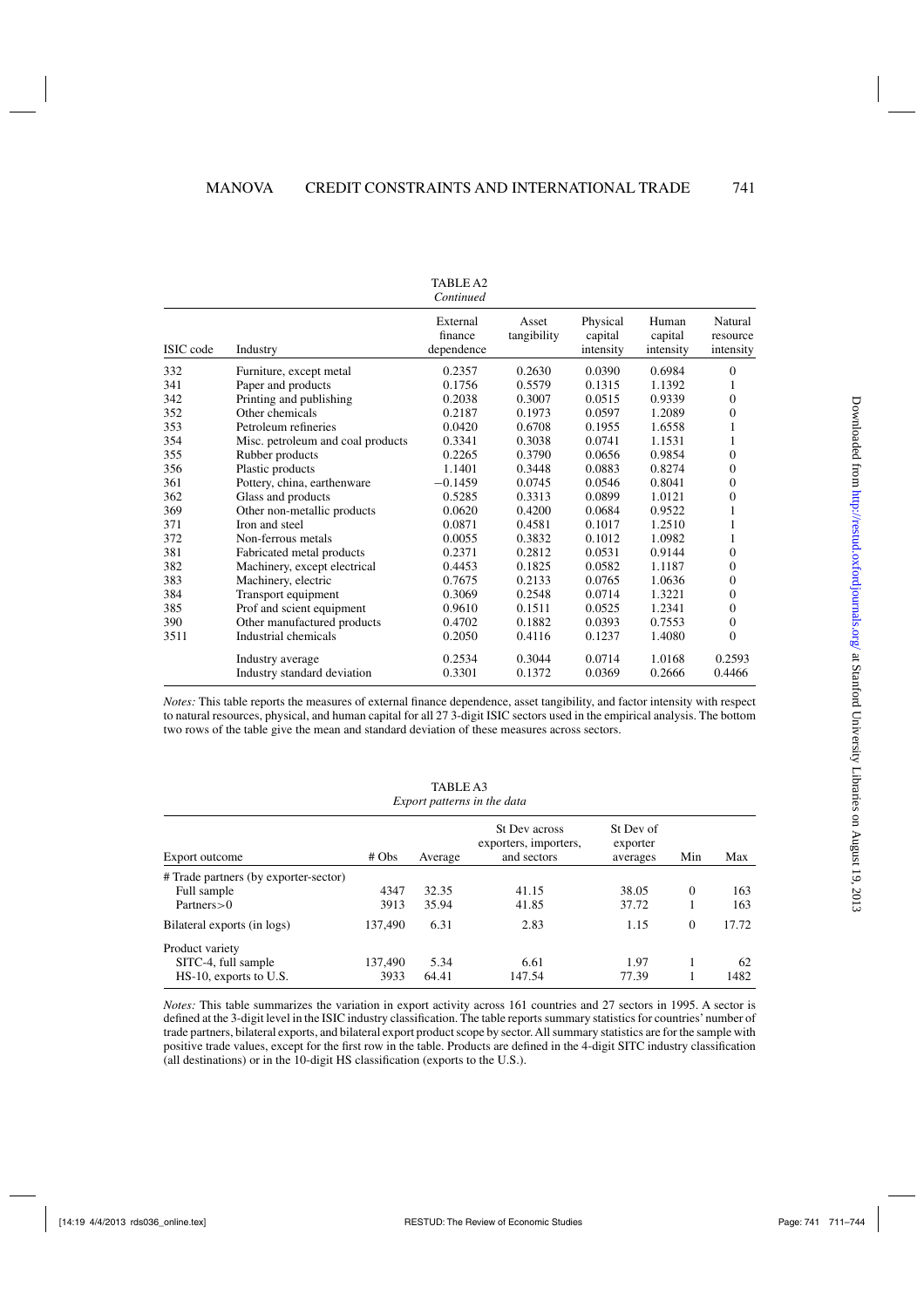## 742 REVIEW OF ECONOMIC STUDIES

| Reported statistic: the contribution of the effect of credit constraints on firm-level exports to the trade-specific effect<br>of credit constraints on bilateral exports |                |                             |                      |                       |
|---------------------------------------------------------------------------------------------------------------------------------------------------------------------------|----------------|-----------------------------|----------------------|-----------------------|
| Financial development measure:                                                                                                                                            | Private credit | Repudiation<br>of contracts | Accounting standards | Risk of expropriation |
| Panel A. Maximum likelihood estimation                                                                                                                                    |                |                             |                      |                       |
| Fin devt $\times$ Ext fin dep (%)<br>Fin devt $\times$ Tang (%)                                                                                                           | 36<br>60       | 63<br>78                    | 46<br>72             | 48<br>75              |
| Panel B. OLS with polynomial in z <sub>iis</sub>                                                                                                                          |                |                             |                      |                       |
| Fin devt $\times$ Ext fin dep (%)<br>Fin devt $\times$ Tang (%)                                                                                                           | 32<br>58       | 61<br>77                    | 47<br>72             | 44<br>72              |
| Panel C. OLS with 50 bins for predicted probability of exporting                                                                                                          |                |                             |                      |                       |
| Fin devt $\times$ Ext fin dep (%)<br>Fin devt $\times$ Tang (%)                                                                                                           | 44<br>66       | 68<br>81                    | 51<br>74             | 53<br>76              |
| Average across all specifications                                                                                                                                         |                |                             |                      |                       |
| Fin devt $\times$ Ext fin dep (%)<br>Fin devt $\times$ Tang (%)                                                                                                           | 49<br>72       |                             |                      |                       |

| TABLE A4                                             |  |
|------------------------------------------------------|--|
| Firm selection into exporting vs. firm-level exports |  |

*Notes:* This table summarizes the breakdown of the effect of credit constraints on bilateral exports into fewer firms becoming exporters and lower firm-level exports. Each cell reports the ratio of the coefficient on the interaction of financial development with external finance dependence (asset tangibility) from a second-stage regression of (log) exports in Table 6 to the coefficient on the same interaction term in an unreported regression of (log) exports with the same controls but no correction for firm selection into exporting, in percentage terms. The bottom two rows of the table report the arithmetic average across all specifications.

*Acknowledgments*. I thank Philippe Aghion, Pol Antràs, Andrew Bernard, Doireann Fitzgerald, Elhanan Helpman, Dirk Jenter, Marc Melitz, Kjetil Storesletten, Luigi Zingales, and four anonymous referees for their comments, and seminar participants at Boston College, Brown, Columbia GSB, Cornell, Dartmouth, Harvard, Harvard Business School, Harvard Kennedy School of Government, IMF, Kellogg Northwestern, London School of Economics, New York Federal Reserve Bank, MIT Sloan School of Management, Pennsylvania State, Stanford, Syracuse, Toronto, University of Illinois at Urbana-Champaign, University of North Carolina at Chapel Hill, University of California at Davis, San Diego, and Santa Cruz.

#### **Supplementary Data**

Supplementary data are available at *Review of Economic Studies* online.

#### REFERENCES

- AGHION, P.,ANGELETOS, G.-M., BANERJEE,A. and MANOVA, K. (2010), "Volatility and Growth: Credit Constraints and the Composition of Investment", *Journal of Monetary Economics*, **57**, 246–265.
- AHN, J. (2011), "A Theory of Domestic and International Trade Finance". (IMF Working Paper No. 11/262).
- AMITI, M. and WEINSTEIN, D. (2011), "Exports and Financial Shocks", *Quarterly Journal of Economics*, **126**, 1841–1877.
- ANTRÀS, P. and CABALLERO, R. (2009), "Trade and Capital Flows: A Financial Frictions Perspective", *Journal of Political Economy*, **117**, 701–744.
- ANTRÀS, P., DESAI, M. and FOLEY, F. (2009), "Multinational Firms, FDI Flows and Imperfect Capital Markets", *Quarterly Journal of Economics*, **124**, 1171–1219.
- ANTRÀS, P. and FOLEY, F. (2011), "Poultry in Motion: A Study of International Trade Finance Practices". (NBER Working Paper 17091).
- ARKOLAKIS, C., COSTINOT, A. and RODRÍGUEZ-CLARE, A. (2012), "New Trade Models, Same Old Gains?", *American Economic Review*, **102**, 94–130.
- AUBOIN, M. (2009), "Boosting the Availability of Trade Finance in the Current Crisis: Background Analysis for a Substantial G20 Package". (CEPR Working Paper 35).
- BANERJEE, A. and NEWMAN, A. (1993), "Occupational Choice and the Process of Development", *Journal of Political Economy*, **101**, 274–298.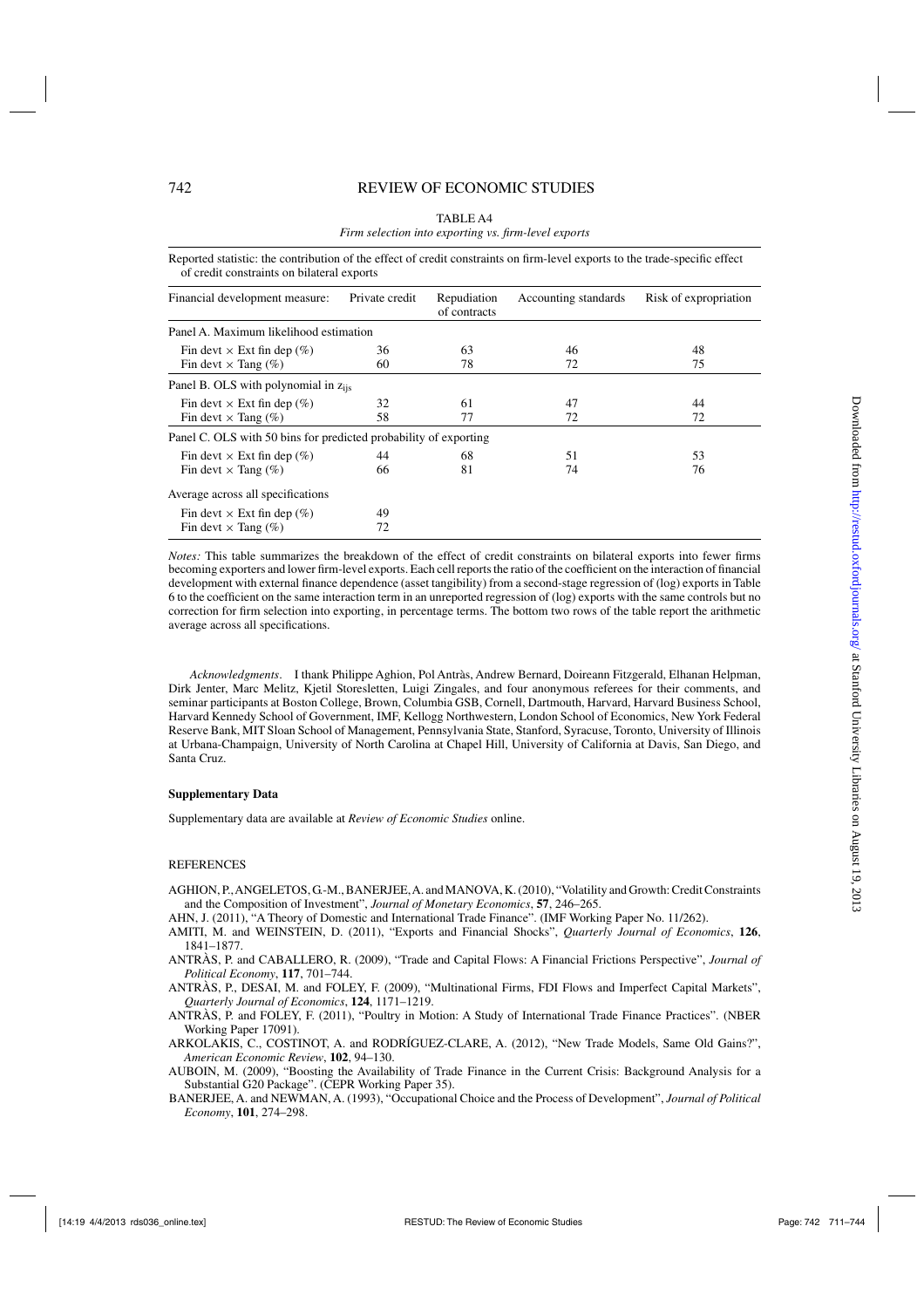- BECK, T. (2002), "Financial Development and International Trade. Is There a Link?", *Journal of International Economics*, **57**, 107–131.
- BECK, T. (2003), "Financial Dependence and International Trade", *Review of International Economics*, **11**, 296–316.
- BECK, T., DEMIRGÜÇ-KUNT,A. and LEVINE, R. (2000), "ANew Database on Financial Development and Structure", *World Bank Economic Review*, **2000**, 597–605.
- BECK, T., DEMIRGÜÇ-KUNT, A. and MAKSIMOVIC, V. (2005), "Financial and Legal Constraints to Firm Growth: Does Size Matter?", *Journal of Finance*, **60**, 137–177.
- BECKER, B. and GREENBERG, D. (2007), "Financial Development, Fixed Costs and International Trade". (mimeo: Harvard Business School).
- BERNARD, A., EATON, J., JENSEN, B. and KORTUM, S. (2003), "Plants and Productivity in International Trade", *American Economic Review*, **93**, 1268–1290.
- BERNARD, A., REDDING, S. and SCHOTT, P. (2011), "Multi-Product Firms and Trade Liberalization", *Quarterly Journal of Economics*, forthcoming.
- BRAUN, M. (2003), "Financial Contractibility and Asset Hardness". (mimeo: University of California Los Angeles).
- BRAUN, M. and RADDATZ, C. (2008), "Trade Liberalization and the Politics of Financial Development", *Journal of Finance*, **63**, 1469–1508.
- CASELLI, F. (2005), "Accounting for Cross-Country Income Differences", In Aghion, P. and S. Durlauf (eds.) *Handbook of Economic Growth*.
- CHANEY, T. (2005), "Liquidity Constrained Exporters". (mimeo: University of Chicago).
- CHOR, D., FOLEY, F. and MANOVA, K. (2007), "MNC Activity and Host Country Financial Development". (mimeo: Stanford University).
- CHOR, D. and MANOVA, K. (2012), "Off the Cliff and Back: Credit Conditions and International Trade during the Global Financial Crisis", *Journal of International Economics*, **87**, 117–133.
- CUÑAT, A. and MELITZ, M. (2012), "Volatility, Labor Market Flexibility, and the Pattern of Comparative Advantage", *Journal of the European Economic Association*, **10**, 225–254.
- DJANKOV, S., FREUND, C. and PHAM, C. S. (2010), "Trading on Time", *The Review of Economics and Statistics*, **92**, 166–173.
- DJANKOV, S., LA PORTA, R., LOPEZ-DE-SILANES, F. and SHLEIFER, A. (2002), "The Regulation of Entry", *Quarterly Journal of Economics*, **117**, 1–37.
- DO, Q.-T. and LEVCHENKO, A. (2007), "Comparative Advantage, Demand for External Finance, and Financial Development", *Journal of Financial Economics*, **86**, 796–834.
- EATON, J., KORTUM, S. and KRAMARZ, F. (2004), "Dissecting Trade: Firms, Industries, and Export Destinations", *American Economic Review Papers and Proceedings*, **94**, 150–154.
- EATON, J., KORTUM, S. and KRAMARZ, F. (2011), "An Anatomy of International Trade: Evidence from French Firms", *Econometrica*, **79**, 1453–1498.
- FEENSTRA, R. (2000), World Trade Flows 1980–1997 CD-ROM.
- FEENSTRA, R., LI, Z. and YU, M. (2011), "Exports and Credit Constraints under Incomplete Information: Theory and Evidence from China". (NBER Working Paper 16940).
- FISMAN, R. and LOVE, I. (2007), "Financial Development and Growth Revisited", *Journal of the European Economic Association*, **5**, 470–479.
- FORBES, K. (2007), "One Cost of the Chilean Capital Controls: Increased Financial Constraints for Smaller Trade Firms", *Journal of International Economics*, **71**, 294–323.
- GREENAWAY, D., GUARIGLIA, A. and KNELLER, R. (2007), "Financial Factors and Exporting Decisions", *Journal of International Economics*, **73**, 377–395.
- HAVEMAN, J. Industry Concordances. http://www.macalester.edu/research/economics/PAGE/HAVEMAN/ Trade.Resources/tradeconcordances.html.
- HELPMAN, E. and ITSKHOKI, O. (2010), "Labor Market Rigidities, Trade and Unemployment", *Review of Economic Studies*, **77**, 1100–1137.
- HELPMAN, E., MELITZ, M. and RUBINSTEIN, Y. (2008), "Estimating Trade Flows: Trading Partners and Trading Volumes", *Quarterly Journal of Economics*, **123**, 441–487.
- HUR, J., RAJ, M. and RIYANTO, Y. (2006), "Finance and Trade: A Cross-Country Empirical Analysis on the Impact of Financial Development and Asset Tangibility on International Trade", *World Development*, **34**, 1728–1741.
- INTERNATIONAL MONETARY FUND. (2006), *International Financial Statistics*. Washington, DC.
- JU, J. and WEI, S.-J. (2011), "When Is Quality of Financial System a Source of Comparative Advantage?", *Journal of International Economics*, **84**, 178–187.
- KING, R. and LEVINE, R. (1993), "Finance and Growth: Schumpeter Might Be Right", *Quarterly Journal of Economics*, **108**, 717–737.
- KIYOTAKI, N. and MOORE, J. (1997), "Credit Cycles", *Journal of Political Economy*, **105**, 211–248.
- KLETZER, K. and BARDHAN, P. (1987), "Credit Markets and Patterns of International Trade", *Journal of Development Economics*, **27**, 57–70.
- LA PORTA, R., LOPEZ-DE-SILANES, F., SHLEIFER, A. and VISHNY, R. (1998), "Law and Finance", *Journal of Political Economy*, **106**, 1113–1155.
- LEVCHENKO, A. (2007), "Institutional Quality and International Trade", *Review of Economic Studies*, **74**, 791–819.
- MANOVA, K. (2008), "Credit Constraints, Equity Market Liberalizations and International Trade", *Journal of International Economics*, **76**, 33–47.